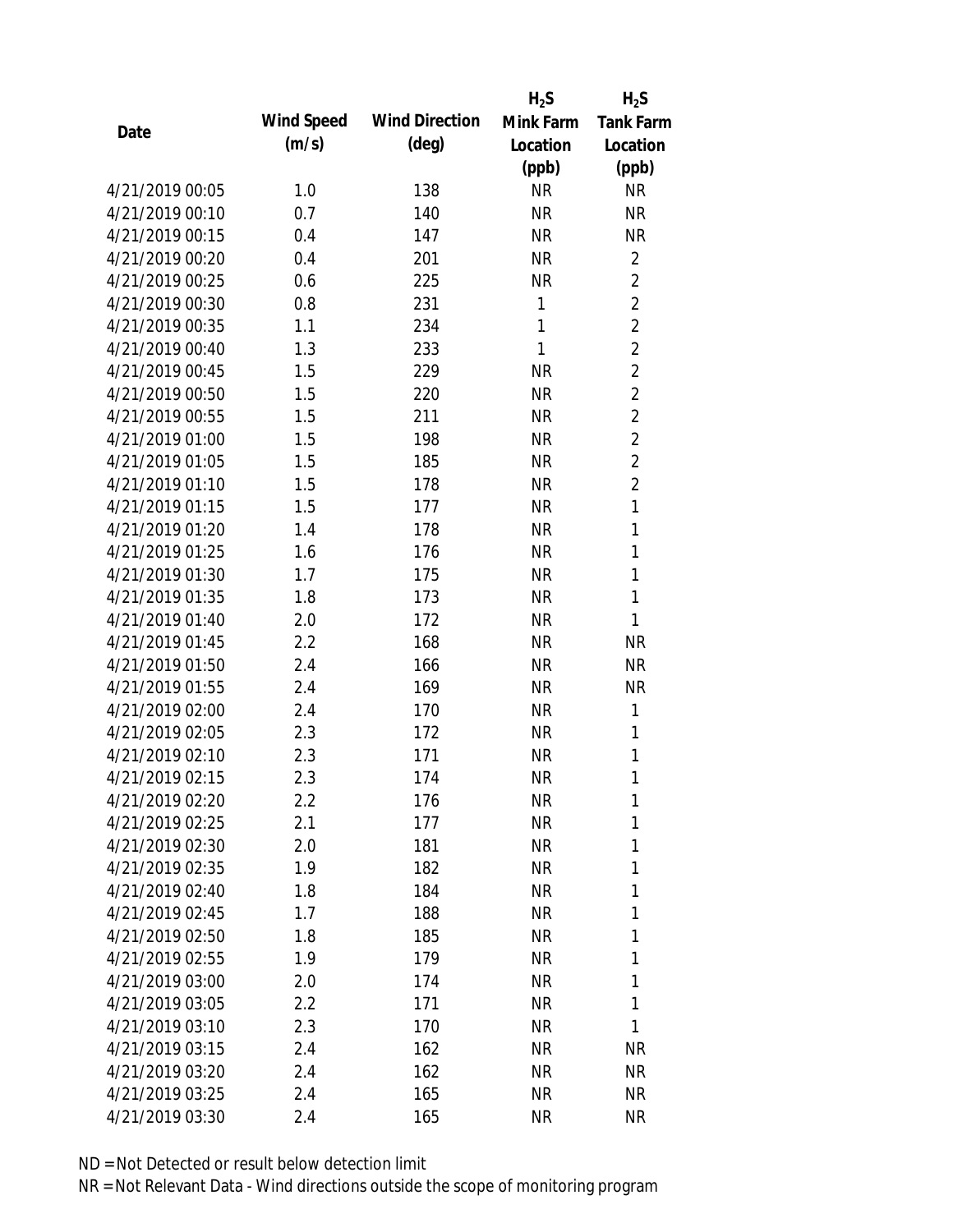|                 |            |                       | $H_2S$    | $H_2S$           |
|-----------------|------------|-----------------------|-----------|------------------|
| Date            | Wind Speed | <b>Wind Direction</b> | Mink Farm | <b>Tank Farm</b> |
|                 | (m/s)      | $(\text{deg})$        | Location  | Location         |
|                 |            |                       | (ppb)     | (ppb)            |
| 4/21/2019 03:35 | 2.4        | 166                   | <b>NR</b> | <b>NR</b>        |
| 4/21/2019 03:40 | 2.5        | 164                   | <b>NR</b> | <b>NR</b>        |
| 4/21/2019 03:45 | 2.6        | 165                   | <b>NR</b> | <b>NR</b>        |
| 4/21/2019 03:50 | 2.8        | 165                   | <b>NR</b> | <b>NR</b>        |
| 4/21/2019 03:55 | 2.9        | 164                   | <b>NR</b> | <b>NR</b>        |
| 4/21/2019 04:00 | 3.0        | 163                   | <b>NR</b> | <b>NR</b>        |
| 4/21/2019 04:05 | 3.0        | 163                   | <b>NR</b> | <b>NR</b>        |
| 4/21/2019 04:10 | 2.9        | 163                   | <b>NR</b> | <b>NR</b>        |
| 4/21/2019 04:15 | 2.8        | 163                   | <b>NR</b> | <b>NR</b>        |
| 4/21/2019 04:20 | 2.6        | 164                   | <b>NR</b> | <b>NR</b>        |
| 4/21/2019 04:25 | 2.6        | 166                   | <b>NR</b> | <b>NR</b>        |
| 4/21/2019 04:30 | 2.7        | 169                   | <b>NR</b> | <b>NR</b>        |
| 4/21/2019 04:35 | 2.6        | 174                   | <b>NR</b> | $\overline{2}$   |
| 4/21/2019 04:40 | 2.6        | 180                   | <b>NR</b> | $\overline{2}$   |
| 4/21/2019 04:45 | 2.8        | 184                   | <b>NR</b> | 1                |
| 4/21/2019 04:50 | 3.0        | 186                   | <b>NR</b> | 1                |
| 4/21/2019 04:55 | 3.1        | 187                   | <b>NR</b> | $\overline{2}$   |
| 4/21/2019 05:00 | 3.1        | 189                   | <b>NR</b> | $\mathbf{1}$     |
| 4/21/2019 05:05 | 3.3        | 184                   | <b>NR</b> | 1                |
| 4/21/2019 05:10 | 3.4        | 180                   | <b>NR</b> | 1                |
| 4/21/2019 05:15 | 3.4        | 177                   | <b>NR</b> | $\mathbf{1}$     |
| 4/21/2019 05:20 | 3.3        | 177                   | <b>NR</b> | $\mathbf{1}$     |
| 4/21/2019 05:25 | 3.3        | 176                   | <b>NR</b> | 1                |
| 4/21/2019 05:30 | 3.3        | 176                   | <b>NR</b> | 1                |
| 4/21/2019 05:35 | 3.2        | 176                   | <b>NR</b> | 1                |
| 4/21/2019 05:40 | 3.2        | 177                   | <b>NR</b> | 1                |
| 4/21/2019 05:45 | 3.2        | 177                   | <b>NR</b> | 1                |
| 4/21/2019 05:50 | 3.1        | 176                   | <b>NR</b> | 1                |
| 4/21/2019 05:55 | 3.1        | 175                   | <b>NR</b> | 1                |
| 4/21/2019 06:00 | 3.2        | 174                   | <b>NR</b> | 1                |
| 4/21/2019 06:05 | 3.3        | 173                   | <b>NR</b> | 1                |
| 4/21/2019 06:10 | 3.4        | 172                   | <b>NR</b> | $\overline{2}$   |
| 4/21/2019 06:15 | 3.4        | 170                   | <b>NR</b> | 1                |
| 4/21/2019 06:20 | 3.4        | 169                   | <b>NR</b> | <b>NR</b>        |
| 4/21/2019 06:25 | 3.3        | 168                   | <b>NR</b> | NR               |
| 4/21/2019 06:30 | 3.1        | 167                   | <b>NR</b> | <b>NR</b>        |
| 4/21/2019 06:35 | 3.1        | 167                   | <b>NR</b> | <b>NR</b>        |
| 4/21/2019 06:40 | 3.0        | 166                   | NR        | <b>NR</b>        |
| 4/21/2019 06:45 | 3.1        | 167                   | <b>NR</b> | NR               |
| 4/21/2019 06:50 | 3.1        | 167                   | <b>NR</b> | NR               |
| 4/21/2019 06:55 | 3.2        | 167                   | <b>NR</b> | <b>NR</b>        |
| 4/21/2019 07:00 | 3.4        | 168                   | <b>NR</b> | <b>NR</b>        |
|                 |            |                       |           |                  |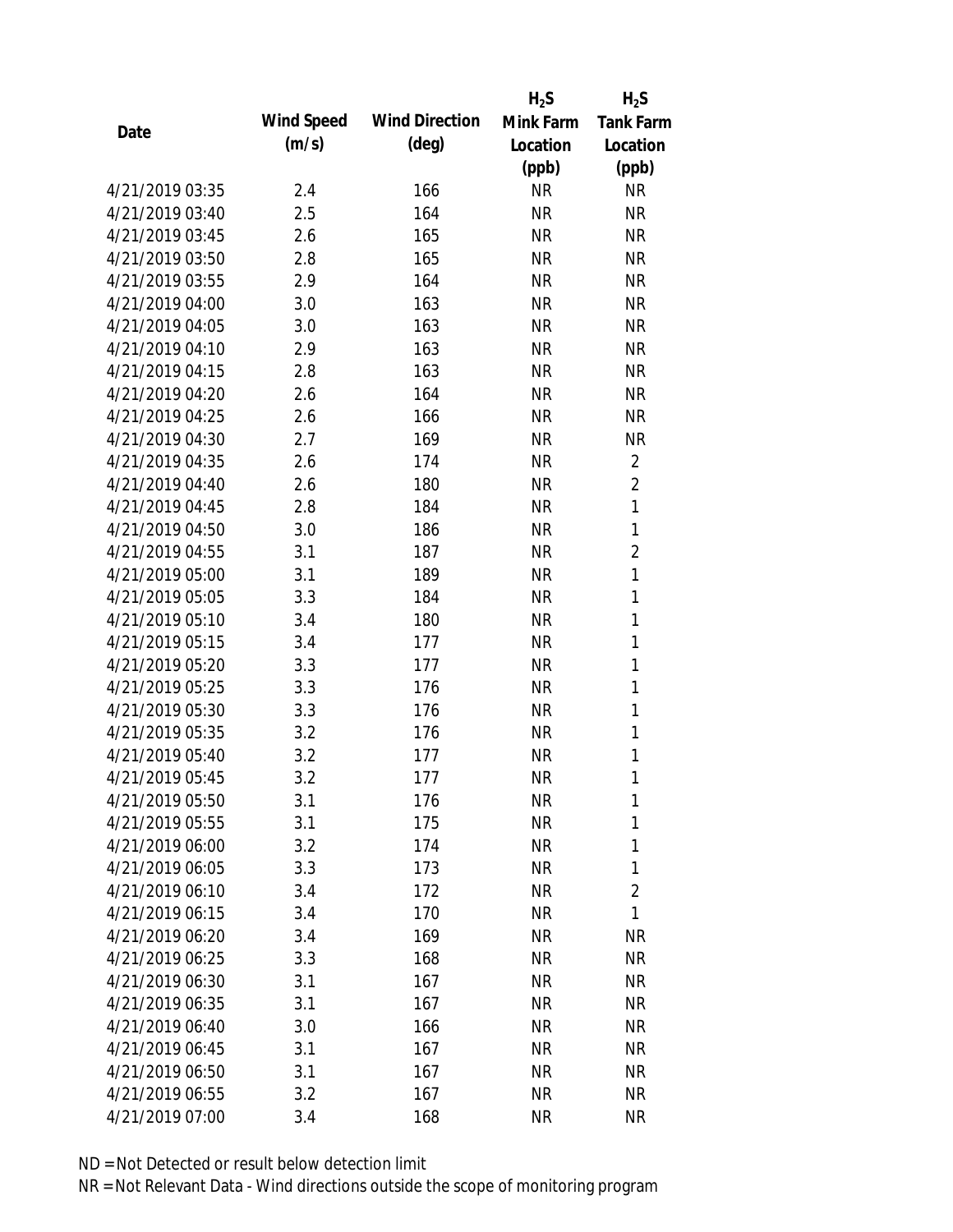|                 |            |                       | $H_2S$    | $H_2S$           |
|-----------------|------------|-----------------------|-----------|------------------|
| Date            | Wind Speed | <b>Wind Direction</b> | Mink Farm | <b>Tank Farm</b> |
|                 | (m/s)      | $(\text{deg})$        | Location  | Location         |
|                 |            |                       | (ppb)     | (ppb)            |
| 4/21/2019 07:05 | 3.4        | 169                   | <b>NR</b> | <b>NR</b>        |
| 4/21/2019 07:10 | 3.6        | 170                   | <b>NR</b> | 1                |
| 4/21/2019 07:15 | 3.6        | 172                   | <b>NR</b> | 1                |
| 4/21/2019 07:20 | 3.6        | 173                   | <b>NR</b> | 1                |
| 4/21/2019 07:25 | 3.5        | 173                   | <b>NR</b> | 1                |
| 4/21/2019 07:30 | 3.5        | 174                   | <b>NR</b> | 1                |
| 4/21/2019 07:35 | 3.3        | 174                   | <b>NR</b> | 1                |
| 4/21/2019 07:40 | 3.2        | 175                   | <b>NR</b> | 1                |
| 4/21/2019 07:45 | 3.1        | 176                   | <b>NR</b> | 1                |
| 4/21/2019 07:50 | 3.0        | 176                   | <b>NR</b> | 1                |
| 4/21/2019 07:55 | 3.0        | 178                   | <b>NR</b> | 1                |
| 4/21/2019 08:00 | 2.9        | 180                   | <b>NR</b> | $\overline{2}$   |
| 4/21/2019 08:05 | 2.9        | 181                   | <b>NR</b> | $\mathbf{1}$     |
| 4/21/2019 08:10 | 2.8        | 181                   | <b>NR</b> | 1                |
| 4/21/2019 08:15 | 2.8        | 179                   | <b>NR</b> | 1                |
| 4/21/2019 08:20 | 2.8        | 180                   | <b>NR</b> | 1                |
| 4/21/2019 08:25 | 2.8        | 179                   | <b>NR</b> | 1                |
| 4/21/2019 08:30 | 2.7        | 176                   | <b>NR</b> | <b>ND</b>        |
| 4/21/2019 08:35 | 2.5        | 174                   | <b>NR</b> | <b>ND</b>        |
| 4/21/2019 08:40 | 2.4        | 172                   | <b>NR</b> | <b>ND</b>        |
| 4/21/2019 08:45 | 2.2        | 170                   | <b>NR</b> | 1                |
| 4/21/2019 08:50 | 2.2        | 170                   | <b>NR</b> | 1                |
| 4/21/2019 08:55 | 2.0        | 171                   | <b>NR</b> | 1                |
| 4/21/2019 09:00 | 2.1        | 178                   | <b>NR</b> | 1                |
| 4/21/2019 09:05 | 2.3        | 185                   | <b>NR</b> | 1                |
| 4/21/2019 09:10 | 2.5        | 195                   | <b>NR</b> | 1                |
| 4/21/2019 09:15 | 2.6        | 204                   | <b>NR</b> | 1                |
| 4/21/2019 09:20 | 2.7        | 211                   | <b>NR</b> | 1                |
| 4/21/2019 09:25 | 2.8        | 212                   | NR        | $\overline{2}$   |
| 4/21/2019 09:30 | 2.8        | 209                   | NR        | $\overline{2}$   |
| 4/21/2019 09:35 | 2.8        | 207                   | <b>NR</b> | $\overline{2}$   |
| 4/21/2019 09:40 | 2.8        | 202                   | NR        | $\overline{2}$   |
| 4/21/2019 09:45 | 2.7        | 198                   | NR        | $\overline{2}$   |
| 4/21/2019 09:50 | 2.8        | 199                   | NR        | $\overline{2}$   |
| 4/21/2019 09:55 | 2.9        | 203                   | <b>NR</b> | 1                |
| 4/21/2019 10:00 | 2.9        | 207                   | NR        | 1                |
| 4/21/2019 10:05 | 2.9        | 208                   | NR        | 1                |
| 4/21/2019 10:10 | 2.9        | 212                   | NR        | 1                |
| 4/21/2019 10:15 | 3.1        | 212                   | NR.       | $\overline{2}$   |
| 4/21/2019 10:20 | 3.1        | 211                   | NR        | 1                |
| 4/21/2019 10:25 | 3.1        | 211                   | <b>NR</b> | 1                |
| 4/21/2019 10:30 | 3.1        | 206                   | <b>NR</b> | 1                |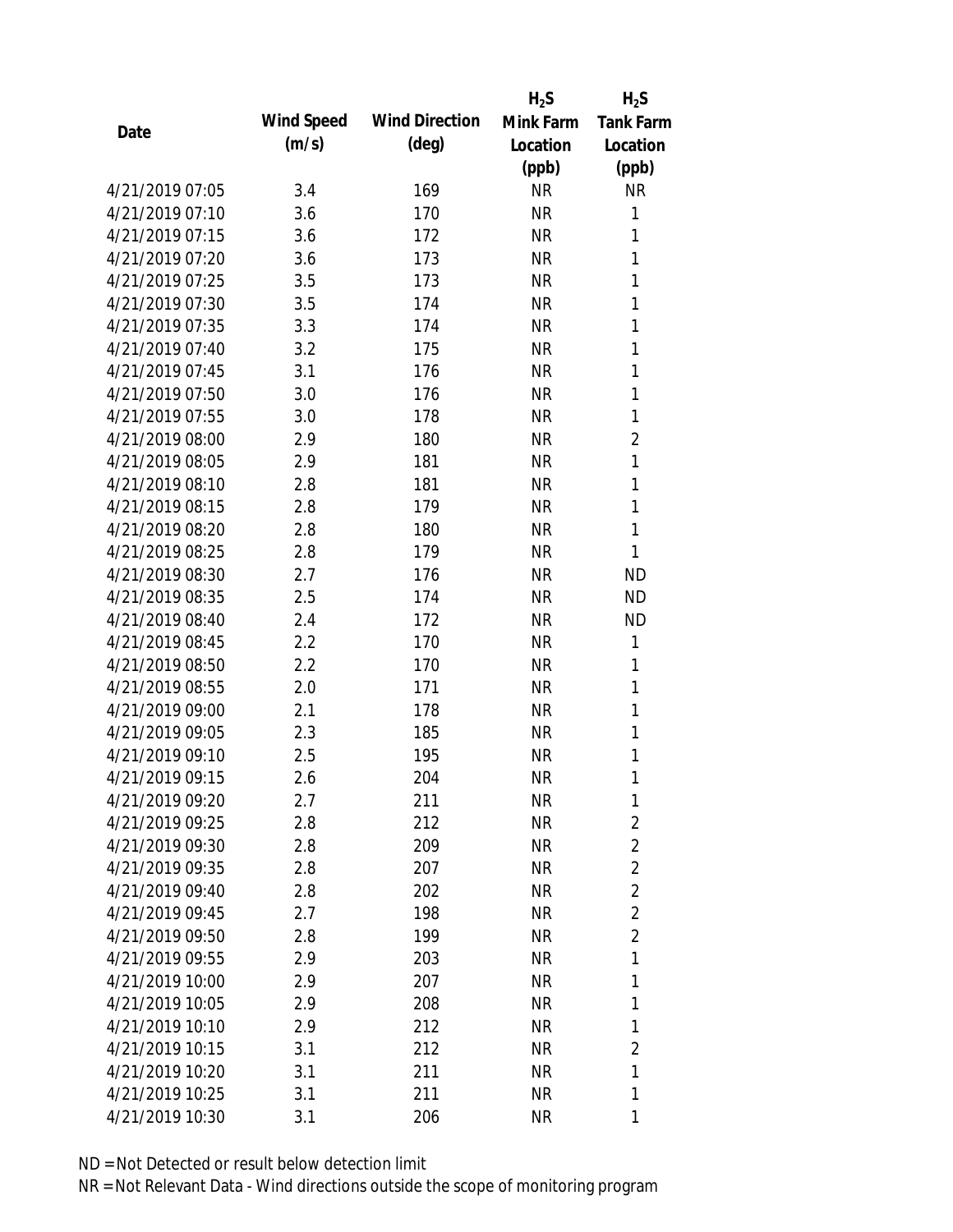|                 |            |                       | $H_2S$    | $H_2S$           |
|-----------------|------------|-----------------------|-----------|------------------|
| Date            | Wind Speed | <b>Wind Direction</b> | Mink Farm | <b>Tank Farm</b> |
|                 | (m/s)      | $(\text{deg})$        | Location  | Location         |
|                 |            |                       | (ppb)     | (ppb)            |
| 4/21/2019 10:35 | 3.2        | 205                   | <b>NR</b> | 1                |
| 4/21/2019 10:40 | 3.1        | 207                   | <b>NR</b> | 1                |
| 4/21/2019 10:45 | 3.1        | 206                   | <b>NR</b> | 1                |
| 4/21/2019 10:50 | 3.1        | 201                   | <b>NR</b> | 1                |
| 4/21/2019 10:55 | 3.0        | 196                   | <b>NR</b> | 1                |
| 4/21/2019 11:00 | 3.0        | 199                   | <b>NR</b> | 1                |
| 4/21/2019 11:05 | 3.0        | 204                   | <b>NR</b> | 1                |
| 4/21/2019 11:10 | 3.1        | 206                   | <b>NR</b> | 1                |
| 4/21/2019 11:15 | 3.1        | 212                   | <b>NR</b> | 1                |
| 4/21/2019 11:20 | 3.2        | 218                   | <b>NR</b> | 1                |
| 4/21/2019 11:25 | 3.4        | 224                   | <b>NR</b> | 1                |
| 4/21/2019 11:30 | 3.6        | 225                   | <b>NR</b> | 1                |
| 4/21/2019 11:35 | 3.7        | 224                   | <b>NR</b> | 1                |
| 4/21/2019 11:40 | 3.8        | 221                   | <b>NR</b> | 1                |
| 4/21/2019 11:45 | 4.0        | 218                   | <b>NR</b> | 1                |
| 4/21/2019 11:50 | 4.1        | 215                   | <b>NR</b> | 1                |
| 4/21/2019 11:55 | 4.1        | 213                   | <b>NR</b> | 1                |
| 4/21/2019 12:00 | 4.1        | 213                   | <b>NR</b> | 1                |
| 4/21/2019 12:05 | 4.2        | 214                   | <b>NR</b> | 1                |
| 4/21/2019 12:10 | 4.2        | 216                   | <b>NR</b> | 1                |
| 4/21/2019 12:15 | 4.1        | 220                   | <b>NR</b> | 1                |
| 4/21/2019 12:20 | 4.0        | 220                   | <b>NR</b> | 1                |
| 4/21/2019 12:25 | 4.0        | 218                   | <b>NR</b> | 1                |
| 4/21/2019 12:30 | 3.8        | 217                   | <b>NR</b> | 1                |
| 4/21/2019 12:35 | 3.6        | 213                   | <b>NR</b> | 1                |
| 4/21/2019 12:40 | 3.6        | 204                   | <b>NR</b> | 1                |
| 4/21/2019 12:45 | 3.5        | 197                   | <b>NR</b> | 1                |
| 4/21/2019 12:50 | 3.5        | 192                   | <b>NR</b> | 1                |
| 4/21/2019 12:55 | 3.5        | 185                   | <b>NR</b> | 1                |
| 4/21/2019 13:00 | 3.6        | 177                   | <b>NR</b> | 1                |
| 4/21/2019 13:05 | 3.8        | 176                   | <b>NR</b> | 1                |
| 4/21/2019 13:10 | 3.9        | 177                   | <b>NR</b> | 1                |
| 4/21/2019 13:15 | 4.0        | 176                   | <b>NR</b> | 1                |
| 4/21/2019 13:20 | 4.0        | 175                   | <b>NR</b> | 1                |
| 4/21/2019 13:25 | 4.0        | 177                   | <b>NR</b> | 1                |
| 4/21/2019 13:30 | 3.9        | 189                   | <b>NR</b> | 1                |
| 4/21/2019 13:35 | 3.9        | 197                   | <b>NR</b> | 1                |
| 4/21/2019 13:40 | 3.9        | 194                   | NR        | 1                |
| 4/21/2019 13:45 | 3.8        | 193                   | NR        | 1                |
| 4/21/2019 13:50 | 3.8        | 206                   | <b>NR</b> | 1                |
| 4/21/2019 13:55 | 3.9        | 208                   | <b>NR</b> | 1                |
| 4/21/2019 14:00 | 3.7        | 201                   | <b>NR</b> | 1                |
|                 |            |                       |           |                  |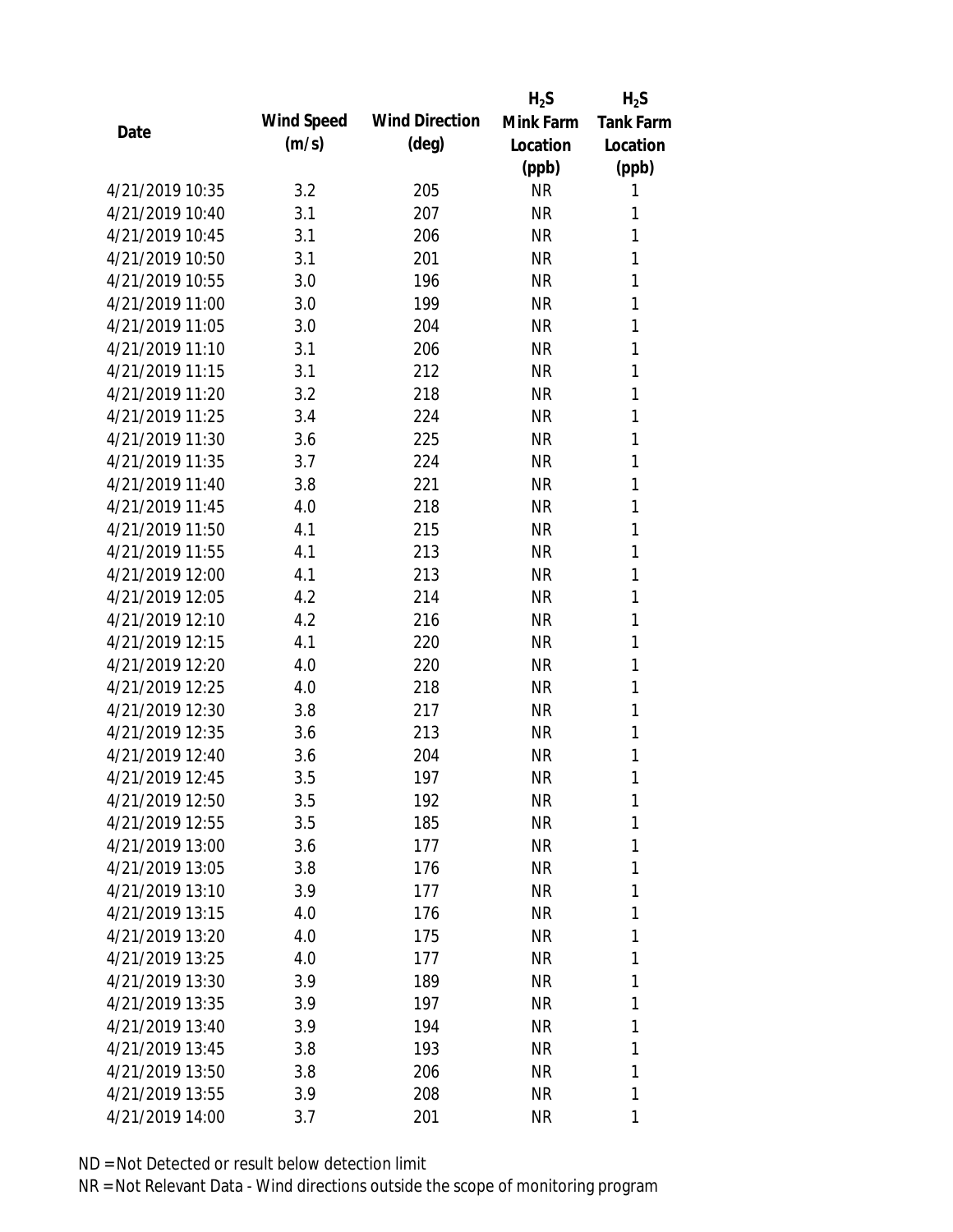|                 |            |                       | $H_2S$    | $H_2S$           |
|-----------------|------------|-----------------------|-----------|------------------|
| Date            | Wind Speed | <b>Wind Direction</b> | Mink Farm | <b>Tank Farm</b> |
|                 | (m/s)      | $(\text{deg})$        | Location  | Location         |
|                 |            |                       | (ppb)     | (ppb)            |
| 4/21/2019 14:05 | 3.5        | 190                   | <b>NR</b> | 1                |
| 4/21/2019 14:10 | 3.5        | 194                   | <b>NR</b> | 1                |
| 4/21/2019 14:15 | 3.6        | 197                   | <b>NR</b> | 1                |
| 4/21/2019 14:20 | 3.5        | 194                   | <b>NR</b> | 1                |
| 4/21/2019 14:25 | 3.5        | 195                   | <b>NR</b> | 1                |
| 4/21/2019 14:30 | 3.8        | 189                   | <b>NR</b> | 1                |
| 4/21/2019 14:35 | 3.9        | 190                   | <b>NR</b> | 1                |
| 4/21/2019 14:40 | 4.0        | 188                   | <b>NR</b> | 1                |
| 4/21/2019 14:45 | 4.1        | 187                   | <b>NR</b> | 1                |
| 4/21/2019 14:50 | 4.1        | 181                   | <b>NR</b> | 1                |
| 4/21/2019 14:55 | 4.2        | 176                   | <b>NR</b> | 1                |
| 4/21/2019 15:00 | 4.2        | 175                   | <b>NR</b> | 1                |
| 4/21/2019 15:05 | 4.2        | 177                   | <b>NR</b> | 1                |
| 4/21/2019 15:10 | 4.3        | 180                   | <b>NR</b> | 1                |
| 4/21/2019 15:15 | 4.4        | 179                   | <b>NR</b> | 1                |
| 4/21/2019 15:20 | 4.4        | 180                   | <b>NR</b> | 1                |
| 4/21/2019 15:25 | 4.5        | 183                   | <b>NR</b> | 1                |
| 4/21/2019 15:30 | 4.5        | 185                   | <b>NR</b> | 1                |
| 4/21/2019 15:35 | 4.6        | 185                   | <b>NR</b> | 1                |
| 4/21/2019 15:40 | 4.5        | 181                   | <b>NR</b> | 1                |
| 4/21/2019 15:45 | 4.5        | 177                   | <b>NR</b> | 1                |
| 4/21/2019 15:50 | 4.6        | 174                   | <b>NR</b> | 1                |
| 4/21/2019 15:55 | 4.7        | 176                   | <b>NR</b> | 1                |
| 4/21/2019 16:00 | 4.6        | 176                   | <b>NR</b> | 1                |
| 4/21/2019 16:05 | 4.8        | 172                   | <b>NR</b> | 1                |
| 4/21/2019 16:10 | 4.9        | 174                   | <b>NR</b> | 1                |
| 4/21/2019 16:15 | 4.9        | 181                   | <b>NR</b> | 1                |
| 4/21/2019 16:20 | 5.0        | 184                   | <b>NR</b> | 1                |
| 4/21/2019 16:25 | 4.9        | 186                   | NR        | 1                |
| 4/21/2019 16:30 | 5.0        | 189                   | NR        | 1                |
| 4/21/2019 16:35 | 4.9        | 192                   | NR        | 1                |
| 4/21/2019 16:40 | 5.0        | 191                   | NR        | 1                |
| 4/21/2019 16:45 | 5.0        | 187                   | NR        | 1                |
| 4/21/2019 16:50 | 5.0        | 188                   | NR        | 1                |
| 4/21/2019 16:55 | 5.1        | 188                   | NR        | 1                |
| 4/21/2019 17:00 | 5.1        | 186                   | NR        | 1                |
| 4/21/2019 17:05 | 5.1        | 184                   | NR        | 1                |
| 4/21/2019 17:10 | 5.1        | 184                   | NR        | 1                |
| 4/21/2019 17:15 | 5.1        | 186                   | NR        | 1                |
| 4/21/2019 17:20 | 5.0        | 185                   | NR        | 1                |
| 4/21/2019 17:25 | 5.1        | 180                   | <b>NR</b> | 1                |
| 4/21/2019 17:30 | 5.2        | 182                   | <b>NR</b> | 1                |
|                 |            |                       |           |                  |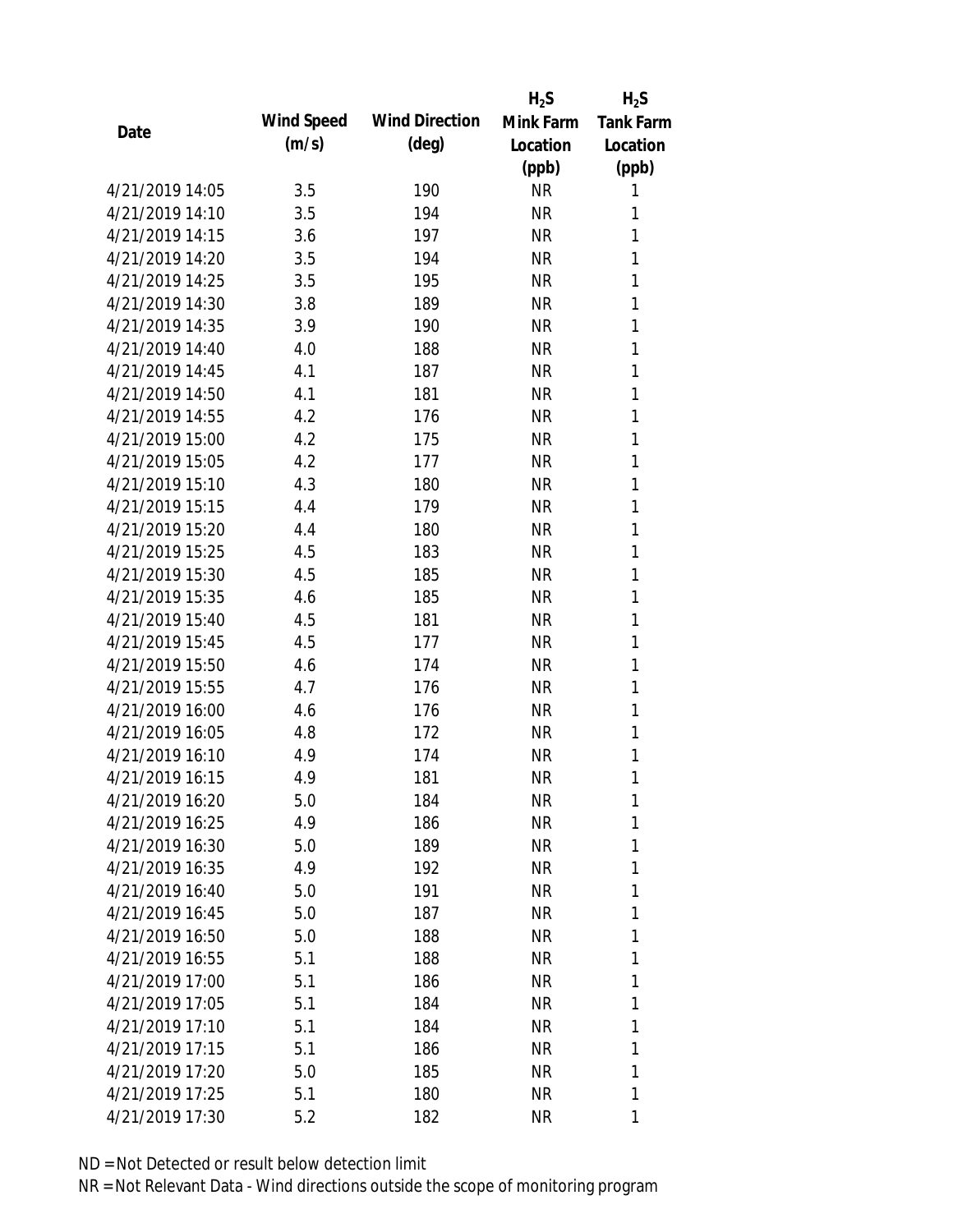|                 |            |                       | $H_2S$    | $H_2S$           |
|-----------------|------------|-----------------------|-----------|------------------|
| Date            | Wind Speed | <b>Wind Direction</b> | Mink Farm | <b>Tank Farm</b> |
|                 | (m/s)      | $(\text{deg})$        | Location  | Location         |
|                 |            |                       | (ppb)     | (ppb)            |
| 4/21/2019 17:35 | 5.3        | 180                   | <b>NR</b> | 1                |
| 4/21/2019 17:40 | 5.2        | 179                   | <b>NR</b> | 1                |
| 4/21/2019 17:45 | 5.3        | 176                   | <b>NR</b> | 1                |
| 4/21/2019 17:50 | 5.6        | 177                   | <b>NR</b> | 1                |
| 4/21/2019 17:55 | 5.4        | 178                   | <b>NR</b> | 1                |
| 4/21/2019 18:00 | 5.2        | 178                   | <b>NR</b> | 1                |
| 4/21/2019 18:05 | 5.2        | 180                   | <b>NR</b> | 1                |
| 4/21/2019 18:10 | 5.2        | 181                   | <b>NR</b> | 1                |
| 4/21/2019 18:15 | 5.3        | 181                   | <b>NR</b> | 1                |
| 4/21/2019 18:20 | 5.0        | 182                   | <b>NR</b> | 1                |
| 4/21/2019 18:25 | 5.4        | 180                   | <b>NR</b> | 1                |
| 4/21/2019 18:30 | 5.6        | 178                   | <b>NR</b> | 1                |
| 4/21/2019 18:35 | 5.6        | 176                   | <b>NR</b> | 1                |
| 4/21/2019 18:40 | 5.7        | 175                   | <b>NR</b> | 1                |
| 4/21/2019 18:45 | 5.8        | 173                   | <b>NR</b> | 1                |
| 4/21/2019 18:50 | 5.8        | 170                   | <b>NR</b> | 1                |
| 4/21/2019 18:55 | 5.7        | 170                   | <b>NR</b> | 1                |
| 4/21/2019 19:00 | 5.5        | 171                   | <b>NR</b> | 1                |
| 4/21/2019 19:05 | 5.5        | 172                   | <b>NR</b> | 1                |
| 4/21/2019 19:10 | 5.2        | 171                   | <b>NR</b> | 1                |
| 4/21/2019 19:15 | 5.1        | 172                   | <b>NR</b> | 1                |
| 4/21/2019 19:20 | 5.2        | 173                   | <b>NR</b> | 1                |
| 4/21/2019 19:25 | 5.1        | 173                   | <b>NR</b> | 1                |
| 4/21/2019 19:30 | 5.1        | 172                   | <b>NR</b> | 1                |
| 4/21/2019 19:35 | 5.1        | 172                   | <b>NR</b> | <b>ND</b>        |
| 4/21/2019 19:40 | 5.1        | 172                   | <b>NR</b> | <b>ND</b>        |
| 4/21/2019 19:45 | 5.1        | 172                   | <b>NR</b> | <b>ND</b>        |
| 4/21/2019 19:50 | 5.0        | 171                   | <b>NR</b> | 1                |
| 4/21/2019 19:55 | 4.9        | 170                   | <b>NR</b> | 1                |
| 4/21/2019 20:00 | 4.9        | 170                   | <b>NR</b> | 1                |
| 4/21/2019 20:05 | 4.9        | 169                   | <b>NR</b> | <b>NR</b>        |
| 4/21/2019 20:10 | 4.9        | 169                   | <b>NR</b> | <b>NR</b>        |
| 4/21/2019 20:15 | 4.9        | 169                   | <b>NR</b> | <b>NR</b>        |
| 4/21/2019 20:20 | 5.0        | 170                   | <b>NR</b> | 1                |
| 4/21/2019 20:25 | 5.0        | 170                   | <b>NR</b> | 1                |
| 4/21/2019 20:30 | 5.0        | 170                   | <b>NR</b> | 1                |
| 4/21/2019 20:35 | 4.9        | 170                   | <b>NR</b> | 1                |
| 4/21/2019 20:40 | 4.9        | 170                   | NR        | 1                |
| 4/21/2019 20:45 | 4.9        | 169                   | <b>NR</b> | <b>NR</b>        |
| 4/21/2019 20:50 | 4.9        | 169                   | <b>NR</b> | <b>NR</b>        |
| 4/21/2019 20:55 | 4.8        | 169                   | <b>NR</b> | <b>NR</b>        |
| 4/21/2019 21:00 | 4.8        | 170                   | <b>NR</b> | 1                |
|                 |            |                       |           |                  |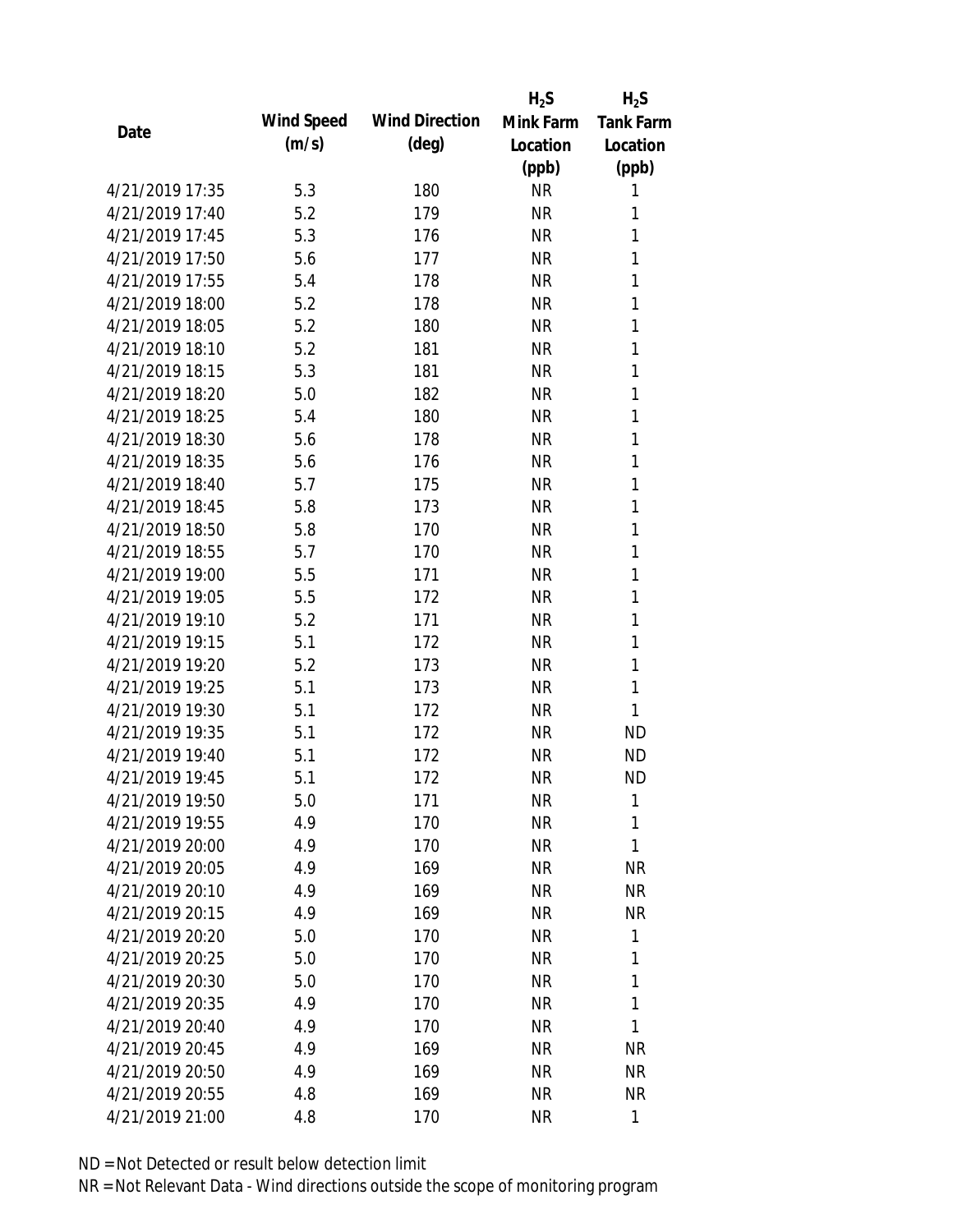|                 |            |                       | $H_2S$    | $H_2S$           |
|-----------------|------------|-----------------------|-----------|------------------|
| Date            | Wind Speed | <b>Wind Direction</b> | Mink Farm | <b>Tank Farm</b> |
|                 | (m/s)      | $(\text{deg})$        | Location  | Location         |
|                 |            |                       | (ppb)     | (ppb)            |
| 4/21/2019 21:05 | 4.9        | 170                   | <b>NR</b> | 1                |
| 4/21/2019 21:10 | 5.0        | 170                   | <b>NR</b> | 1                |
| 4/21/2019 21:15 | 4.9        | 171                   | <b>NR</b> | 1                |
| 4/21/2019 21:20 | 4.9        | 172                   | <b>NR</b> | 1                |
| 4/21/2019 21:25 | 4.9        | 172                   | <b>NR</b> | 1                |
| 4/21/2019 21:30 | 5.0        | 172                   | <b>NR</b> | 1                |
| 4/21/2019 21:35 | 5.2        | 172                   | <b>NR</b> | 1                |
| 4/21/2019 21:40 | 5.1        | 173                   | <b>NR</b> | 1                |
| 4/21/2019 21:45 | 5.2        | 174                   | <b>NR</b> | 1                |
| 4/21/2019 21:50 | 5.1        | 175                   | <b>NR</b> | 1                |
| 4/21/2019 21:55 | 5.0        | 177                   | <b>NR</b> | 1                |
| 4/21/2019 22:00 | 4.8        | 178                   | <b>NR</b> | 1                |
| 4/21/2019 22:05 | 4.5        | 180                   | <b>NR</b> | 1                |
| 4/21/2019 22:10 | 4.3        | 180                   | <b>NR</b> | 1                |
| 4/21/2019 22:15 | 4.3        | 181                   | <b>NR</b> | 1                |
| 4/21/2019 22:20 | 4.3        | 182                   | <b>NR</b> | 1                |
| 4/21/2019 22:25 | 4.3        | 181                   | <b>NR</b> | 1                |
| 4/21/2019 22:30 | 4.3        | 181                   | <b>NR</b> | 1                |
| 4/21/2019 22:35 | 4.3        | 180                   | <b>NR</b> | 1                |
| 4/21/2019 22:40 | 4.3        | 179                   | <b>NR</b> | 1                |
| 4/21/2019 22:45 | 4.2        | 178                   | <b>NR</b> | 1                |
| 4/21/2019 22:50 | 4.2        | 176                   | <b>NR</b> | 1                |
| 4/21/2019 22:55 | 4.0        | 175                   | <b>NR</b> | 1                |
| 4/21/2019 23:00 | 4.0        | 173                   | <b>NR</b> | 1                |
| 4/21/2019 23:05 | 4.0        | 172                   | <b>NR</b> | 1                |
| 4/21/2019 23:10 | 3.9        | 170                   | <b>NR</b> | 1                |
| 4/21/2019 23:15 | 4.0        | 170                   | <b>NR</b> | 1                |
| 4/21/2019 23:20 | 3.9        | 170                   | <b>NR</b> | 1                |
| 4/21/2019 23:25 | 4.0        | 170                   | <b>NR</b> | 1                |
| 4/21/2019 23:30 | 4.0        | 169                   | <b>NR</b> | <b>NR</b>        |
| 4/21/2019 23:35 | 4.0        | 169                   | <b>NR</b> | <b>NR</b>        |
| 4/21/2019 23:40 | 3.9        | 169                   | <b>NR</b> | <b>NR</b>        |
| 4/21/2019 23:45 | 3.9        | 168                   | <b>NR</b> | <b>NR</b>        |
| 4/21/2019 23:50 | 4.1        | 166                   | <b>NR</b> | <b>NR</b>        |
| 4/21/2019 23:55 | 4.2        | 165                   | <b>NR</b> | <b>NR</b>        |
| 4/21/2019 24:00 | 4.3        | 164                   | <b>NR</b> | <b>NR</b>        |
| 4/22/2019 00:05 | 4.4        | 164                   | <b>NR</b> | <b>NR</b>        |
| 4/22/2019 00:10 | 4.6        | 163                   | <b>NR</b> | <b>NR</b>        |
| 4/22/2019 00:15 | 4.7        | 163                   | <b>NR</b> | <b>NR</b>        |
| 4/22/2019 00:20 | 4.8        | 163                   | <b>NR</b> | <b>NR</b>        |
| 4/22/2019 00:25 | 4.8        | 163                   | <b>NR</b> | <b>NR</b>        |
| 4/22/2019 00:30 | 4.9        | 163                   | <b>NR</b> | <b>NR</b>        |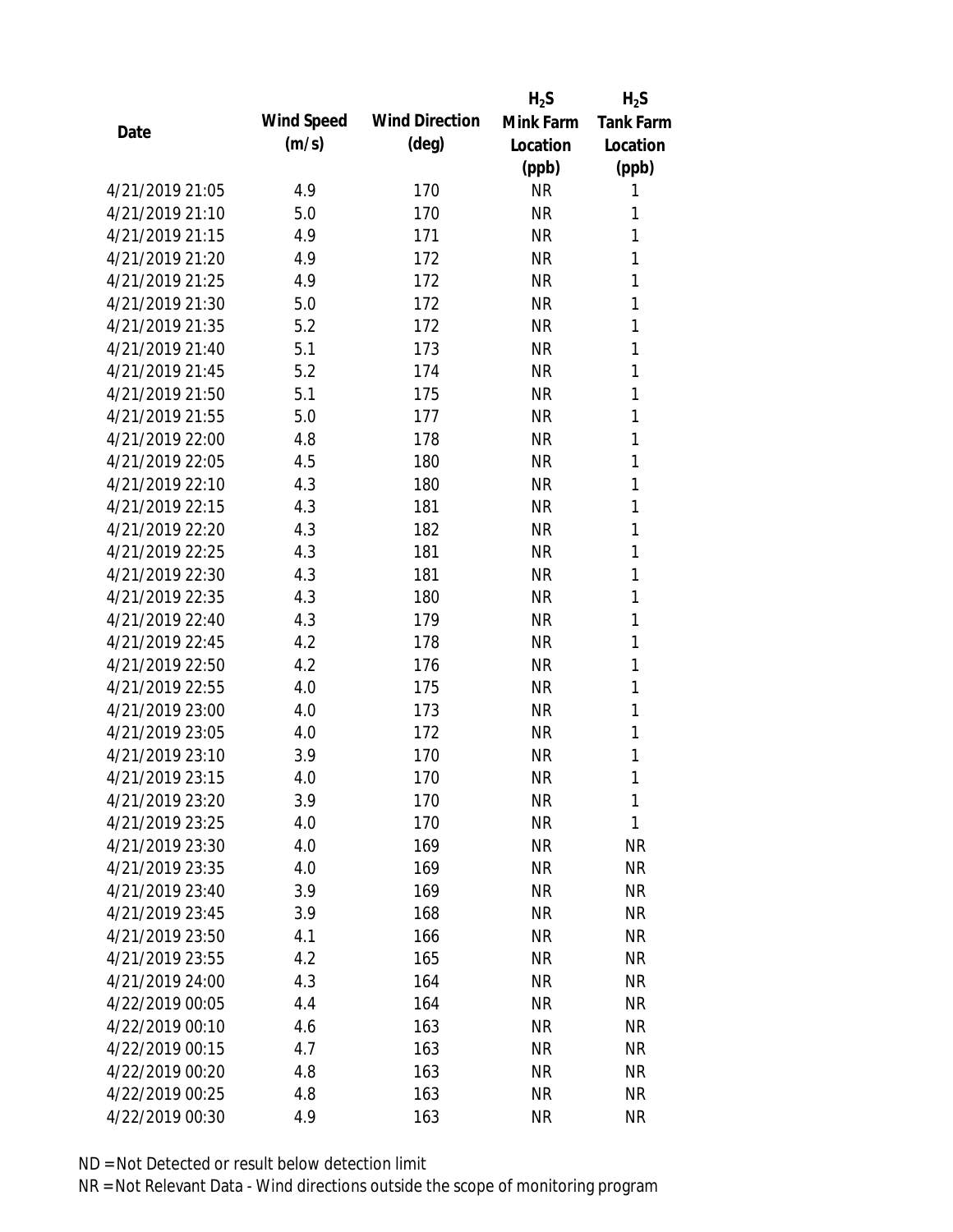|                 |            |                       | $H_2S$    | $H_2S$           |
|-----------------|------------|-----------------------|-----------|------------------|
| Date            | Wind Speed | <b>Wind Direction</b> | Mink Farm | <b>Tank Farm</b> |
|                 | (m/s)      | $(\text{deg})$        | Location  | Location         |
|                 |            |                       | (ppb)     | (ppb)            |
| 4/22/2019 00:35 | 4.9        | 163                   | <b>NR</b> | <b>NR</b>        |
| 4/22/2019 00:40 | 5.0        | 165                   | <b>NR</b> | <b>NR</b>        |
| 4/22/2019 00:45 | 5.0        | 166                   | <b>NR</b> | <b>NR</b>        |
| 4/22/2019 00:50 | 5.0        | 167                   | <b>NR</b> | <b>NR</b>        |
| 4/22/2019 00:55 | 5.0        | 168                   | <b>NR</b> | <b>NR</b>        |
| 4/22/2019 01:00 | 5.0        | 169                   | <b>NR</b> | <b>NR</b>        |
| 4/22/2019 01:05 | 5.1        | 170                   | <b>NR</b> | $\overline{2}$   |
| 4/22/2019 01:10 | 5.0        | 172                   | <b>NR</b> | 1                |
| 4/22/2019 01:15 | 5.1        | 172                   | <b>NR</b> | 1                |
| 4/22/2019 01:20 | 5.3        | 173                   | <b>NR</b> | 1                |
| 4/22/2019 01:25 | 5.4        | 174                   | <b>NR</b> | 1                |
| 4/22/2019 01:30 | 5.4        | 174                   | <b>NR</b> | $\mathbf{1}$     |
| 4/22/2019 01:35 | 5.3        | 174                   | <b>NR</b> | 1                |
| 4/22/2019 01:40 | 5.4        | 173                   | <b>NR</b> | 1                |
| 4/22/2019 01:45 | 5.4        | 173                   | <b>NR</b> | 1                |
| 4/22/2019 01:50 | 5.2        | 173                   | <b>NR</b> | 1                |
| 4/22/2019 01:55 | 5.1        | 174                   | <b>NR</b> | 1                |
| 4/22/2019 02:00 | 5.1        | 174                   | <b>NR</b> | 1                |
| 4/22/2019 02:05 | 5.1        | 174                   | <b>NR</b> | $\mathbf{1}$     |
| 4/22/2019 02:10 | 5.0        | 174                   | <b>NR</b> | 1                |
| 4/22/2019 02:15 | 5.1        | 174                   | <b>NR</b> | 1                |
| 4/22/2019 02:20 | 5.3        | 174                   | <b>NR</b> | 1                |
| 4/22/2019 02:25 | 5.5        | 174                   | <b>NR</b> | 1                |
| 4/22/2019 02:30 | 5.4        | 174                   | <b>NR</b> | 1                |
| 4/22/2019 02:35 | 5.4        | 174                   | <b>NR</b> | 1                |
| 4/22/2019 02:40 | 5.4        | 175                   | <b>NR</b> | 1                |
| 4/22/2019 02:45 | 5.4        | 174                   | <b>NR</b> | 1                |
| 4/22/2019 02:50 | 5.3        | 174                   | <b>NR</b> | 1                |
| 4/22/2019 02:55 | 5.2        | 174                   | NR        | 1                |
| 4/22/2019 03:00 | 5.3        | 173                   | NR        | 1                |
| 4/22/2019 03:05 | 5.2        | 172                   | <b>NR</b> | 1                |
| 4/22/2019 03:10 | 5.2        | 171                   | NR        | 1                |
| 4/22/2019 03:15 | 5.1        | 171                   | <b>NR</b> | 1                |
| 4/22/2019 03:20 | 4.9        | 171                   | NR        | 1                |
| 4/22/2019 03:25 | 5.0        | 171                   | NR        | 1                |
| 4/22/2019 03:30 | 5.0        | 171                   | <b>NR</b> | 1                |
| 4/22/2019 03:35 | 5.0        | 171                   | <b>NR</b> | 1                |
| 4/22/2019 03:40 | 5.1        | 172                   | NR        | 1                |
| 4/22/2019 03:45 | 5.2        | 171                   | NR        | 1                |
| 4/22/2019 03:50 | 5.4        | 171                   | NR        | 1                |
| 4/22/2019 03:55 | 5.4        | 171                   | <b>NR</b> | 1                |
| 4/22/2019 04:00 | 5.6        | 171                   | <b>NR</b> | 1                |
|                 |            |                       |           |                  |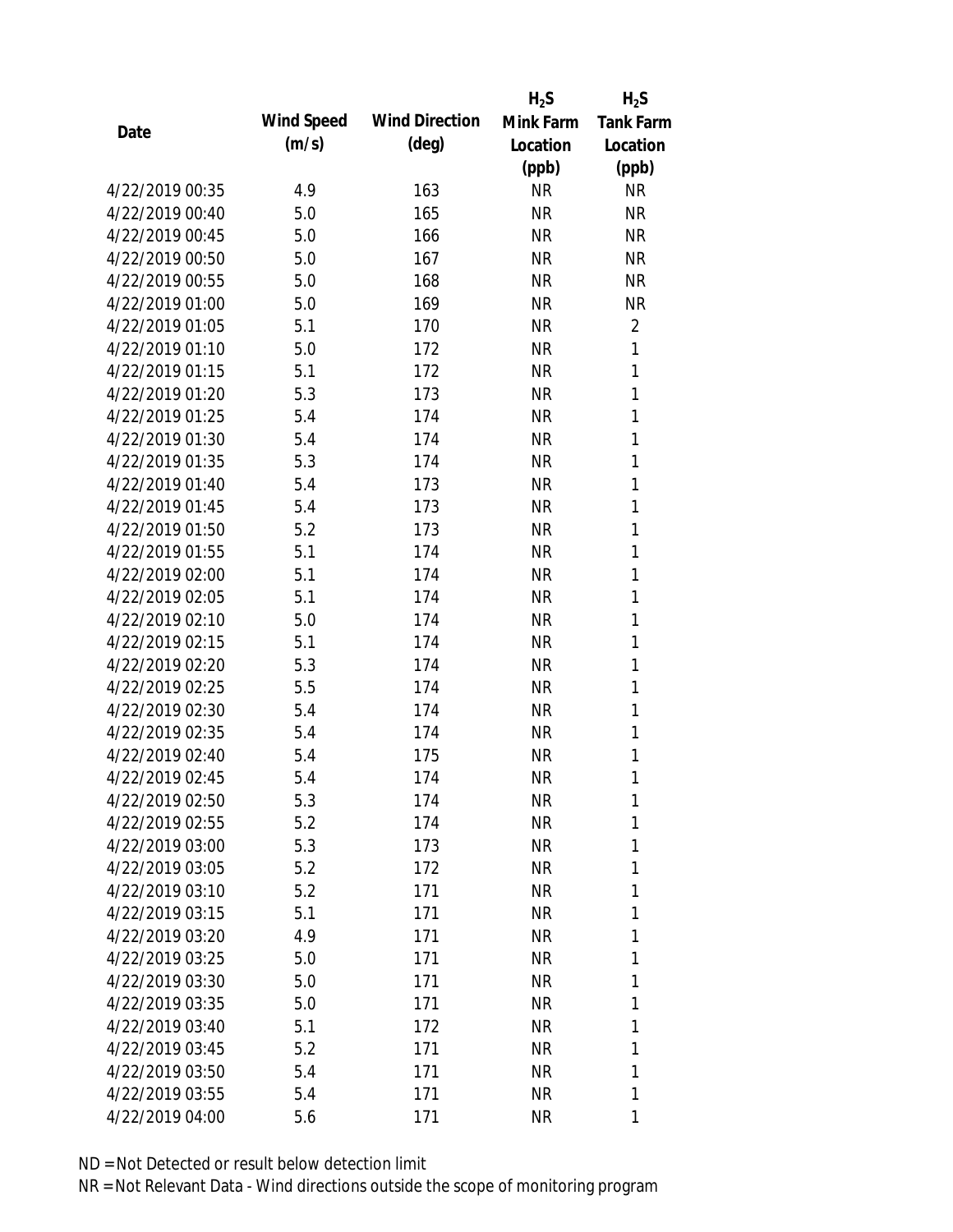|                 |            |                       | $H_2S$    | $H_2S$           |
|-----------------|------------|-----------------------|-----------|------------------|
| Date            | Wind Speed | <b>Wind Direction</b> | Mink Farm | <b>Tank Farm</b> |
|                 | (m/s)      | $(\text{deg})$        | Location  | Location         |
|                 |            |                       | (ppb)     | (ppb)            |
| 4/22/2019 04:05 | 5.6        | 171                   | <b>NR</b> | 1                |
| 4/22/2019 04:10 | 5.8        | 171                   | <b>NR</b> | 1                |
| 4/22/2019 04:15 | 5.9        | 170                   | <b>NR</b> | 1                |
| 4/22/2019 04:20 | 6.0        | 170                   | <b>NR</b> | 1                |
| 4/22/2019 04:25 | 6.0        | 169                   | <b>NR</b> | <b>NR</b>        |
| 4/22/2019 04:30 | 6.0        | 168                   | <b>NR</b> | <b>NR</b>        |
| 4/22/2019 04:35 | 6.1        | 168                   | <b>NR</b> | <b>NR</b>        |
| 4/22/2019 04:40 | 6.0        | 167                   | <b>NR</b> | <b>NR</b>        |
| 4/22/2019 04:45 | 6.1        | 167                   | <b>NR</b> | <b>NR</b>        |
| 4/22/2019 04:50 | 6.0        | 166                   | <b>NR</b> | <b>NR</b>        |
| 4/22/2019 04:55 | 6.0        | 167                   | <b>NR</b> | <b>NR</b>        |
| 4/22/2019 05:00 | 6.0        | 169                   | <b>NR</b> | <b>NR</b>        |
| 4/22/2019 05:05 | 6.0        | 169                   | <b>NR</b> | <b>NR</b>        |
| 4/22/2019 05:10 | 6.1        | 170                   | <b>NR</b> | $\overline{2}$   |
| 4/22/2019 05:15 | 6.1        | 171                   | <b>NR</b> | 1                |
| 4/22/2019 05:20 | 6.2        | 171                   | <b>NR</b> | 1                |
| 4/22/2019 05:25 | 6.3        | 171                   | <b>NR</b> | 1                |
| 4/22/2019 05:30 | 6.4        | 170                   | <b>NR</b> | 1                |
| 4/22/2019 05:35 | 6.5        | 170                   | <b>NR</b> | 1                |
| 4/22/2019 05:40 | 6.5        | 170                   | <b>NR</b> | 1                |
| 4/22/2019 05:45 | 6.3        | 170                   | <b>NR</b> | $\overline{2}$   |
| 4/22/2019 05:50 | 6.3        | 169                   | <b>NR</b> | <b>NR</b>        |
| 4/22/2019 05:55 | 6.2        | 169                   | <b>NR</b> | <b>NR</b>        |
| 4/22/2019 06:00 | 6.1        | 168                   | <b>NR</b> | <b>NR</b>        |
| 4/22/2019 06:05 | 6.0        | 167                   | <b>NR</b> | <b>NR</b>        |
| 4/22/2019 06:10 | 5.9        | 167                   | <b>NR</b> | <b>NR</b>        |
| 4/22/2019 06:15 | 5.9        | 166                   | <b>NR</b> | <b>NR</b>        |
| 4/22/2019 06:20 | 5.9        | 165                   | <b>NR</b> | <b>NR</b>        |
| 4/22/2019 06:25 | 6.0        | 165                   | <b>NR</b> | <b>NR</b>        |
| 4/22/2019 06:30 | 5.9        | 164                   | NR        | <b>NR</b>        |
| 4/22/2019 06:35 | 6.0        | 164                   | <b>NR</b> | <b>NR</b>        |
| 4/22/2019 06:40 | 6.0        | 163                   | <b>NR</b> | <b>NR</b>        |
| 4/22/2019 06:45 | 6.1        | 162                   | <b>NR</b> | <b>NR</b>        |
| 4/22/2019 06:50 | 6.0        | 161                   | <b>NR</b> | <b>NR</b>        |
| 4/22/2019 06:55 | 6.0        | 161                   | <b>NR</b> | <b>NR</b>        |
| 4/22/2019 07:00 | 6.1        | 161                   | <b>NR</b> | <b>NR</b>        |
| 4/22/2019 07:05 | 6.0        | 160                   | <b>NR</b> | <b>NR</b>        |
| 4/22/2019 07:10 | 6.1        | 160                   | NR        | <b>NR</b>        |
| 4/22/2019 07:15 | 6.2        | 160                   | <b>NR</b> | <b>NR</b>        |
| 4/22/2019 07:20 | 6.3        | 160                   | <b>NR</b> | <b>NR</b>        |
| 4/22/2019 07:25 | 6.3        | 161                   | <b>NR</b> | <b>NR</b>        |
| 4/22/2019 07:30 | 6.4        | 161                   | <b>NR</b> | <b>NR</b>        |
|                 |            |                       |           |                  |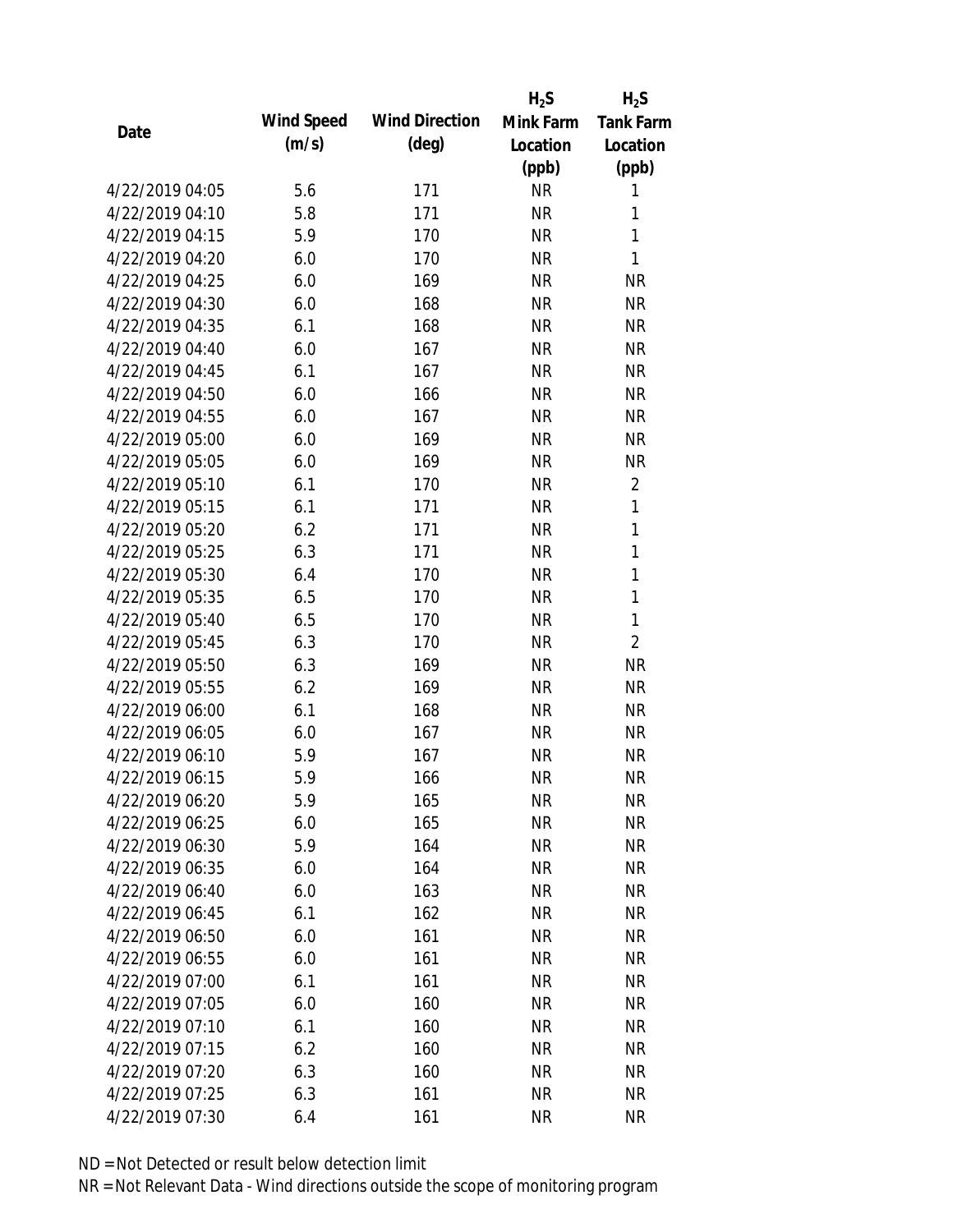|                 |            |                       | $H_2S$    | $H_2S$           |
|-----------------|------------|-----------------------|-----------|------------------|
| Date            | Wind Speed | <b>Wind Direction</b> | Mink Farm | <b>Tank Farm</b> |
|                 | (m/s)      | $(\text{deg})$        | Location  | Location         |
|                 |            |                       | (ppb)     | (ppb)            |
| 4/22/2019 07:35 | 6.4        | 162                   | <b>NR</b> | <b>NR</b>        |
| 4/22/2019 07:40 | 6.2        | 164                   | <b>NR</b> | <b>NR</b>        |
| 4/22/2019 07:45 | 6.1        | 165                   | <b>NR</b> | <b>NR</b>        |
| 4/22/2019 07:50 | 5.8        | 166                   | <b>NR</b> | <b>NR</b>        |
| 4/22/2019 07:55 | 5.7        | 166                   | <b>NR</b> | <b>NR</b>        |
| 4/22/2019 08:00 | 5.5        | 167                   | <b>NR</b> | <b>NR</b>        |
| 4/22/2019 08:05 | 5.5        | 168                   | <b>NR</b> | <b>NR</b>        |
| 4/22/2019 08:10 | 5.6        | 168                   | <b>NR</b> | <b>NR</b>        |
| 4/22/2019 08:15 | 5.7        | 167                   | <b>NR</b> | <b>NR</b>        |
| 4/22/2019 08:20 | 5.9        | 167                   | <b>NR</b> | <b>NR</b>        |
| 4/22/2019 08:25 | 5.8        | 168                   | <b>NR</b> | <b>NR</b>        |
| 4/22/2019 08:30 | 5.7        | 168                   | <b>NR</b> | <b>NR</b>        |
| 4/22/2019 08:35 | 5.5        | 168                   | <b>NR</b> | <b>NR</b>        |
| 4/22/2019 08:40 | 5.3        | 168                   | <b>NR</b> | <b>NR</b>        |
| 4/22/2019 08:45 | 5.1        | 169                   | <b>NR</b> | <b>NR</b>        |
| 4/22/2019 08:50 | 4.9        | 170                   | <b>NR</b> | 1                |
| 4/22/2019 08:55 | 5.0        | 172                   | <b>NR</b> | 1                |
| 4/22/2019 09:00 | 5.0        | 173                   | <b>NR</b> | $\mathbf{1}$     |
| 4/22/2019 09:05 | 5.0        | 174                   | <b>NR</b> | $\mathbf{1}$     |
| 4/22/2019 09:10 | 4.9        | 175                   | <b>NR</b> | 1                |
| 4/22/2019 09:15 | 4.9        | 177                   | <b>NR</b> | $\mathbf{1}$     |
| 4/22/2019 09:20 | 5.0        | 178                   | <b>NR</b> | $\mathbf{1}$     |
| 4/22/2019 09:25 | 5.0        | 178                   | <b>NR</b> | 1                |
| 4/22/2019 09:30 | 5.1        | 182                   | <b>NR</b> | $\mathbf{1}$     |
| 4/22/2019 09:35 | 5.3        | 184                   | <b>NR</b> | 1                |
| 4/22/2019 09:40 | 5.5        | 185                   | <b>NR</b> | $\mathbf{1}$     |
| 4/22/2019 09:45 | 5.7        | 185                   | <b>NR</b> | 1                |
| 4/22/2019 09:50 | 5.7        | 185                   | <b>NR</b> | 1                |
| 4/22/2019 09:55 | 5.7        | 184                   | NR        | 1                |
| 4/22/2019 10:00 | 5.7        | 180                   | NR        | 1                |
| 4/22/2019 10:05 | 5.7        | 176                   | <b>NR</b> | 1                |
| 4/22/2019 10:10 | 5.6        | 175                   | NR        | 1                |
| 4/22/2019 10:15 | 5.5        | 172                   | NR        | 1                |
| 4/22/2019 10:20 | 5.3        | 173                   | NR        | 1                |
| 4/22/2019 10:25 | 5.1        | 172                   | NR        | 1                |
| 4/22/2019 10:30 | 5.1        | 171                   | <b>NR</b> | 1                |
| 4/22/2019 10:35 | 5.0        | 174                   | NR        | 1                |
| 4/22/2019 10:40 | 5.1        | 176                   | NR        | <b>ND</b>        |
| 4/22/2019 10:45 | 5.3        | 180                   | NR.       | 1                |
| 4/22/2019 10:50 | 5.5        | 181                   | NR        | 1                |
| 4/22/2019 10:55 | 5.7        | 186                   | <b>NR</b> | 1                |
| 4/22/2019 11:00 | 5.5        | 189                   | <b>NR</b> | 1                |
|                 |            |                       |           |                  |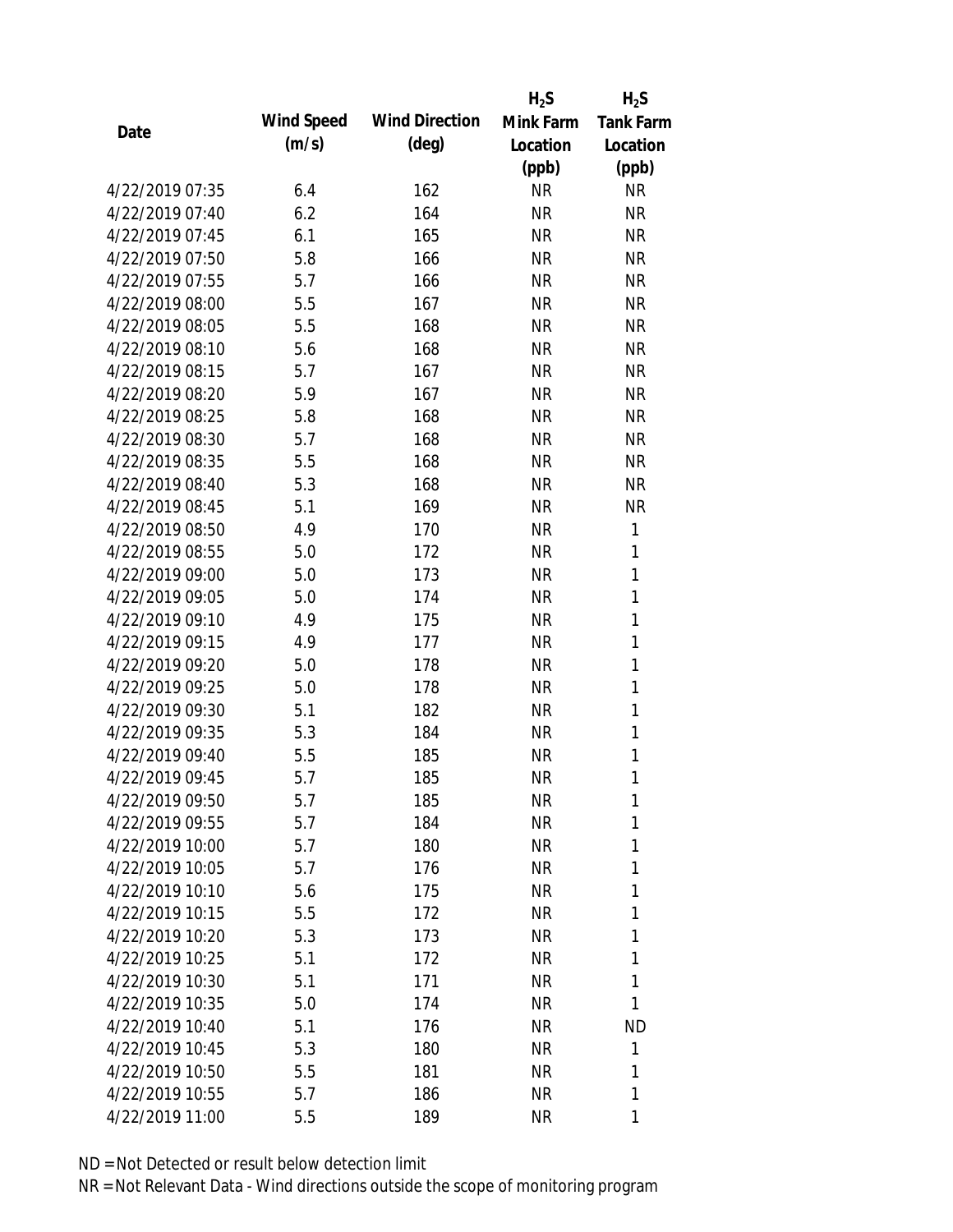|                 |            |                       | $H_2S$    | $H_2S$           |
|-----------------|------------|-----------------------|-----------|------------------|
| Date            | Wind Speed | <b>Wind Direction</b> | Mink Farm | <b>Tank Farm</b> |
|                 | (m/s)      | $(\text{deg})$        | Location  | Location         |
|                 |            |                       | (ppb)     | (ppb)            |
| 4/22/2019 11:05 | 5.6        | 191                   | <b>NR</b> | 1                |
| 4/22/2019 11:10 | 5.5        | 192                   | <b>NR</b> | 1                |
| 4/22/2019 11:15 | 5.4        | 191                   | <b>NR</b> | $\overline{2}$   |
| 4/22/2019 11:20 | 5.3        | 189                   | <b>NR</b> | 1                |
| 4/22/2019 11:25 | 5.1        | 190                   | <b>NR</b> | 1                |
| 4/22/2019 11:30 | 5.0        | 190                   | <b>NR</b> | 1                |
| 4/22/2019 11:35 | 5.0        | 189                   | <b>NR</b> | 1                |
| 4/22/2019 11:40 | 5.0        | 189                   | <b>NR</b> | 1                |
| 4/22/2019 11:45 | 4.9        | 191                   | <b>NR</b> | 1                |
| 4/22/2019 11:50 | 5.0        | 192                   | <b>NR</b> | 1                |
| 4/22/2019 11:55 | 5.1        | 189                   | <b>NR</b> | 1                |
| 4/22/2019 12:00 | 5.1        | 194                   | <b>NR</b> | 1                |
| 4/22/2019 12:05 | 5.2        | 193                   | <b>NR</b> | 1                |
| 4/22/2019 12:10 | 5.2        | 190                   | <b>NR</b> | 1                |
| 4/22/2019 12:15 | 5.3        | 187                   | <b>NR</b> | 1                |
| 4/22/2019 12:20 | 5.2        | 188                   | <b>NR</b> | 1                |
| 4/22/2019 12:25 | 5.2        | 192                   | <b>NR</b> | 1                |
| 4/22/2019 12:30 | 5.3        | 192                   | <b>NR</b> | 1                |
| 4/22/2019 12:35 | 5.4        | 193                   | <b>NR</b> | 1                |
| 4/22/2019 12:40 | 5.5        | 192                   | <b>NR</b> | 1                |
| 4/22/2019 12:45 | 5.5        | 188                   | <b>NR</b> | 1                |
| 4/22/2019 12:50 | 5.7        | 185                   | <b>NR</b> | 1                |
| 4/22/2019 12:55 | 6.0        | 177                   | <b>NR</b> | 1                |
| 4/22/2019 13:00 | 6.2        | 169                   | <b>NR</b> | <b>NR</b>        |
| 4/22/2019 13:05 | 6.4        | 164                   | <b>NR</b> | <b>NR</b>        |
| 4/22/2019 13:10 | 6.7        | 163                   | <b>NR</b> | <b>NR</b>        |
| 4/22/2019 13:15 | 7.0        | 164                   | <b>NR</b> | <b>NR</b>        |
| 4/22/2019 13:20 | 7.5        | 165                   | <b>NR</b> | <b>NR</b>        |
| 4/22/2019 13:25 | 7.9        | 165                   | <b>NR</b> | NR               |
| 4/22/2019 13:30 | 8.2        | 166                   | NR        | NR               |
| 4/22/2019 13:35 | 8.3        | 168                   | <b>NR</b> | <b>NR</b>        |
| 4/22/2019 13:40 | 8.2        | 171                   | <b>NR</b> | 1                |
| 4/22/2019 13:45 | 8.3        | 172                   | <b>NR</b> | 1                |
| 4/22/2019 13:50 | 8.2        | 173                   | <b>NR</b> | 1                |
| 4/22/2019 13:55 | 7.8        | 174                   | <b>NR</b> | 1                |
| 4/22/2019 14:00 | 7.6        | 178                   | <b>NR</b> | 1                |
| 4/22/2019 14:05 | 7.3        | 180                   | NR        | 1                |
| 4/22/2019 14:10 | 7.2        | 181                   | NR        | 1                |
| 4/22/2019 14:15 | 7.0        | 183                   | <b>NR</b> | 1                |
| 4/22/2019 14:20 | 6.8        | 185                   | <b>NR</b> | 1                |
| 4/22/2019 14:25 | 6.5        | 191                   | <b>NR</b> | 1                |
| 4/22/2019 14:30 |            |                       | <b>NR</b> | 1                |
|                 | 6.3        | 191                   |           |                  |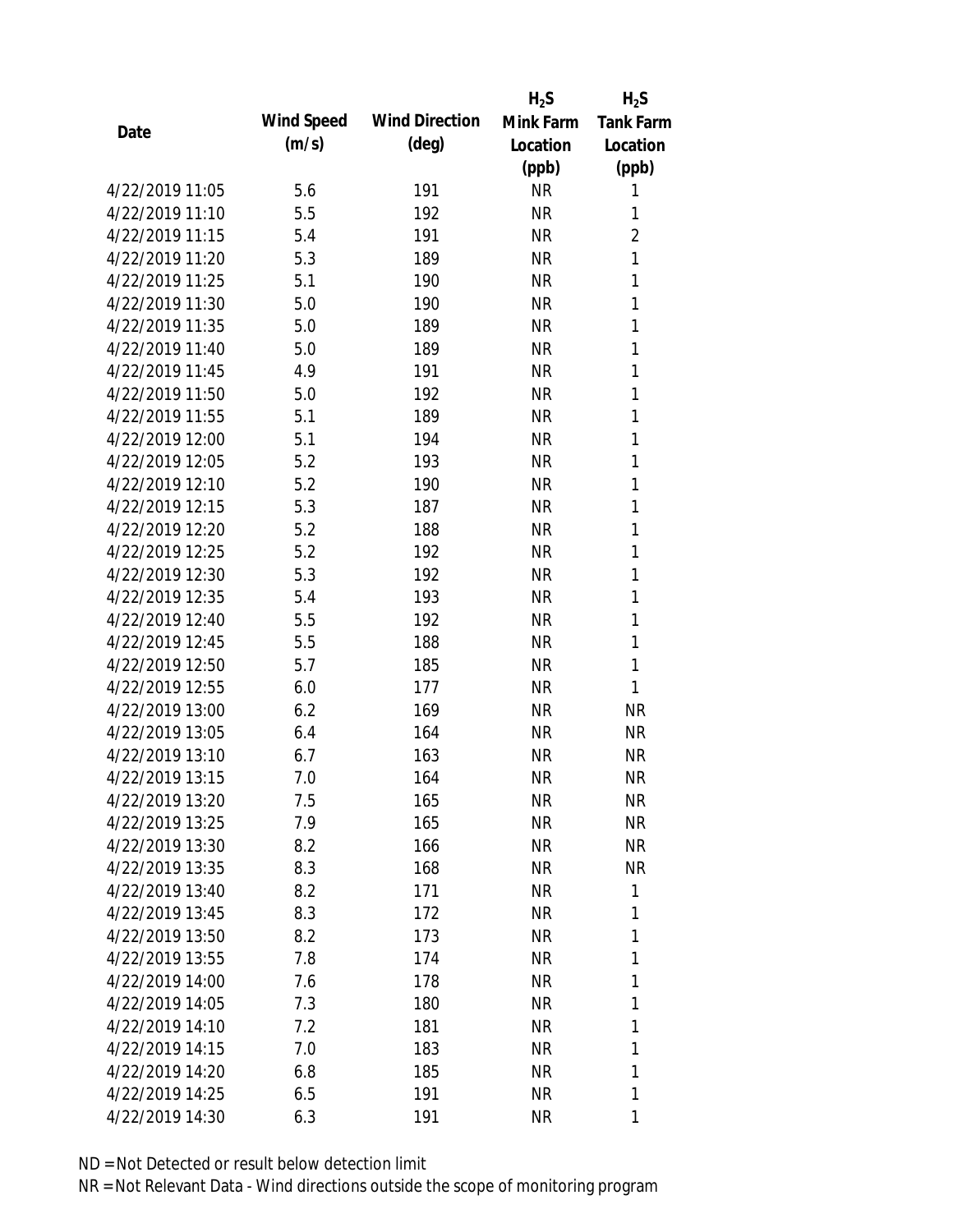|                 |            |                       | $H_2S$    | $H_2S$           |
|-----------------|------------|-----------------------|-----------|------------------|
| Date            | Wind Speed | <b>Wind Direction</b> | Mink Farm | <b>Tank Farm</b> |
|                 | (m/s)      | $(\text{deg})$        | Location  | Location         |
|                 |            |                       | (ppb)     | (ppb)            |
| 4/22/2019 14:35 | 6.1        | 192                   | <b>NR</b> | 1                |
| 4/22/2019 14:40 | 6.0        | 190                   | <b>NR</b> | 1                |
| 4/22/2019 14:45 | 5.8        | 187                   | <b>NR</b> | 1                |
| 4/22/2019 14:50 | 6.1        | 184                   | <b>NR</b> | 1                |
| 4/22/2019 14:55 | 6.1        | 181                   | <b>NR</b> | 1                |
| 4/22/2019 15:00 | 6.3        | 179                   | <b>NR</b> | 1                |
| 4/22/2019 15:05 | 6.5        | 180                   | <b>NR</b> | 1                |
| 4/22/2019 15:10 | 6.8        | 182                   | <b>NR</b> | 1                |
| 4/22/2019 15:15 | 6.7        | 184                   | <b>NR</b> | 1                |
| 4/22/2019 15:20 | 6.4        | 187                   | <b>NR</b> | 1                |
| 4/22/2019 15:25 | 6.3        | 188                   | <b>NR</b> | 1                |
| 4/22/2019 15:30 | 6.3        | 192                   | <b>NR</b> | 1                |
| 4/22/2019 15:35 | 6.0        | 192                   | <b>NR</b> | 1                |
| 4/22/2019 15:40 | 5.6        | 192                   | <b>NR</b> | 1                |
| 4/22/2019 15:45 | 5.5        | 193                   | <b>NR</b> | 1                |
| 4/22/2019 15:50 | 5.4        | 194                   | <b>NR</b> | 1                |
| 4/22/2019 15:55 | 5.2        | 193                   | <b>NR</b> | 1                |
| 4/22/2019 16:00 | 5.1        | 189                   | <b>NR</b> | 1                |
| 4/22/2019 16:05 | 5.2        | 190                   | <b>NR</b> | 1                |
| 4/22/2019 16:10 | 5.4        | 191                   | <b>NR</b> | 1                |
| 4/22/2019 16:15 | 5.7        | 194                   | <b>NR</b> | 1                |
| 4/22/2019 16:20 | 5.9        | 192                   | <b>NR</b> | 1                |
| 4/22/2019 16:25 | 6.3        | 192                   | <b>NR</b> | 1                |
| 4/22/2019 16:30 | 6.6        | 194                   | <b>NR</b> | 1                |
| 4/22/2019 16:35 | 6.9        | 194                   | <b>NR</b> | 1                |
| 4/22/2019 16:40 | 7.0        | 195                   | <b>NR</b> | 1                |
| 4/22/2019 16:45 | 7.2        | 195                   | <b>NR</b> | 1                |
| 4/22/2019 16:50 | 7.5        | 198                   | <b>NR</b> | 1                |
| 4/22/2019 16:55 | 7.5        | 201                   | NR        | 1                |
| 4/22/2019 17:00 | 7.2        | 203                   | NR        | 1                |
| 4/22/2019 17:05 | 6.8        | 204                   | <b>NR</b> | 1                |
| 4/22/2019 17:10 | 6.6        | 202                   | NR        | 1                |
| 4/22/2019 17:15 | 6.3        | 199                   | <b>NR</b> | 1                |
| 4/22/2019 17:20 | 5.9        | 195                   | NR        | 1                |
| 4/22/2019 17:25 | 5.7        | 192                   | NR        | 1                |
| 4/22/2019 17:30 | 5.8        | 187                   | NR        | 1                |
| 4/22/2019 17:35 | 5.7        | 183                   | NR        | 1                |
| 4/22/2019 17:40 | 5.7        | 181                   | NR        | 1                |
| 4/22/2019 17:45 | 5.4        | 181                   | NR        | 1                |
| 4/22/2019 17:50 | 5.4        | 179                   | NR        | 1                |
| 4/22/2019 17:55 | 5.3        | 178                   | <b>NR</b> | 1                |
| 4/22/2019 18:00 | 5.1        | 180                   | <b>NR</b> | 1                |
|                 |            |                       |           |                  |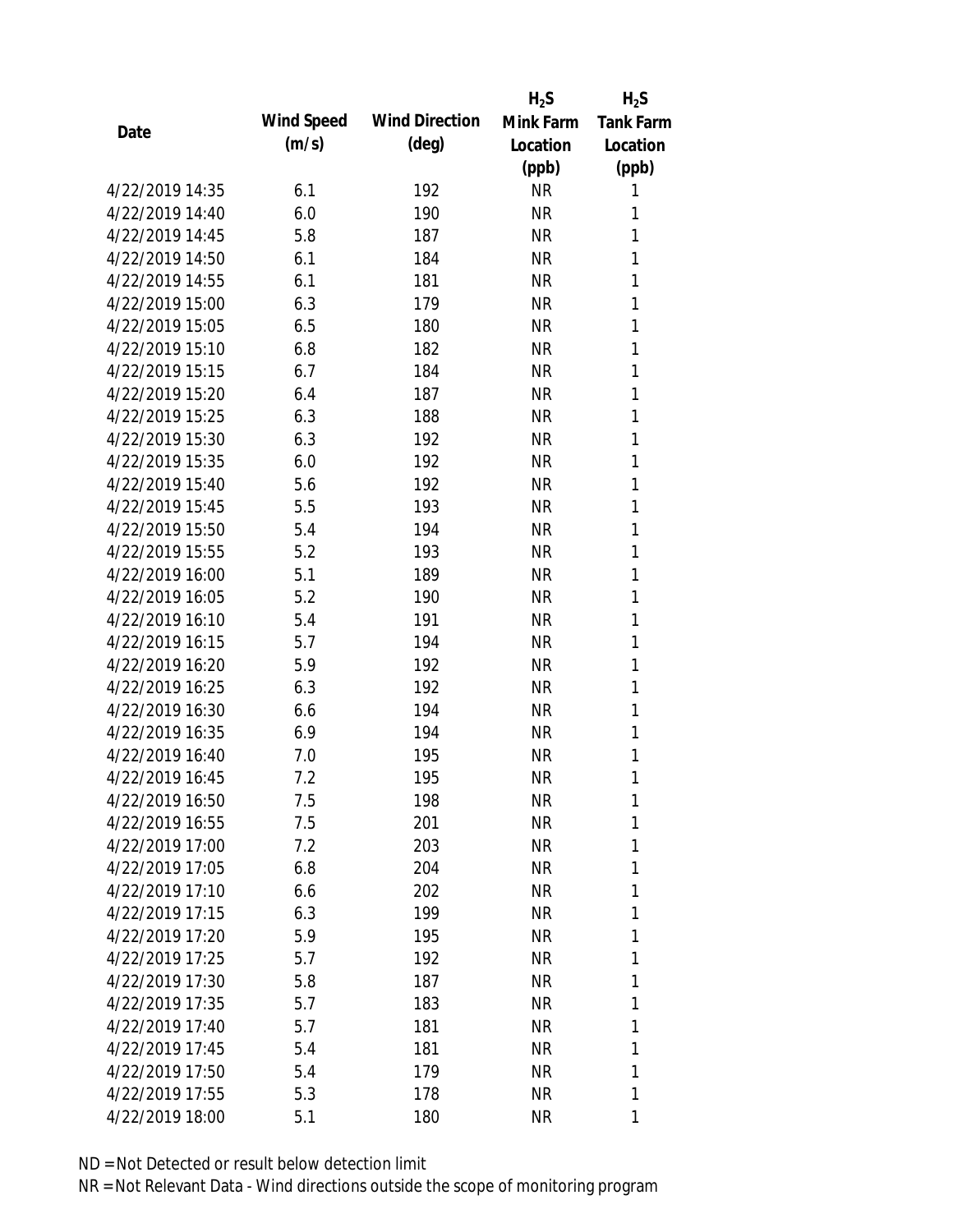|                 |            |                       | $H_2S$       | $H_2S$           |
|-----------------|------------|-----------------------|--------------|------------------|
| Date            | Wind Speed | <b>Wind Direction</b> | Mink Farm    | <b>Tank Farm</b> |
|                 | (m/s)      | $(\text{deg})$        | Location     | Location         |
|                 |            |                       | (ppb)        | (ppb)            |
| 4/22/2019 18:05 | 5.1        | 183                   | <b>NR</b>    | 1                |
| 4/22/2019 18:10 | 5.2        | 188                   | <b>NR</b>    | 1                |
| 4/22/2019 18:15 | 5.3        | 192                   | <b>NR</b>    | $\mathbf{1}$     |
| 4/22/2019 18:20 | 5.2        | 201                   | <b>NR</b>    | 1                |
| 4/22/2019 18:25 | 4.7        | 216                   | <b>NR</b>    | $\mathbf{1}$     |
| 4/22/2019 18:30 | 4.3        | 236                   | <b>NR</b>    | <b>NR</b>        |
| 4/22/2019 18:35 | 3.6        | 262                   | <b>NR</b>    | <b>NR</b>        |
| 4/22/2019 18:40 | 3.0        | 293                   | <b>NR</b>    | <b>NR</b>        |
| 4/22/2019 18:45 | 2.6        | 322                   | <b>NR</b>    | <b>NR</b>        |
| 4/22/2019 18:50 | 2.1        | 342                   | 1            | <b>NR</b>        |
| 4/22/2019 18:55 | 2.0        | 1                     | 1            | <b>NR</b>        |
| 4/22/2019 19:00 | 2.0        | 17                    | $\mathbf{1}$ | <b>NR</b>        |
| 4/22/2019 19:05 | 2.0        | 37                    | $\mathbf{1}$ | <b>NR</b>        |
| 4/22/2019 19:10 | 2.2        | 56                    | <b>NR</b>    | <b>NR</b>        |
| 4/22/2019 19:15 | 2.4        | 71                    | <b>NR</b>    | <b>NR</b>        |
| 4/22/2019 19:20 | 3.0        | 85                    | <b>NR</b>    | <b>NR</b>        |
| 4/22/2019 19:25 | 3.6        | 95                    | <b>NR</b>    | <b>NR</b>        |
| 4/22/2019 19:30 | 4.0        | 104                   | <b>NR</b>    | <b>NR</b>        |
| 4/22/2019 19:35 | 4.6        | 108                   | <b>NR</b>    | <b>NR</b>        |
| 4/22/2019 19:40 | 4.9        | 109                   | <b>NR</b>    | <b>NR</b>        |
| 4/22/2019 19:45 | 5.2        | 113                   | <b>NR</b>    | <b>NR</b>        |
| 4/22/2019 19:50 | 5.2        | 116                   | <b>NR</b>    | <b>NR</b>        |
| 4/22/2019 19:55 | 5.0        | 120                   | <b>NR</b>    | <b>NR</b>        |
| 4/22/2019 20:00 | 4.9        | 124                   | <b>NR</b>    | <b>NR</b>        |
| 4/22/2019 20:05 | 4.8        | 128                   | <b>NR</b>    | <b>NR</b>        |
| 4/22/2019 20:10 | 4.9        | 133                   | <b>NR</b>    | <b>NR</b>        |
| 4/22/2019 20:15 | 4.8        | 135                   | <b>NR</b>    | <b>NR</b>        |
| 4/22/2019 20:20 | 4.9        | 135                   | <b>NR</b>    | <b>NR</b>        |
| 4/22/2019 20:25 | 5.0        | 136                   | <b>NR</b>    | <b>NR</b>        |
| 4/22/2019 20:30 | 5.1        | 138                   | <b>NR</b>    | <b>NR</b>        |
| 4/22/2019 20:35 | 5.0        | 139                   | <b>NR</b>    | <b>NR</b>        |
| 4/22/2019 20:40 | 4.9        | 141                   | <b>NR</b>    | <b>NR</b>        |
| 4/22/2019 20:45 | 4.9        | 144                   | <b>NR</b>    | <b>NR</b>        |
| 4/22/2019 20:50 | 5.0        | 148                   | <b>NR</b>    | <b>NR</b>        |
| 4/22/2019 20:55 | 4.9        | 152                   | <b>NR</b>    | <b>NR</b>        |
| 4/22/2019 21:00 | 4.9        | 155                   | <b>NR</b>    | <b>NR</b>        |
| 4/22/2019 21:05 | 5.0        | 158                   | <b>NR</b>    | <b>NR</b>        |
| 4/22/2019 21:10 | 5.0        | 159                   | NR           | <b>NR</b>        |
| 4/22/2019 21:15 | 4.9        | 160                   | <b>NR</b>    | <b>NR</b>        |
| 4/22/2019 21:20 | 4.6        | 162                   | <b>NR</b>    | <b>NR</b>        |
| 4/22/2019 21:25 | 4.3        | 161                   | <b>NR</b>    | <b>NR</b>        |
| 4/22/2019 21:30 | 4.1        | 162                   | <b>NR</b>    | <b>NR</b>        |
|                 |            |                       |              |                  |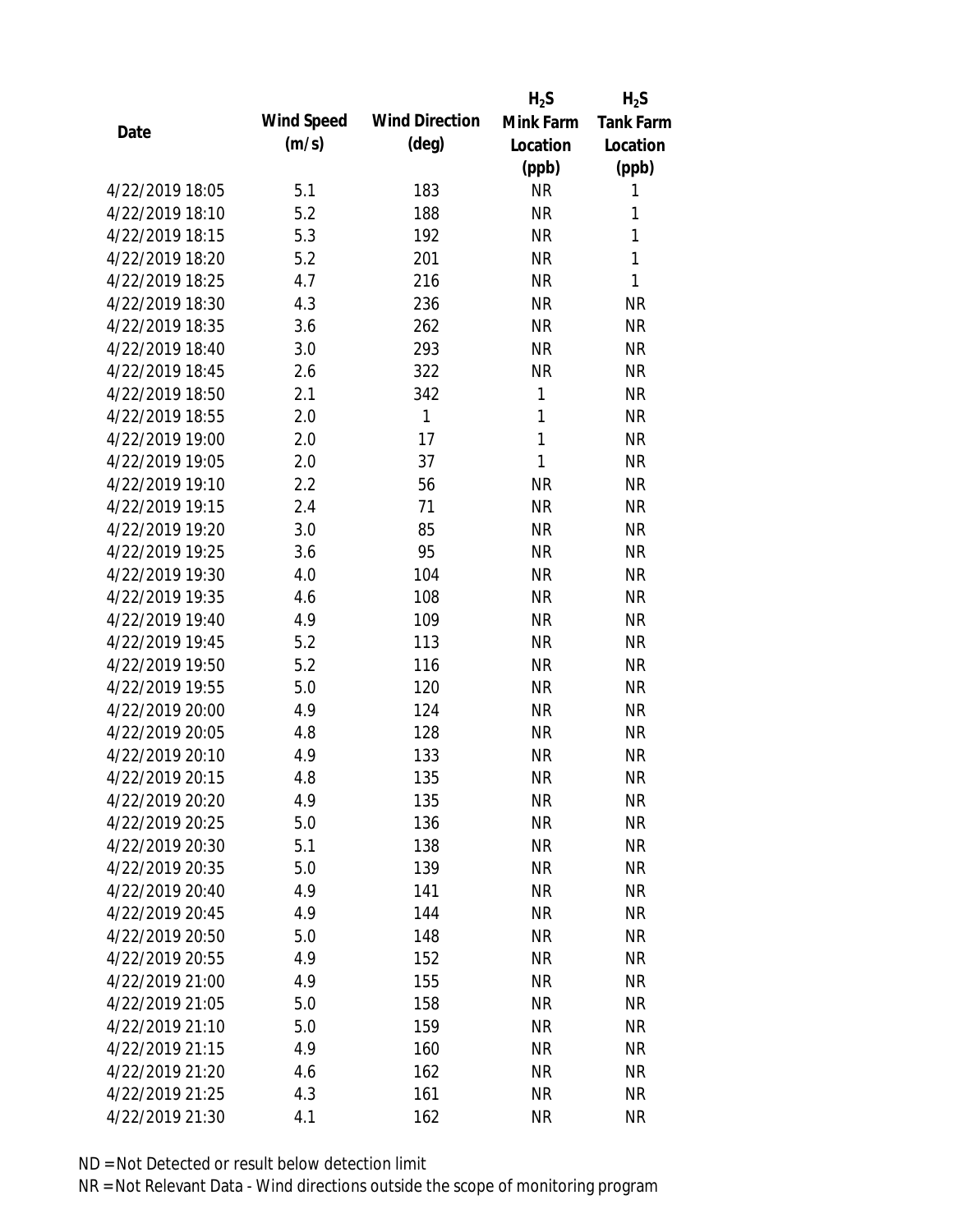|                 |            |                       | $H_2S$    | $H_2S$           |
|-----------------|------------|-----------------------|-----------|------------------|
| Date            | Wind Speed | <b>Wind Direction</b> | Mink Farm | <b>Tank Farm</b> |
|                 | (m/s)      | $(\text{deg})$        | Location  | Location         |
|                 |            |                       | (ppb)     | (ppb)            |
| 4/22/2019 21:35 | 3.7        | 162                   | <b>NR</b> | <b>NR</b>        |
| 4/22/2019 21:40 | 3.4        | 171                   | <b>NR</b> | 1                |
| 4/22/2019 21:45 | 3.2        | 176                   | <b>NR</b> | 1                |
| 4/22/2019 21:50 | 3.5        | 176                   | <b>NR</b> | 1                |
| 4/22/2019 21:55 | 4.1        | 178                   | <b>NR</b> | 1                |
| 4/22/2019 22:00 | 4.6        | 179                   | <b>NR</b> | 1                |
| 4/22/2019 22:05 | 5.1        | 181                   | <b>NR</b> | 1                |
| 4/22/2019 22:10 | 5.9        | 176                   | <b>NR</b> | 1                |
| 4/22/2019 22:15 | 6.5        | 172                   | <b>NR</b> | 1                |
| 4/22/2019 22:20 | 6.6        | 173                   | <b>NR</b> | 1                |
| 4/22/2019 22:25 | 6.4        | 173                   | <b>NR</b> | 1                |
| 4/22/2019 22:30 | 6.3        | 174                   | <b>NR</b> | 1                |
| 4/22/2019 22:35 | 6.3        | 174                   | <b>NR</b> | 1                |
| 4/22/2019 22:40 | 6.1        | 172                   | <b>NR</b> | 1                |
| 4/22/2019 22:45 | 6.0        | 173                   | <b>NR</b> | 1                |
| 4/22/2019 22:50 | 6.0        | 171                   | <b>NR</b> | 1                |
| 4/22/2019 22:55 | 5.9        | 174                   | <b>NR</b> | 1                |
| 4/22/2019 23:00 | 5.8        | 178                   | <b>NR</b> | 1                |
| 4/22/2019 23:05 | 5.6        | 182                   | <b>NR</b> | $\mathbf{1}$     |
| 4/22/2019 23:10 | 5.6        | 186                   | <b>NR</b> | $\overline{2}$   |
| 4/22/2019 23:15 | 5.5        | 191                   | <b>NR</b> | $\overline{2}$   |
| 4/22/2019 23:20 | 5.6        | 196                   | <b>NR</b> | $\overline{2}$   |
| 4/22/2019 23:25 | 5.7        | 199                   | <b>NR</b> | $\overline{2}$   |
| 4/22/2019 23:30 | 5.7        | 198                   | <b>NR</b> | $\overline{2}$   |
| 4/22/2019 23:35 | 5.7        | 198                   | <b>NR</b> | $\overline{2}$   |
| 4/22/2019 23:40 | 5.6        | 199                   | <b>NR</b> | $\mathbf{1}$     |
| 4/22/2019 23:45 | 5.6        | 200                   | <b>NR</b> | 1                |
| 4/22/2019 23:50 | 5.4        | 200                   | <b>NR</b> | 1                |
| 4/22/2019 23:55 | 5.5        | 203                   | NR        | 1                |
| 4/22/2019 24:00 | 5.6        | 206                   | NR        | 1                |
| 4/23/2019 00:05 | 5.5        | 210                   | NR        | 1                |
| 4/23/2019 00:10 | 5.7        | 212                   | NR        | 1                |
| 4/23/2019 00:15 | 5.8        | 213                   | NR        | 1                |
| 4/23/2019 00:20 | 5.8        | 215                   | NR        | 1                |
| 4/23/2019 00:25 | 5.7        | 214                   | NR        | 1                |
| 4/23/2019 00:30 | 5.8        | 214                   | NR        | 1                |
| 4/23/2019 00:35 | 5.7        | 212                   | NR        | 1                |
| 4/23/2019 00:40 | 5.3        | 212                   | NR        | 1                |
| 4/23/2019 00:45 | 5.1        | 212                   | NR        | 1                |
| 4/23/2019 00:50 | 5.0        | 210                   | NR        | 1                |
| 4/23/2019 00:55 | 4.7        | 210                   | <b>NR</b> | 1                |
| 4/23/2019 01:00 | 4.7        | 211                   | <b>NR</b> | 1                |
|                 |            |                       |           |                  |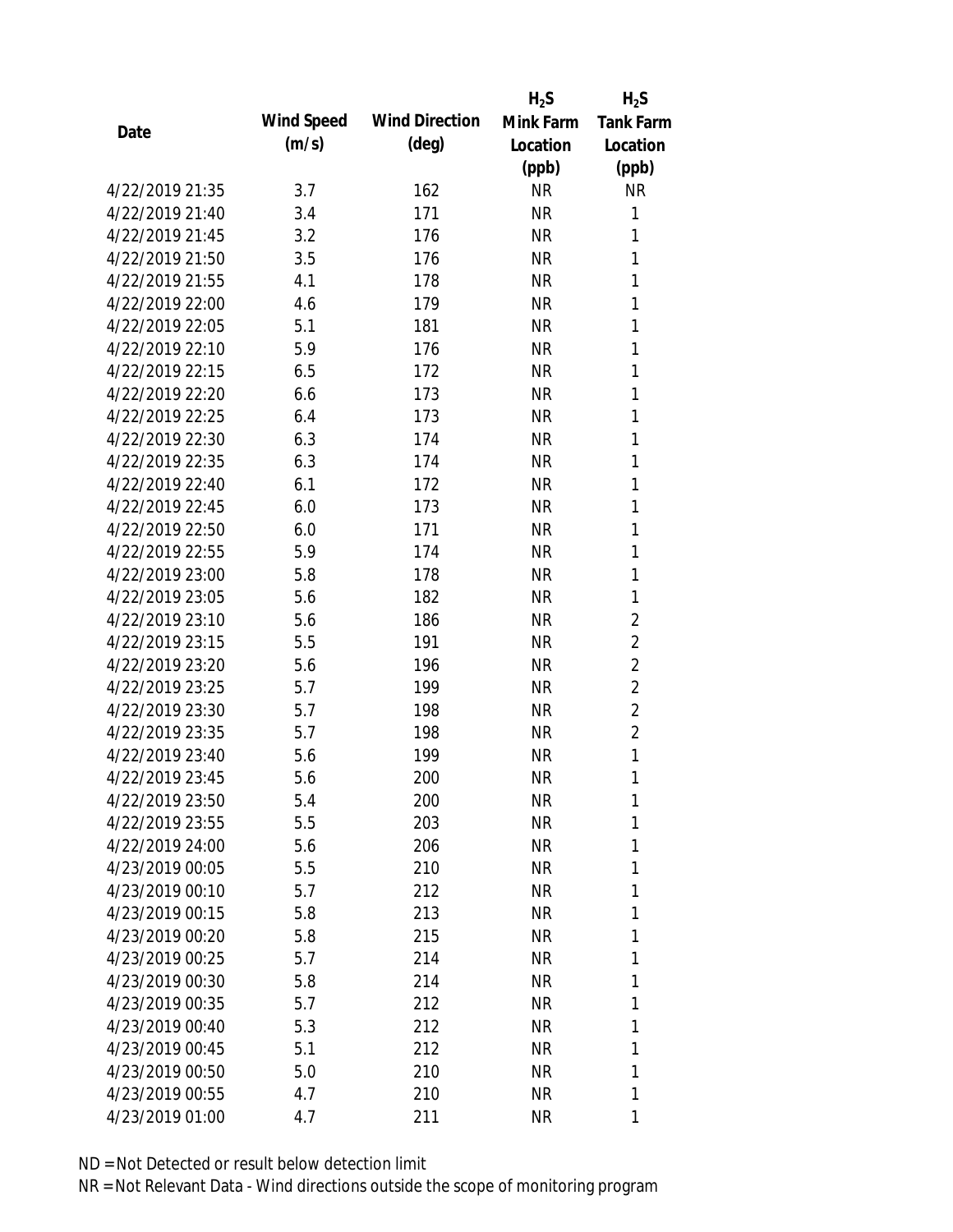|                 |            |                       | $H_2S$         | $H_2S$           |
|-----------------|------------|-----------------------|----------------|------------------|
| Date            | Wind Speed | <b>Wind Direction</b> | Mink Farm      | <b>Tank Farm</b> |
|                 | (m/s)      | $(\text{deg})$        | Location       | Location         |
|                 |            |                       | (ppb)          | (ppb)            |
| 4/23/2019 01:05 | 4.7        | 212                   | <b>NR</b>      | 1                |
| 4/23/2019 01:10 | 4.7        | 212                   | <b>NR</b>      | 1                |
| 4/23/2019 01:15 | 4.7        | 213                   | <b>NR</b>      | 1                |
| 4/23/2019 01:20 | 4.9        | 213                   | <b>NR</b>      | 1                |
| 4/23/2019 01:25 | 5.2        | 216                   | <b>NR</b>      | 1                |
| 4/23/2019 01:30 | 5.4        | 220                   | <b>NR</b>      | 1                |
| 4/23/2019 01:35 | 5.8        | 226                   | <b>NR</b>      | 1                |
| 4/23/2019 01:40 | 5.9        | 234                   | $\mathbf{1}$   | 1                |
| 4/23/2019 01:45 | 6.1        | 242                   | 1              | 1                |
| 4/23/2019 01:50 | 6.5        | 250                   | 1              | 1                |
| 4/23/2019 01:55 | 6.7        | 255                   | 1              | 2                |
| 4/23/2019 02:00 | 6.6        | 257                   | 1              | $\overline{2}$   |
| 4/23/2019 02:05 | 6.4        | 259                   | 1              | $\overline{2}$   |
| 4/23/2019 02:10 | 6.6        | 260                   | 1              | 1                |
| 4/23/2019 02:15 | 6.5        | 259                   | 1              | 1                |
| 4/23/2019 02:20 | 6.2        | 259                   | 1              | 1                |
| 4/23/2019 02:25 | 6.0        | 261                   | 1              | 1                |
| 4/23/2019 02:30 | 5.8        | 262                   | 1              | 1                |
| 4/23/2019 02:35 | 5.7        | 262                   | 1              | 1                |
| 4/23/2019 02:40 | 5.8        | 263                   | 1              | 1                |
| 4/23/2019 02:45 | 5.7        | 265                   | $\overline{2}$ | 1                |
| 4/23/2019 02:50 | 5.5        | 264                   | 1              | 1                |
| 4/23/2019 02:55 | 5.3        | 262                   | 1              | 1                |
| 4/23/2019 03:00 | 5.3        | 262                   | 1              | 1                |
| 4/23/2019 03:05 | 5.4        | 264                   | 1              | 1                |
| 4/23/2019 03:10 | 5.0        | 262                   | 1              | 1                |
| 4/23/2019 03:15 | 5.0        | 261                   | 1              | 1                |
| 4/23/2019 03:20 | 5.0        | 264                   | 1              | 1                |
| 4/23/2019 03:25 | 5.1        | 266                   | 1              | 1                |
| 4/23/2019 03:30 | 5.2        | 267                   | 1              | 1                |
| 4/23/2019 03:35 | 5.2        | 266                   | 1              | 1                |
| 4/23/2019 03:40 | 5.3        | 267                   | 1              | 1                |
| 4/23/2019 03:45 | 5.2        | 268                   | 1              | 1                |
| 4/23/2019 03:50 | 5.3        | 267                   | 1              | 1                |
| 4/23/2019 03:55 | 5.4        | 266                   | 1              | $\overline{2}$   |
| 4/23/2019 04:00 | 5.5        | 268                   | 1              | $\overline{2}$   |
| 4/23/2019 04:05 | 5.5        | 270                   | 1              | $\overline{2}$   |
| 4/23/2019 04:10 | 5.5        | 272                   | 1              | $\overline{2}$   |
| 4/23/2019 04:15 | 5.7        | 275                   | 1              | 1                |
| 4/23/2019 04:20 | 5.5        | 278                   | 1              | <b>NR</b>        |
| 4/23/2019 04:25 | 5.5        | 280                   | 1              | <b>NR</b>        |
| 4/23/2019 04:30 | 5.5        | 283                   | 1              | <b>NR</b>        |
|                 |            |                       |                |                  |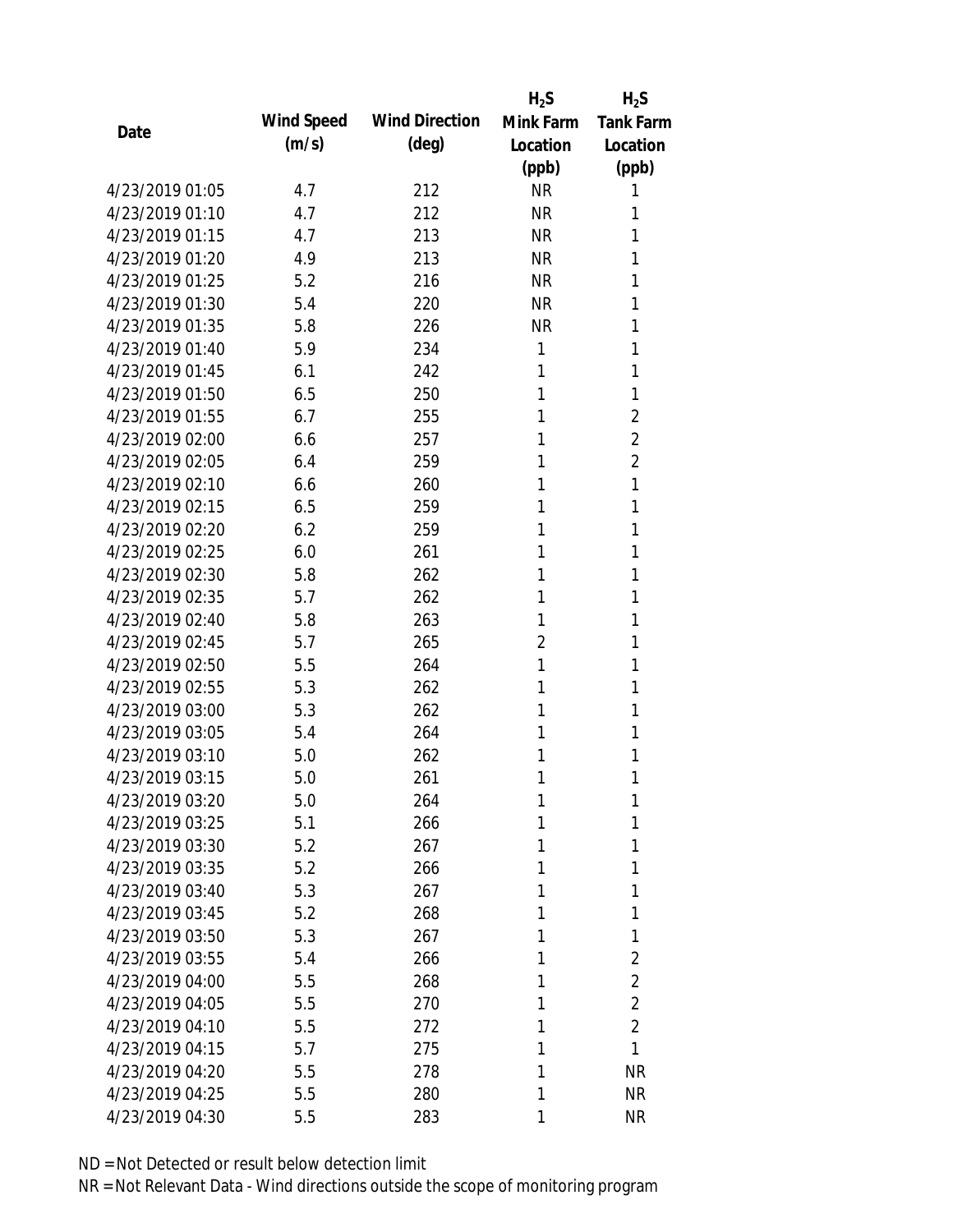|                 |            |                       | $H_2S$         | $H_2S$           |
|-----------------|------------|-----------------------|----------------|------------------|
| Date            | Wind Speed | <b>Wind Direction</b> | Mink Farm      | <b>Tank Farm</b> |
|                 | (m/s)      | $(\text{deg})$        | Location       | Location         |
|                 |            |                       | (ppb)          | (ppb)            |
| 4/23/2019 04:35 | 5.4        | 284                   | 1              | <b>NR</b>        |
| 4/23/2019 04:40 | 5.6        | 285                   | 1              | <b>NR</b>        |
| 4/23/2019 04:45 | 5.6        | 284                   | 1              | <b>NR</b>        |
| 4/23/2019 04:50 | 5.7        | 283                   | 1              | <b>NR</b>        |
| 4/23/2019 04:55 | 5.6        | 284                   | 1              | <b>NR</b>        |
| 4/23/2019 05:00 | 5.4        | 283                   | 1              | <b>NR</b>        |
| 4/23/2019 05:05 | 5.3        | 281                   | 1              | <b>NR</b>        |
| 4/23/2019 05:10 | 5.2        | 281                   | 1              | <b>NR</b>        |
| 4/23/2019 05:15 | 5.1        | 282                   | $\overline{2}$ | <b>NR</b>        |
| 4/23/2019 05:20 | 4.9        | 284                   | 1              | <b>NR</b>        |
| 4/23/2019 05:25 | 4.9        | 284                   | 1              | <b>NR</b>        |
| 4/23/2019 05:30 | 4.8        | 285                   | 1              | <b>NR</b>        |
| 4/23/2019 05:35 | 4.8        | 289                   | 1              | <b>NR</b>        |
| 4/23/2019 05:40 | 4.7        | 292                   | 1              | <b>NR</b>        |
| 4/23/2019 05:45 | 4.7        | 296                   | 1              | <b>NR</b>        |
| 4/23/2019 05:50 | 5.0        | 301                   | 1              | <b>NR</b>        |
| 4/23/2019 05:55 | 5.1        | 307                   | 1              | <b>NR</b>        |
| 4/23/2019 06:00 | 5.4        | 313                   | 1              | <b>NR</b>        |
| 4/23/2019 06:05 | 5.3        | 318                   | 1              | <b>NR</b>        |
| 4/23/2019 06:10 | 4.9        | 321                   | 1              | <b>NR</b>        |
| 4/23/2019 06:15 | 4.5        | 323                   | 1              | <b>NR</b>        |
| 4/23/2019 06:20 | 4.5        | 324                   | 1              | <b>NR</b>        |
| 4/23/2019 06:25 | 4.4        | 325                   | 1              | <b>NR</b>        |
| 4/23/2019 06:30 | 4.0        | 324                   | 1              | <b>NR</b>        |
| 4/23/2019 06:35 | 4.1        | 325                   | 1              | <b>NR</b>        |
| 4/23/2019 06:40 | 4.0        | 326                   | 1              | <b>NR</b>        |
| 4/23/2019 06:45 | 4.2        | 327                   | 1              | <b>NR</b>        |
| 4/23/2019 06:50 | 4.0        | 326                   | $\mathbf{1}$   | <b>NR</b>        |
| 4/23/2019 06:55 | 3.8        | 326                   | 1              | <b>NR</b>        |
| 4/23/2019 07:00 | 3.9        | 326                   | 1              | <b>NR</b>        |
| 4/23/2019 07:05 | 3.9        | 327                   | 1              | <b>NR</b>        |
| 4/23/2019 07:10 | 4.1        | 326                   | 1              | <b>NR</b>        |
| 4/23/2019 07:15 | 4.2        | 326                   | 1              | <b>NR</b>        |
| 4/23/2019 07:20 | 4.1        | 328                   | 1              | <b>NR</b>        |
| 4/23/2019 07:25 | 4.1        | 331                   | $\mathbf{1}$   | <b>NR</b>        |
| 4/23/2019 07:30 | 3.8        | 334                   | $\overline{2}$ | <b>NR</b>        |
| 4/23/2019 07:35 | 3.6        | 335                   | 1              | <b>NR</b>        |
| 4/23/2019 07:40 | 3.6        | 336                   | 1              | <b>NR</b>        |
| 4/23/2019 07:45 | 3.4        | 337                   | 1              | <b>NR</b>        |
| 4/23/2019 07:50 | 3.4        | 338                   | 1              | <b>NR</b>        |
| 4/23/2019 07:55 | 3.4        | 337                   | 1              | <b>NR</b>        |
| 4/23/2019 08:00 | 3.5        | 337                   | 1              | <b>NR</b>        |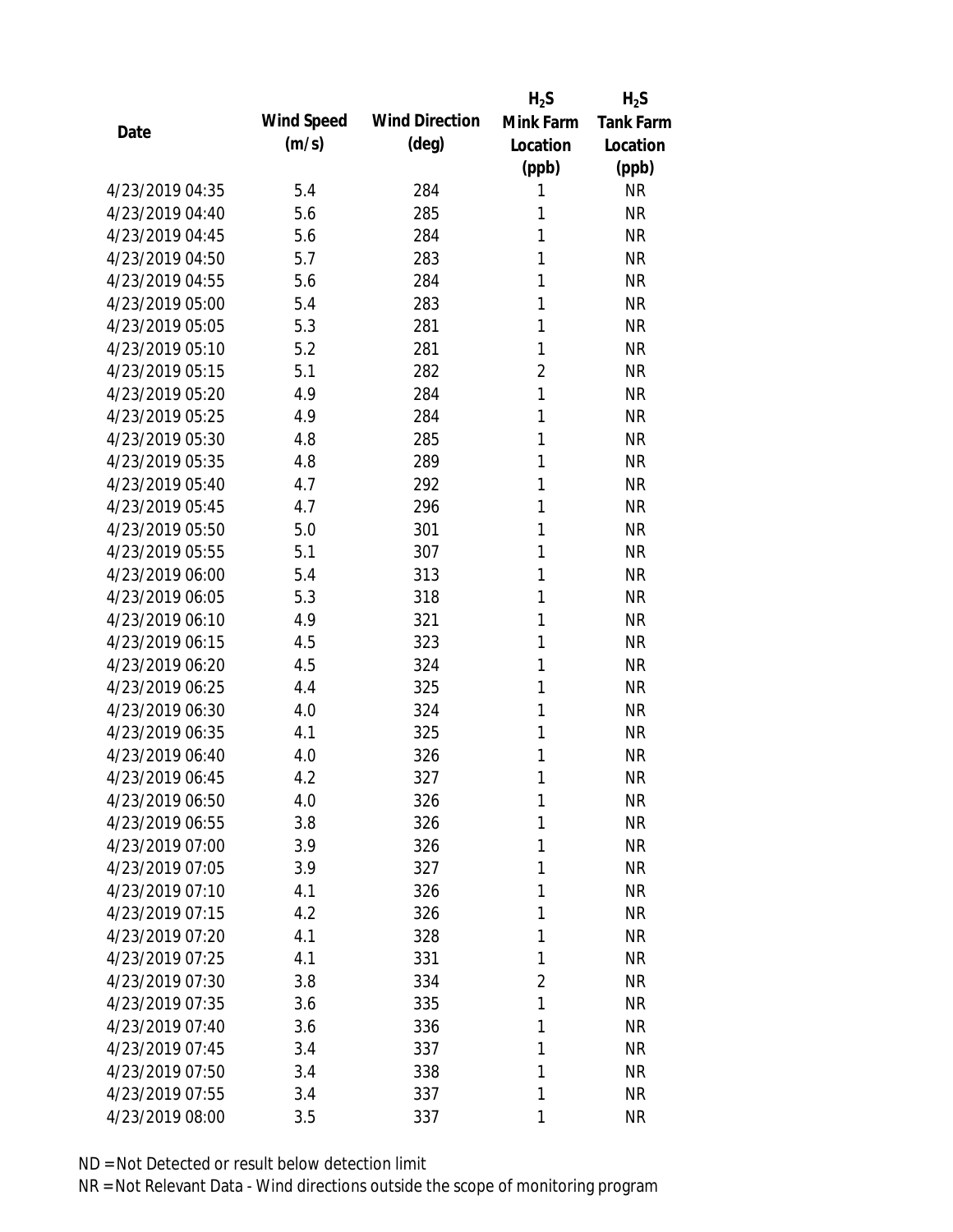|                 |            |                       | $H_2S$         | $H_2S$           |
|-----------------|------------|-----------------------|----------------|------------------|
| Date            | Wind Speed | <b>Wind Direction</b> | Mink Farm      | <b>Tank Farm</b> |
|                 | (m/s)      | $(\text{deg})$        | Location       | Location         |
|                 |            |                       | (ppb)          | (ppb)            |
| 4/23/2019 08:05 | 3.8        | 335                   | 1              | <b>NR</b>        |
| 4/23/2019 08:10 | 3.9        | 336                   | 1              | <b>NR</b>        |
| 4/23/2019 08:15 | 3.9        | 335                   | 1              | <b>NR</b>        |
| 4/23/2019 08:20 | 3.8        | 337                   | $\overline{2}$ | <b>NR</b>        |
| 4/23/2019 08:25 | 3.8        | 339                   | $\overline{2}$ | <b>NR</b>        |
| 4/23/2019 08:30 | 3.9        | 342                   | $\overline{2}$ | <b>NR</b>        |
| 4/23/2019 08:35 | 3.8        | 347                   | $\overline{2}$ | <b>NR</b>        |
| 4/23/2019 08:40 | 3.6        | 350                   | $\overline{2}$ | <b>NR</b>        |
| 4/23/2019 08:45 | 3.5        | 352                   | 1              | <b>NR</b>        |
| 4/23/2019 08:50 | 3.6        | 352                   | 1              | <b>NR</b>        |
| 4/23/2019 08:55 | 3.7        | 353                   | 1              | <b>NR</b>        |
| 4/23/2019 09:00 | 3.6        | 353                   | 1              | <b>NR</b>        |
| 4/23/2019 09:05 | 3.6        | 350                   | 1              | <b>NR</b>        |
| 4/23/2019 09:10 | 3.5        | 349                   | 1              | <b>NR</b>        |
| 4/23/2019 09:15 | 3.5        | 348                   | $\overline{2}$ | <b>NR</b>        |
| 4/23/2019 09:20 | 3.5        | 346                   | $\overline{2}$ | <b>NR</b>        |
| 4/23/2019 09:25 | 3.6        | 340                   | $\mathbf{1}$   | <b>NR</b>        |
| 4/23/2019 09:30 | 3.7        | 337                   | 1              | <b>NR</b>        |
| 4/23/2019 09:35 | 3.6        | 338                   | 1              | <b>NR</b>        |
| 4/23/2019 09:40 | 3.6        | 339                   | 1              | <b>NR</b>        |
| 4/23/2019 09:45 | 3.5        | 341                   | 1              | <b>NR</b>        |
| 4/23/2019 09:50 | 3.5        | 341                   | 1              | <b>NR</b>        |
| 4/23/2019 09:55 | 3.4        | 344                   | 1              | <b>NR</b>        |
| 4/23/2019 10:00 | 3.2        | 347                   | 1              | <b>NR</b>        |
| 4/23/2019 10:05 | 3.2        | 345                   | 1              | <b>NR</b>        |
| 4/23/2019 10:10 | 3.3        | 344                   | 1              | <b>NR</b>        |
| 4/23/2019 10:15 | 3.3        | 344                   | 1              | <b>NR</b>        |
| 4/23/2019 10:20 | 3.2        | 345                   | $\mathbf{1}$   | <b>NR</b>        |
| 4/23/2019 10:25 | 3.3        | 348                   | 1              | <b>NR</b>        |
| 4/23/2019 10:30 | 3.4        | 347                   | 1              | <b>NR</b>        |
| 4/23/2019 10:35 | 3.4        | 349                   | 1              | <b>NR</b>        |
| 4/23/2019 10:40 | 3.3        | 351                   | 1              | <b>NR</b>        |
| 4/23/2019 10:45 | 3.5        | 347                   | 1              | <b>NR</b>        |
| 4/23/2019 10:50 | 3.6        | 344                   | 1              | <b>NR</b>        |
| 4/23/2019 10:55 | 3.4        | 340                   | 1              | <b>NR</b>        |
| 4/23/2019 11:00 | 3.3        | 337                   | 1              | <b>NR</b>        |
| 4/23/2019 11:05 | 3.4        | 336                   | 1              | <b>NR</b>        |
| 4/23/2019 11:10 | 3.5        | 335                   | 1              | <b>NR</b>        |
| 4/23/2019 11:15 | 3.3        | 337                   | 1              | <b>NR</b>        |
| 4/23/2019 11:20 | 3.2        | 339                   | 1              | <b>NR</b>        |
| 4/23/2019 11:25 | 3.2        | 342                   | 1              | <b>NR</b>        |
| 4/23/2019 11:30 | 3.2        | 345                   | 1              | <b>NR</b>        |
|                 |            |                       |                |                  |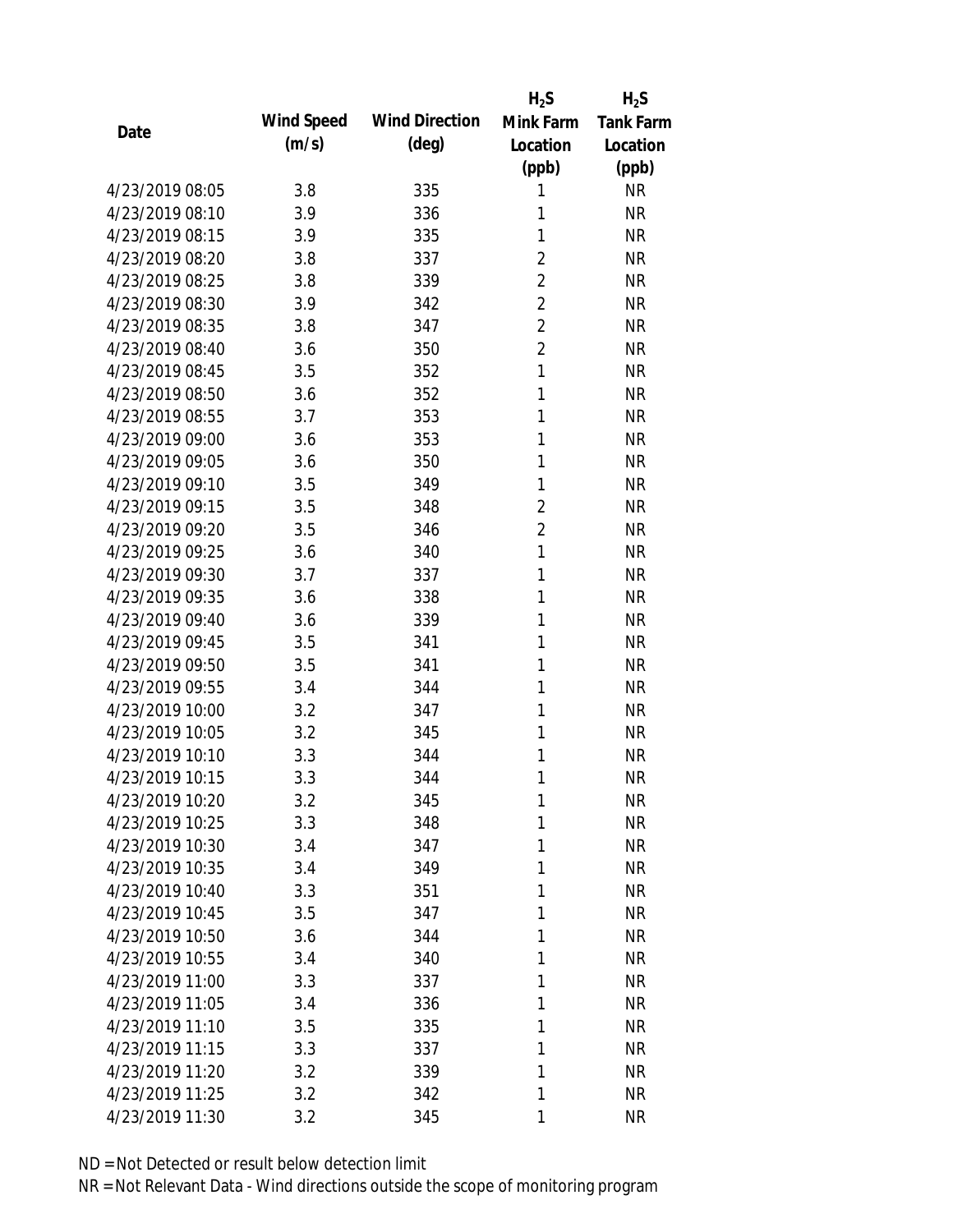|                 |            |                       | $H_2S$         | $H_2S$           |
|-----------------|------------|-----------------------|----------------|------------------|
| Date            | Wind Speed | <b>Wind Direction</b> | Mink Farm      | <b>Tank Farm</b> |
|                 | (m/s)      | $(\text{deg})$        | Location       | Location         |
|                 |            |                       | (ppb)          | (ppb)            |
| 4/23/2019 11:35 | 3.1        | 347                   | 1              | <b>NR</b>        |
| 4/23/2019 11:40 | 3.1        | 349                   | 1              | <b>NR</b>        |
| 4/23/2019 11:45 | 3.2        | 354                   | 1              | <b>NR</b>        |
| 4/23/2019 11:50 | 3.3        | 359                   | 1              | <b>NR</b>        |
| 4/23/2019 11:55 | 3.4        | 5                     | 1              | <b>NR</b>        |
| 4/23/2019 12:00 | 3.4        | 12                    | 1              | <b>NR</b>        |
| 4/23/2019 12:05 | 3.4        | 16                    | 1              | <b>NR</b>        |
| 4/23/2019 12:10 | 3.3        | 16                    | 1              | <b>NR</b>        |
| 4/23/2019 12:15 | 3.1        | 17                    | 1              | <b>NR</b>        |
| 4/23/2019 12:20 | 3.0        | 12                    | 1              | <b>NR</b>        |
| 4/23/2019 12:25 | 2.9        | 3                     | 1              | <b>NR</b>        |
| 4/23/2019 12:30 | 3.0        | 352                   | 1              | <b>NR</b>        |
| 4/23/2019 12:35 | 2.8        | 347                   | 1              | <b>NR</b>        |
| 4/23/2019 12:40 | 2.8        | 343                   | 1              | <b>NR</b>        |
| 4/23/2019 12:45 | 2.9        | 343                   | 1              | <b>NR</b>        |
| 4/23/2019 12:50 | 2.9        | 340                   | 1              | <b>NR</b>        |
| 4/23/2019 12:55 | 2.9        | 342                   | 1              | <b>NR</b>        |
| 4/23/2019 13:00 | 2.8        | 340                   | 1              | <b>NR</b>        |
| 4/23/2019 13:05 | 3.0        | 340                   | 1              | <b>NR</b>        |
| 4/23/2019 13:10 | 2.9        | 341                   | 1              | <b>NR</b>        |
| 4/23/2019 13:15 | 2.8        | 343                   | 1              | <b>NR</b>        |
| 4/23/2019 13:20 | 2.9        | 345                   | 1              | <b>NR</b>        |
| 4/23/2019 13:25 | 2.8        | 343                   | 1              | <b>NR</b>        |
| 4/23/2019 13:30 | 2.9        | 351                   | 1              | <b>NR</b>        |
| 4/23/2019 13:35 | 2.9        | 360                   | 1              | <b>NR</b>        |
| 4/23/2019 13:40 | 2.8        | 360                   | 1              | <b>NR</b>        |
| 4/23/2019 13:45 | 2.8        | 356                   | 1              | <b>NR</b>        |
| 4/23/2019 13:50 | 2.6        | 8                     | $\mathbf{1}$   | <b>NR</b>        |
| 4/23/2019 13:55 | 2.6        | 12                    | 1              | <b>NR</b>        |
| 4/23/2019 14:00 | 2.8        | 13                    | 1              | <b>NR</b>        |
| 4/23/2019 14:05 | 2.7        | 10                    | 1              | <b>NR</b>        |
| 4/23/2019 14:10 | 2.7        | 13                    | 1              | <b>NR</b>        |
| 4/23/2019 14:15 | 2.9        | 12                    | 1              | <b>NR</b>        |
| 4/23/2019 14:20 | 2.9        | 1                     | 1              | <b>NR</b>        |
| 4/23/2019 14:25 | 3.0        | 359                   | 1              | <b>NR</b>        |
| 4/23/2019 14:30 | 3.0        | 360                   | 1              | <b>NR</b>        |
| 4/23/2019 14:35 | 2.9        | 356                   | 1              | <b>NR</b>        |
| 4/23/2019 14:40 | 2.9        | 358                   | 2              | <b>NR</b>        |
| 4/23/2019 14:45 | 2.8        | 357                   | $\overline{2}$ | <b>NR</b>        |
| 4/23/2019 14:50 | 2.8        | 359                   | 2              | <b>NR</b>        |
| 4/23/2019 14:55 | 2.8        | 6                     | $\overline{2}$ | <b>NR</b>        |
| 4/23/2019 15:00 | 2.7        | 7                     | $\overline{2}$ | <b>NR</b>        |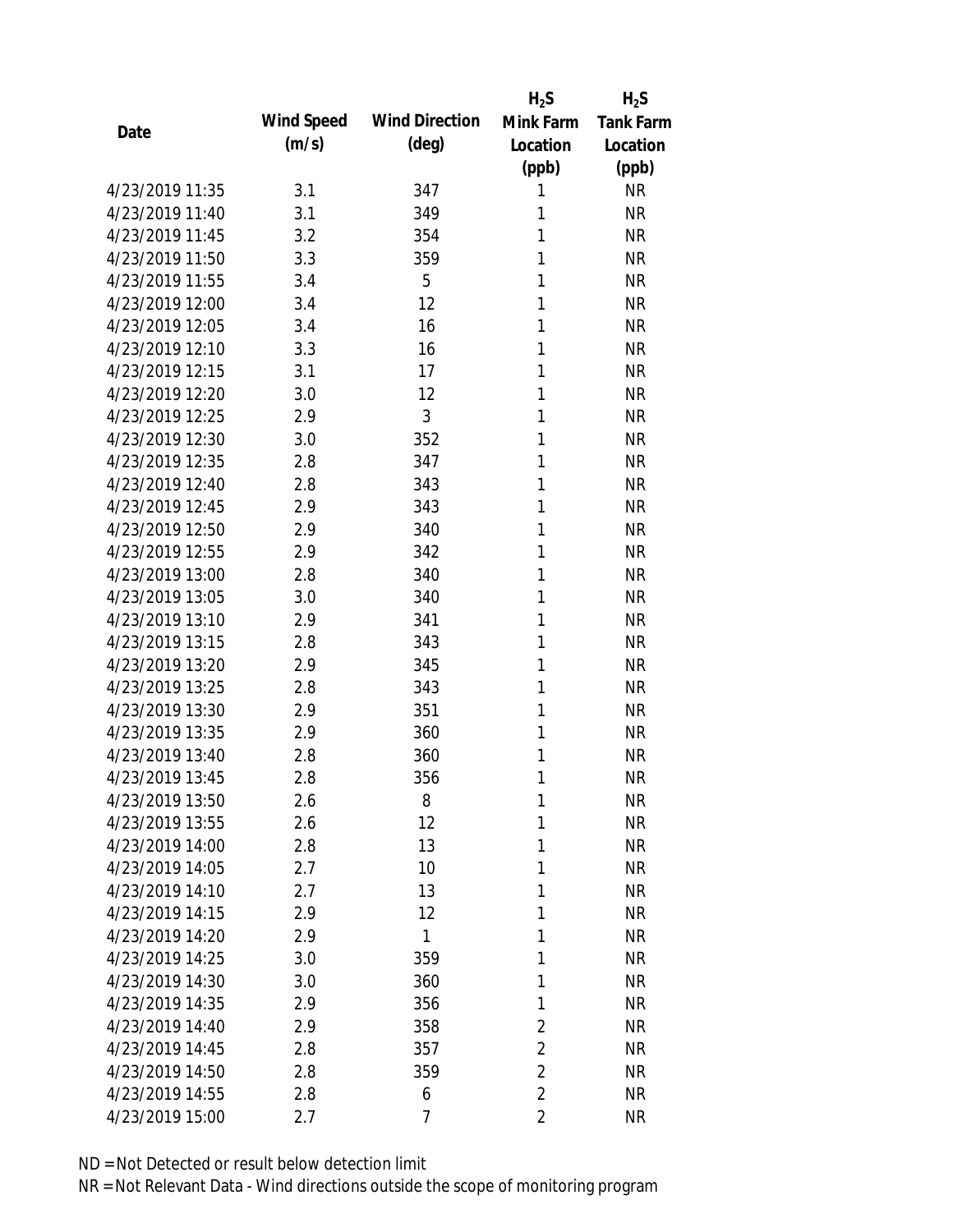|                 |            |                       | $H_2S$       | $H_2S$           |
|-----------------|------------|-----------------------|--------------|------------------|
| Date            | Wind Speed | <b>Wind Direction</b> | Mink Farm    | <b>Tank Farm</b> |
|                 | (m/s)      | $(\text{deg})$        | Location     | Location         |
|                 |            |                       | (ppb)        | (ppb)            |
| 4/23/2019 15:05 | 2.7        | $\overline{7}$        | 1            | NR               |
| 4/23/2019 15:10 | 2.6        | $\overline{7}$        | <b>NR</b>    | <b>NR</b>        |
| 4/23/2019 15:15 | 2.5        | 15                    | $\mathbf{1}$ | <b>NR</b>        |
| 4/23/2019 15:20 | 2.5        | 30                    | <b>NR</b>    | <b>NR</b>        |
| 4/23/2019 15:25 | 2.5        | 33                    | <b>NR</b>    | <b>NR</b>        |
| 4/23/2019 15:30 | 2.5        | 37                    | <b>NR</b>    | <b>NR</b>        |
| 4/23/2019 15:35 | 2.6        | 44                    | <b>NR</b>    | <b>NR</b>        |
| 4/23/2019 15:40 | 2.8        | 45                    | <b>NR</b>    | <b>NR</b>        |
| 4/23/2019 15:45 | 3.0        | 55                    | <b>NR</b>    | <b>NR</b>        |
| 4/23/2019 15:50 | 2.8        | 45                    | <b>NR</b>    | <b>NR</b>        |
| 4/23/2019 15:55 | 2.7        | 47                    | <b>NR</b>    | <b>NR</b>        |
| 4/23/2019 16:00 | 2.7        | 56                    | <b>NR</b>    | <b>NR</b>        |
| 4/23/2019 16:05 | 2.8        | 69                    | <b>NR</b>    | <b>NR</b>        |
| 4/23/2019 16:10 | 3.0        | 83                    | <b>NR</b>    | <b>NR</b>        |
| 4/23/2019 16:15 | 3.2        | 84                    | <b>NR</b>    | <b>NR</b>        |
| 4/23/2019 16:20 | 3.6        | 96                    | <b>NR</b>    | <b>NR</b>        |
| 4/23/2019 16:25 | 4.0        | 103                   | <b>NR</b>    | <b>NR</b>        |
| 4/23/2019 16:30 | 4.0        | 104                   | <b>NR</b>    | <b>NR</b>        |
| 4/23/2019 16:35 | 4.0        | 103                   | <b>NR</b>    | <b>NR</b>        |
| 4/23/2019 16:40 | 4.0        | 103                   | <b>NR</b>    | <b>NR</b>        |
| 4/23/2019 16:45 | 4.1        | 106                   | <b>NR</b>    | <b>NR</b>        |
| 4/23/2019 16:50 | 4.0        | 106                   | <b>NR</b>    | <b>NR</b>        |
| 4/23/2019 16:55 | 4.0        | 106                   | <b>NR</b>    | <b>NR</b>        |
| 4/23/2019 17:00 | 4.0        | 108                   | <b>NR</b>    | <b>NR</b>        |
| 4/23/2019 17:05 | 4.2        | 112                   | <b>NR</b>    | <b>NR</b>        |
| 4/23/2019 17:10 | 4.2        | 112                   | <b>NR</b>    | <b>NR</b>        |
| 4/23/2019 17:15 | 4.0        | 107                   | <b>NR</b>    | <b>NR</b>        |
| 4/23/2019 17:20 | 3.9        | 104                   | <b>NR</b>    | <b>NR</b>        |
| 4/23/2019 17:25 | 3.8        | 105                   | <b>NR</b>    | <b>NR</b>        |
| 4/23/2019 17:30 | 3.7        | 106                   | <b>NR</b>    | <b>NR</b>        |
| 4/23/2019 17:35 | 3.5        | 104                   | <b>NR</b>    | <b>NR</b>        |
| 4/23/2019 17:40 | 3.3        | 104                   | <b>NR</b>    | <b>NR</b>        |
| 4/23/2019 17:45 | 3.3        | 109                   | <b>NR</b>    | <b>NR</b>        |
| 4/23/2019 17:50 | 3.4        | 116                   | <b>NR</b>    | <b>NR</b>        |
| 4/23/2019 17:55 | 3.5        | 116                   | <b>NR</b>    | <b>NR</b>        |
| 4/23/2019 18:00 | 3.5        | 118                   | <b>NR</b>    | <b>NR</b>        |
| 4/23/2019 18:05 | 3.5        | 120                   | <b>NR</b>    | <b>NR</b>        |
| 4/23/2019 18:10 | 3.6        | 125                   | NR           | <b>NR</b>        |
| 4/23/2019 18:15 | 3.6        | 127                   | <b>NR</b>    | <b>NR</b>        |
| 4/23/2019 18:20 | 3.6        | 127                   | <b>NR</b>    | <b>NR</b>        |
| 4/23/2019 18:25 | 3.7        | 129                   | <b>NR</b>    | <b>NR</b>        |
| 4/23/2019 18:30 | 3.7        | 131                   | <b>NR</b>    | <b>NR</b>        |
|                 |            |                       |              |                  |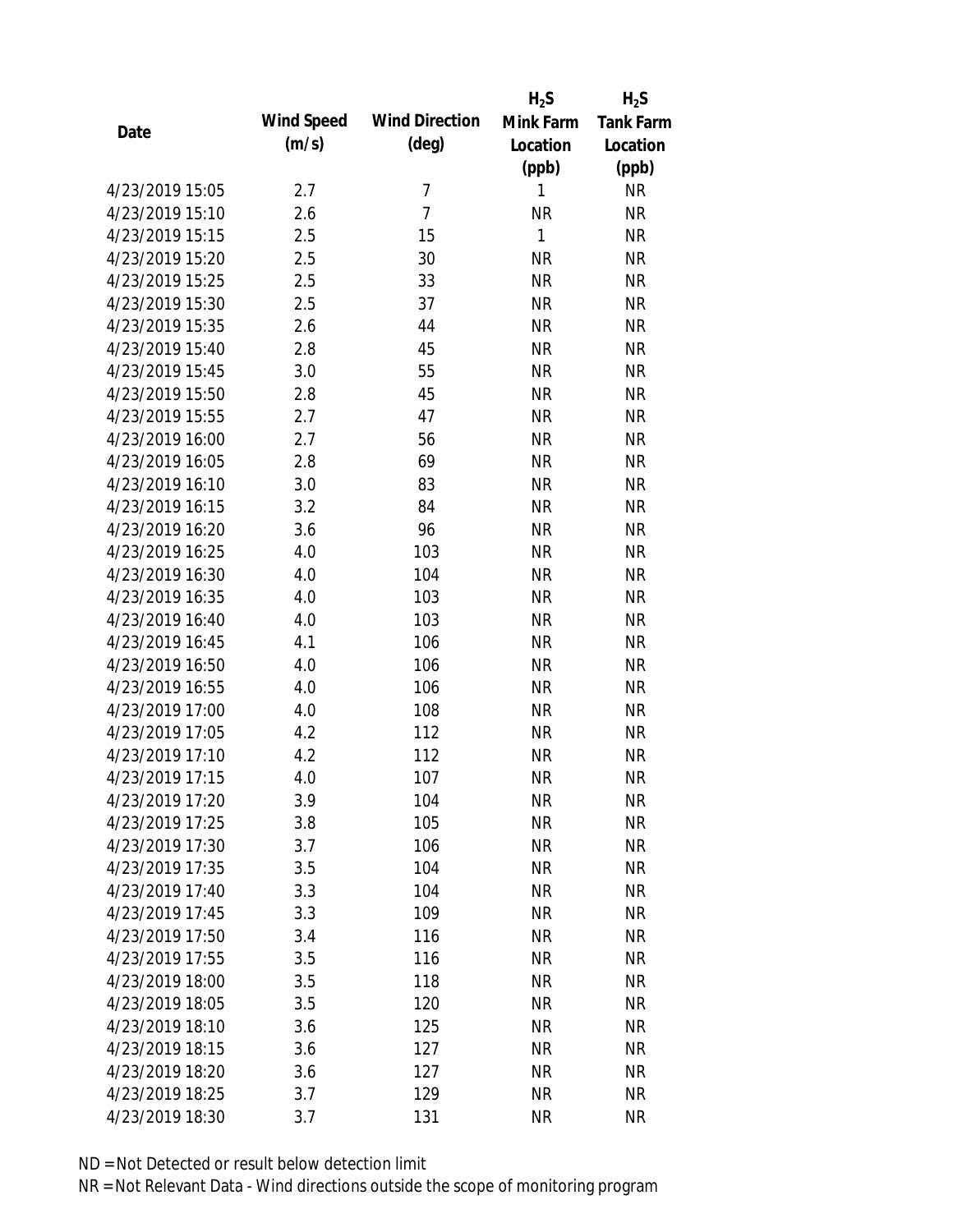|                 |            |                       | $H_2S$    | $H_2S$           |
|-----------------|------------|-----------------------|-----------|------------------|
|                 | Wind Speed | <b>Wind Direction</b> | Mink Farm | <b>Tank Farm</b> |
| Date            | (m/s)      | $(\text{deg})$        | Location  | Location         |
|                 |            |                       | (ppb)     | (ppb)            |
| 4/23/2019 18:35 | 3.8        | 133                   | <b>NR</b> | <b>NR</b>        |
| 4/23/2019 18:40 | 3.8        | 131                   | <b>NR</b> | <b>NR</b>        |
| 4/23/2019 18:45 | 3.8        | 132                   | <b>NR</b> | <b>NR</b>        |
| 4/23/2019 18:50 | 3.7        | 133                   | <b>NR</b> | <b>NR</b>        |
| 4/23/2019 18:55 | 3.6        | 132                   | <b>NR</b> | <b>NR</b>        |
| 4/23/2019 19:00 | 3.5        | 131                   | <b>NR</b> | <b>NR</b>        |
| 4/23/2019 19:05 | 3.5        | 132                   | <b>NR</b> | <b>NR</b>        |
| 4/23/2019 19:10 | 3.5        | 134                   | <b>NR</b> | <b>NR</b>        |
| 4/23/2019 19:15 | 3.4        | 133                   | <b>NR</b> | <b>NR</b>        |
| 4/23/2019 19:20 | 3.4        | 134                   | <b>NR</b> | <b>NR</b>        |
| 4/23/2019 19:25 | 3.3        | 136                   | <b>NR</b> | <b>NR</b>        |
| 4/23/2019 19:30 | 3.1        | 138                   | <b>NR</b> | <b>NR</b>        |
| 4/23/2019 19:35 | 2.9        | 141                   | <b>NR</b> | <b>NR</b>        |
| 4/23/2019 19:40 | 2.8        | 143                   | <b>NR</b> | <b>NR</b>        |
| 4/23/2019 19:45 | 2.7        | 145                   | <b>NR</b> | <b>NR</b>        |
| 4/23/2019 19:50 | 2.7        | 145                   | <b>NR</b> | <b>NR</b>        |
| 4/23/2019 19:55 | 2.6        | 145                   | <b>NR</b> | <b>NR</b>        |
| 4/23/2019 20:00 | 2.6        | 145                   | <b>NR</b> | <b>NR</b>        |
| 4/23/2019 20:05 | 2.6        | 146                   | <b>NR</b> | <b>NR</b>        |
| 4/23/2019 20:10 | 2.6        | 146                   | <b>NR</b> | <b>NR</b>        |
| 4/23/2019 20:15 | 2.5        | 146                   | <b>NR</b> | <b>NR</b>        |
| 4/23/2019 20:20 | 2.4        | 148                   | <b>NR</b> | <b>NR</b>        |
| 4/23/2019 20:25 | 2.3        | 149                   | <b>NR</b> | <b>NR</b>        |
| 4/23/2019 20:30 | 2.3        | 152                   | <b>NR</b> | <b>NR</b>        |
| 4/23/2019 20:35 | 2.3        | 152                   | <b>NR</b> | <b>NR</b>        |
| 4/23/2019 20:40 | 2.4        | 153                   | <b>NR</b> | <b>NR</b>        |
| 4/23/2019 20:45 | 2.4        | 156                   | <b>NR</b> | <b>NR</b>        |
| 4/23/2019 20:50 | 2.5        | 158                   | <b>NR</b> | <b>NR</b>        |
| 4/23/2019 20:55 | 2.6        | 160                   | <b>NR</b> | <b>NR</b>        |
| 4/23/2019 21:00 | 2.6        | 161                   | <b>NR</b> | <b>NR</b>        |
| 4/23/2019 21:05 | 2.6        | 161                   | <b>NR</b> | <b>NR</b>        |
| 4/23/2019 21:10 | 2.6        | 162                   | <b>NR</b> | <b>NR</b>        |
| 4/23/2019 21:15 | 2.6        | 162                   | <b>NR</b> | <b>NR</b>        |
| 4/23/2019 21:20 | 2.7        | 163                   | <b>NR</b> | <b>NR</b>        |
| 4/23/2019 21:25 | 2.8        | 164                   | <b>NR</b> | <b>NR</b>        |
| 4/23/2019 21:30 | 2.8        | 165                   | <b>NR</b> | <b>NR</b>        |
| 4/23/2019 21:35 | 2.9        | 166                   | <b>NR</b> | <b>NR</b>        |
| 4/23/2019 21:40 | 2.9        | 167                   | <b>NR</b> | NR               |
| 4/23/2019 21:45 | 3.0        | 167                   | <b>NR</b> | NR               |
| 4/23/2019 21:50 | 2.9        | 166                   | <b>NR</b> | NR               |
| 4/23/2019 21:55 | 3.0        | 165                   | <b>NR</b> | <b>NR</b>        |
| 4/23/2019 22:00 | 3.0        | 165                   | <b>NR</b> | <b>NR</b>        |
|                 |            |                       |           |                  |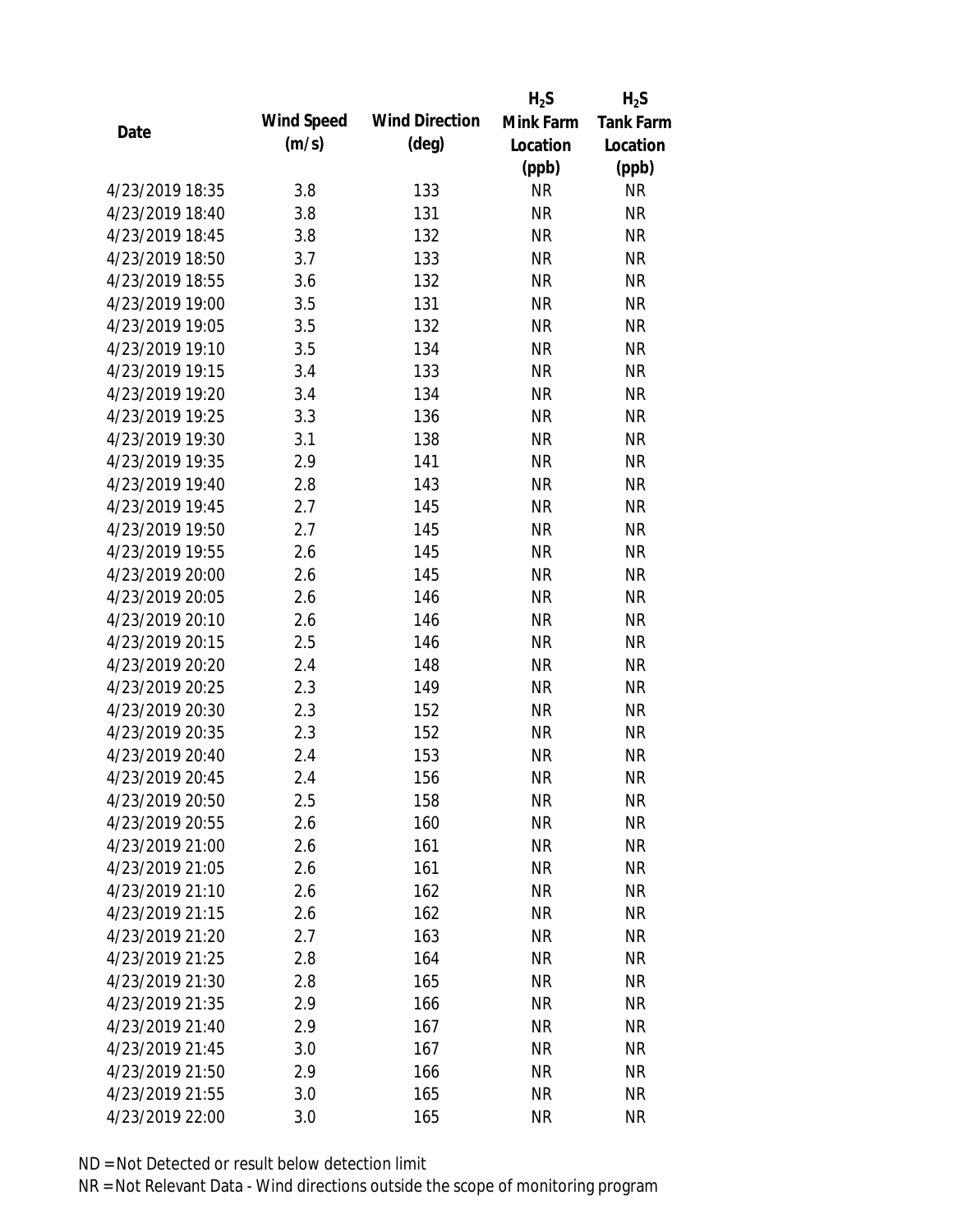|                 |            |                       | $H_2S$    | $H_2S$           |
|-----------------|------------|-----------------------|-----------|------------------|
| Date            | Wind Speed | <b>Wind Direction</b> | Mink Farm | <b>Tank Farm</b> |
|                 | (m/s)      | $(\text{deg})$        | Location  | Location         |
|                 |            |                       | (ppb)     | (ppb)            |
| 4/23/2019 22:05 | 2.9        | 164                   | <b>NR</b> | NR               |
| 4/23/2019 22:10 | 2.8        | 164                   | <b>NR</b> | <b>NR</b>        |
| 4/23/2019 22:15 | 2.9        | 162                   | <b>NR</b> | <b>NR</b>        |
| 4/23/2019 22:20 | 3.0        | 160                   | <b>NR</b> | <b>NR</b>        |
| 4/23/2019 22:25 | 2.9        | 159                   | <b>NR</b> | <b>NR</b>        |
| 4/23/2019 22:30 | 2.9        | 156                   | <b>NR</b> | <b>NR</b>        |
| 4/23/2019 22:35 | 2.9        | 152                   | <b>NR</b> | <b>NR</b>        |
| 4/23/2019 22:40 | 3.0        | 148                   | <b>NR</b> | <b>NR</b>        |
| 4/23/2019 22:45 | 2.9        | 146                   | <b>NR</b> | <b>NR</b>        |
| 4/23/2019 22:50 | 2.8        | 143                   | <b>NR</b> | <b>NR</b>        |
| 4/23/2019 22:55 | 2.8        | 142                   | <b>NR</b> | <b>NR</b>        |
| 4/23/2019 23:00 | 2.8        | 142                   | <b>NR</b> | <b>NR</b>        |
| 4/23/2019 23:05 | 2.8        | 142                   | <b>NR</b> | <b>NR</b>        |
| 4/23/2019 23:10 | 2.8        | 143                   | <b>NR</b> | <b>NR</b>        |
| 4/23/2019 23:15 | 2.9        | 143                   | <b>NR</b> | <b>NR</b>        |
| 4/23/2019 23:20 | 2.8        | 144                   | <b>NR</b> | <b>NR</b>        |
| 4/23/2019 23:25 | 2.7        | 144                   | <b>NR</b> | <b>NR</b>        |
| 4/23/2019 23:30 | 2.5        | 144                   | <b>NR</b> | <b>NR</b>        |
| 4/23/2019 23:35 | 2.4        | 146                   | <b>NR</b> | <b>NR</b>        |
| 4/23/2019 23:40 | 2.3        | 148                   | <b>NR</b> | <b>NR</b>        |
| 4/23/2019 23:45 | 2.1        | 150                   | <b>NR</b> | <b>NR</b>        |
| 4/23/2019 23:50 | 2.1        | 151                   | <b>NR</b> | <b>NR</b>        |
| 4/23/2019 23:55 | 2.3        | 153                   | <b>NR</b> | <b>NR</b>        |
| 4/23/2019 24:00 | 2.5        | 155                   | <b>NR</b> | <b>NR</b>        |
| 4/24/2019 00:05 | 2.6        | 156                   | <b>NR</b> | <b>NR</b>        |
| 4/24/2019 00:10 | 2.7        | 156                   | <b>NR</b> | <b>NR</b>        |
| 4/24/2019 00:15 | 2.9        | 157                   | <b>NR</b> | <b>NR</b>        |
| 4/24/2019 00:20 | 3.0        | 156                   | <b>NR</b> | <b>NR</b>        |
| 4/24/2019 00:25 | 2.9        | 156                   | <b>NR</b> | <b>NR</b>        |
| 4/24/2019 00:30 | 2.9        | 156                   | <b>NR</b> | <b>NR</b>        |
| 4/24/2019 00:35 | 2.9        | 156                   | <b>NR</b> | <b>NR</b>        |
| 4/24/2019 00:40 | 2.8        | 155                   | <b>NR</b> | <b>NR</b>        |
| 4/24/2019 00:45 | 2.6        | 154                   | <b>NR</b> | <b>NR</b>        |
| 4/24/2019 00:50 | 2.4        | 155                   | <b>NR</b> | <b>NR</b>        |
| 4/24/2019 00:55 | 2.3        | 154                   | <b>NR</b> | <b>NR</b>        |
| 4/24/2019 01:00 | 2.1        | 152                   | <b>NR</b> | <b>NR</b>        |
| 4/24/2019 01:05 | 1.9        | 150                   | <b>NR</b> | <b>NR</b>        |
| 4/24/2019 01:10 | 1.8        | 149                   | NR        | <b>NR</b>        |
| 4/24/2019 01:15 | 1.7        | 148                   | <b>NR</b> | <b>NR</b>        |
| 4/24/2019 01:20 | 1.6        | 145                   | <b>NR</b> | <b>NR</b>        |
| 4/24/2019 01:25 | 1.6        | 138                   | <b>NR</b> | <b>NR</b>        |
| 4/24/2019 01:30 | 1.5        | 131                   | <b>NR</b> | <b>NR</b>        |
|                 |            |                       |           |                  |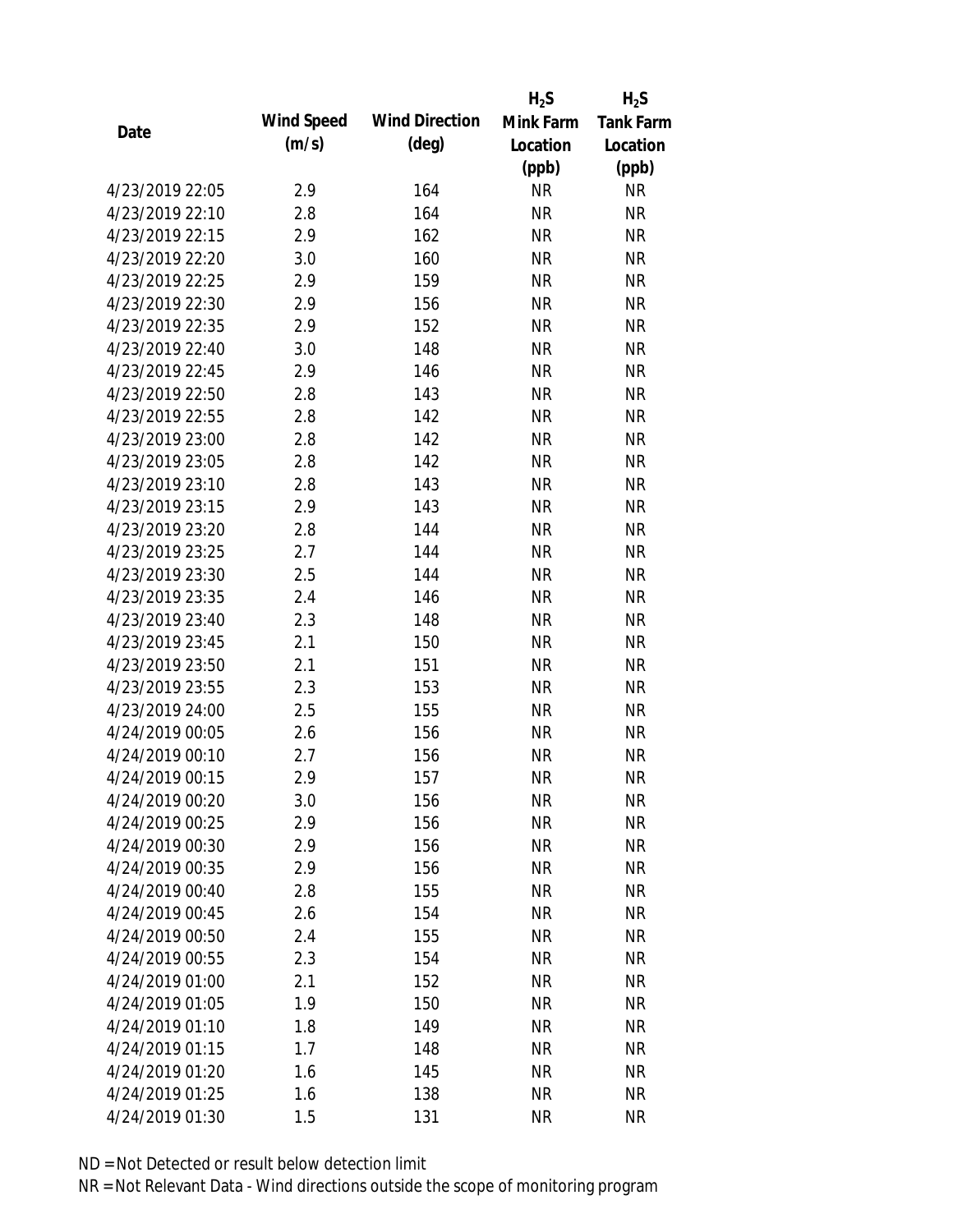|                 |            |                       | $H_2S$    | $H_2S$           |
|-----------------|------------|-----------------------|-----------|------------------|
| Date            | Wind Speed | <b>Wind Direction</b> | Mink Farm | <b>Tank Farm</b> |
|                 | (m/s)      | $(\text{deg})$        | Location  | Location         |
|                 |            |                       | (ppb)     | (ppb)            |
| 4/24/2019 01:35 | 1.5        | 125                   | <b>NR</b> | <b>NR</b>        |
| 4/24/2019 01:40 | 1.5        | 116                   | <b>NR</b> | <b>NR</b>        |
| 4/24/2019 01:45 | 1.5        | 106                   | <b>NR</b> | <b>NR</b>        |
| 4/24/2019 01:50 | 1.6        | 96                    | <b>NR</b> | <b>NR</b>        |
| 4/24/2019 01:55 | 1.6        | 90                    | <b>NR</b> | <b>NR</b>        |
| 4/24/2019 02:00 | 1.6        | 84                    | <b>NR</b> | <b>NR</b>        |
| 4/24/2019 02:05 | 1.6        | 77                    | <b>NR</b> | <b>NR</b>        |
| 4/24/2019 02:10 | 1.6        | 73                    | <b>NR</b> | <b>NR</b>        |
| 4/24/2019 02:15 | 1.6        | 76                    | <b>NR</b> | <b>NR</b>        |
| 4/24/2019 02:20 | 1.5        | 84                    | <b>NR</b> | <b>NR</b>        |
| 4/24/2019 02:25 | 1.4        | 94                    | <b>NR</b> | <b>NR</b>        |
| 4/24/2019 02:30 | 1.4        | 102                   | <b>NR</b> | <b>NR</b>        |
| 4/24/2019 02:35 | 1.4        | 107                   | <b>NR</b> | <b>NR</b>        |
| 4/24/2019 02:40 | 1.5        | 110                   | <b>NR</b> | <b>NR</b>        |
| 4/24/2019 02:45 | 1.4        | 110                   | <b>NR</b> | <b>NR</b>        |
| 4/24/2019 02:50 | 1.4        | 103                   | <b>NR</b> | <b>NR</b>        |
| 4/24/2019 02:55 | 1.5        | 94                    | <b>NR</b> | <b>NR</b>        |
| 4/24/2019 03:00 | 1.5        | 92                    | <b>NR</b> | <b>NR</b>        |
| 4/24/2019 03:05 | 1.6        | 94                    | <b>NR</b> | <b>NR</b>        |
| 4/24/2019 03:10 | 1.6        | 96                    | <b>NR</b> | <b>NR</b>        |
| 4/24/2019 03:15 | 1.6        | 96                    | <b>NR</b> | <b>NR</b>        |
| 4/24/2019 03:20 | 1.6        | 96                    | <b>NR</b> | <b>NR</b>        |
| 4/24/2019 03:25 | 1.7        | 96                    | <b>NR</b> | <b>NR</b>        |
| 4/24/2019 03:30 | 1.5        | 96                    | <b>NR</b> | <b>NR</b>        |
| 4/24/2019 03:35 | 1.3        | 92                    | <b>NR</b> | <b>NR</b>        |
| 4/24/2019 03:40 | 1.3        | 86                    | <b>NR</b> | <b>NR</b>        |
| 4/24/2019 03:45 | 1.2        | 80                    | <b>NR</b> | <b>NR</b>        |
| 4/24/2019 03:50 | 1.2        | 74                    | <b>NR</b> | <b>NR</b>        |
| 4/24/2019 03:55 | 1.1        | 66                    | <b>NR</b> | <b>NR</b>        |
| 4/24/2019 04:00 | 1.2        | 61                    | <b>NR</b> | <b>NR</b>        |
| 4/24/2019 04:05 | 1.2        | 60                    | <b>NR</b> | <b>NR</b>        |
| 4/24/2019 04:10 | 1.2        | 58                    | <b>NR</b> | <b>NR</b>        |
| 4/24/2019 04:15 | 1.0        | 59                    | <b>NR</b> | <b>NR</b>        |
| 4/24/2019 04:20 | 0.8        | 60                    | <b>NR</b> | <b>NR</b>        |
| 4/24/2019 04:25 | 0.6        | 64                    | <b>NR</b> | NR               |
| 4/24/2019 04:30 | 0.4        | 66                    | <b>NR</b> | <b>NR</b>        |
| 4/24/2019 04:35 | 0.3        | 63                    | <b>NR</b> | <b>NR</b>        |
| 4/24/2019 04:40 | 0.0        | CALM                  | NR        | <b>NR</b>        |
| 4/24/2019 04:45 | 0.0        | CALM                  | <b>NR</b> | <b>NR</b>        |
| 4/24/2019 04:50 | 0.0        | CALM                  | <b>NR</b> | NR               |
| 4/24/2019 04:55 | 0.1        | 110                   | <b>NR</b> | <b>NR</b>        |
| 4/24/2019 05:00 | 0.1        | 110                   | <b>NR</b> | <b>NR</b>        |
|                 |            |                       |           |                  |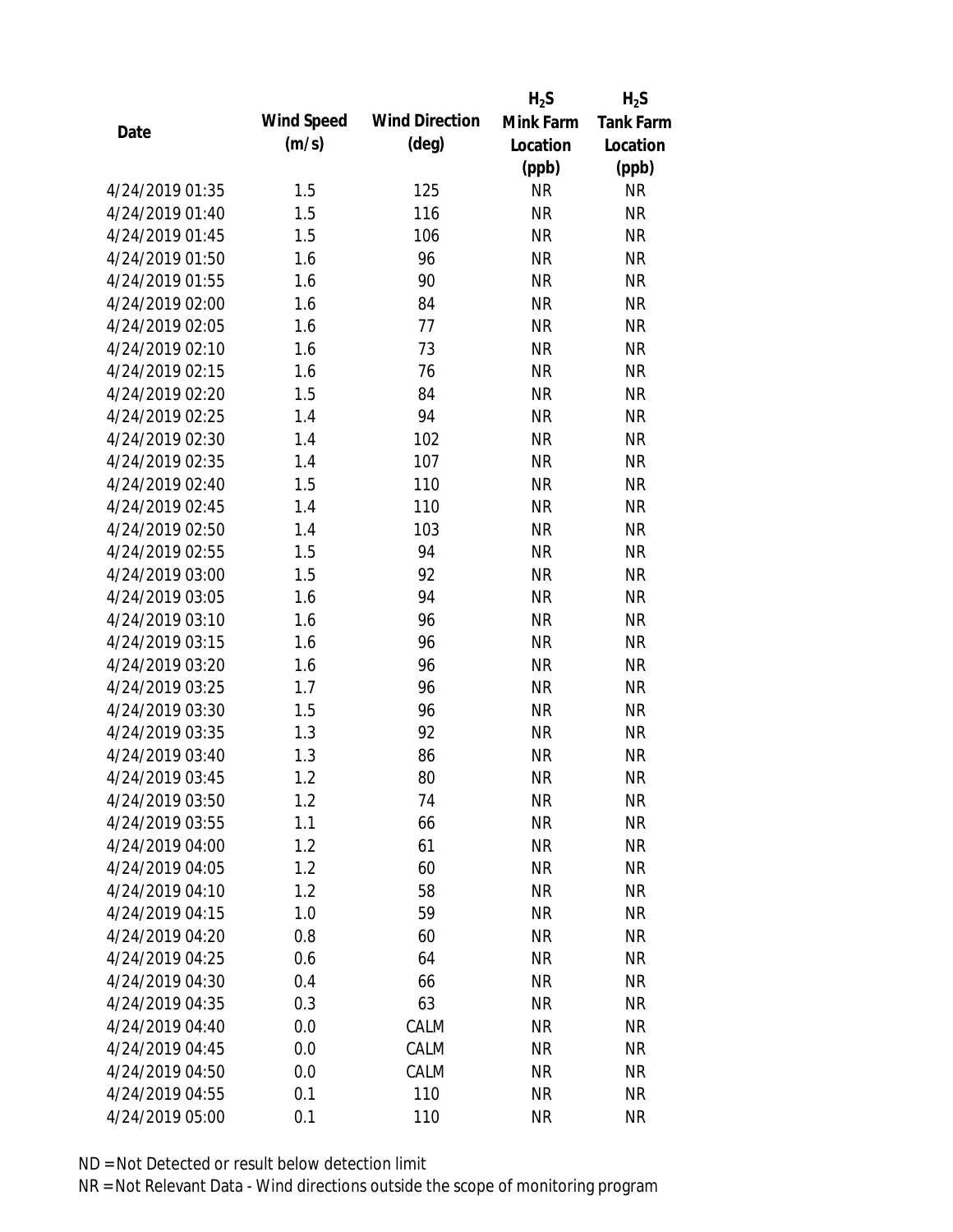|                 |            |                       | $H_2S$    | $H_2S$           |
|-----------------|------------|-----------------------|-----------|------------------|
| Date            | Wind Speed | <b>Wind Direction</b> | Mink Farm | <b>Tank Farm</b> |
|                 | (m/s)      | $(\text{deg})$        | Location  | Location         |
|                 |            |                       | (ppb)     | (ppb)            |
| 4/24/2019 05:05 | 0.1        | 110                   | <b>NR</b> | <b>NR</b>        |
| 4/24/2019 05:10 | 0.1        | 110                   | <b>NR</b> | <b>NR</b>        |
| 4/24/2019 05:15 | 0.2        | 113                   | <b>NR</b> | <b>NR</b>        |
| 4/24/2019 05:20 | 0.5        | 103                   | <b>NR</b> | <b>NR</b>        |
| 4/24/2019 05:25 | 0.7        | 95                    | <b>NR</b> | <b>NR</b>        |
| 4/24/2019 05:30 | 0.8        | 96                    | <b>NR</b> | <b>NR</b>        |
| 4/24/2019 05:35 | 1.0        | 101                   | <b>NR</b> | <b>NR</b>        |
| 4/24/2019 05:40 | 1.0        | 102                   | <b>NR</b> | <b>NR</b>        |
| 4/24/2019 05:45 | 0.9        | 101                   | <b>NR</b> | <b>NR</b>        |
| 4/24/2019 05:50 | 0.7        | 108                   | <b>NR</b> | <b>NR</b>        |
| 4/24/2019 05:55 | 0.6        | 113                   | <b>NR</b> | <b>NR</b>        |
| 4/24/2019 06:00 | 0.5        | 118                   | <b>NR</b> | <b>NR</b>        |
| 4/24/2019 06:05 | 0.4        | 107                   | <b>NR</b> | <b>NR</b>        |
| 4/24/2019 06:10 | 0.6        | 99                    | <b>NR</b> | <b>NR</b>        |
| 4/24/2019 06:15 | 0.8        | 95                    | <b>NR</b> | <b>NR</b>        |
| 4/24/2019 06:20 | 0.9        | 89                    | <b>NR</b> | <b>NR</b>        |
| 4/24/2019 06:25 | 1.0        | 96                    | <b>NR</b> | <b>NR</b>        |
| 4/24/2019 06:30 | 1.2        | 93                    | <b>NR</b> | <b>NR</b>        |
| 4/24/2019 06:35 | 1.3        | 90                    | <b>NR</b> | <b>NR</b>        |
| 4/24/2019 06:40 | 1.3        | 87                    | <b>NR</b> | <b>NR</b>        |
| 4/24/2019 06:45 | 1.3        | 82                    | <b>NR</b> | <b>NR</b>        |
| 4/24/2019 06:50 | 1.3        | 78                    | <b>NR</b> | <b>NR</b>        |
| 4/24/2019 06:55 | 1.3        | 71                    | <b>NR</b> | <b>NR</b>        |
| 4/24/2019 07:00 | 1.3        | 69                    | <b>NR</b> | <b>NR</b>        |
| 4/24/2019 07:05 | 1.4        | 69                    | <b>NR</b> | <b>NR</b>        |
| 4/24/2019 07:10 | 1.4        | 71                    | <b>NR</b> | <b>NR</b>        |
| 4/24/2019 07:15 | 1.6        | 72                    | <b>NR</b> | <b>NR</b>        |
| 4/24/2019 07:20 | 1.8        | 77                    | <b>NR</b> | <b>NR</b>        |
| 4/24/2019 07:25 | 2.0        | 79                    | <b>NR</b> | <b>NR</b>        |
| 4/24/2019 07:30 | 2.2        | 79                    | <b>NR</b> | <b>NR</b>        |
| 4/24/2019 07:35 | 2.3        | 80                    | <b>NR</b> | <b>NR</b>        |
| 4/24/2019 07:40 | 2.4        | 81                    | <b>NR</b> | <b>NR</b>        |
| 4/24/2019 07:45 | 2.4        | 84                    | <b>NR</b> | <b>NR</b>        |
| 4/24/2019 07:50 | 2.4        | 84                    | <b>NR</b> | <b>NR</b>        |
| 4/24/2019 07:55 | 2.4        | 79                    | <b>NR</b> | <b>NR</b>        |
| 4/24/2019 08:00 | 2.2        | 74                    | <b>NR</b> | <b>NR</b>        |
| 4/24/2019 08:05 | 2.2        | 71                    | <b>NR</b> | <b>NR</b>        |
| 4/24/2019 08:10 | 2.2        | 67                    | <b>NR</b> | <b>NR</b>        |
| 4/24/2019 08:15 | 2.1        | 62                    | <b>NR</b> | <b>NR</b>        |
| 4/24/2019 08:20 | 2.0        | 60                    | <b>NR</b> | <b>NR</b>        |
| 4/24/2019 08:25 | 2.0        | 63                    | <b>NR</b> | <b>NR</b>        |
| 4/24/2019 08:30 | 2.1        | 67                    | <b>NR</b> | <b>NR</b>        |
|                 |            |                       |           |                  |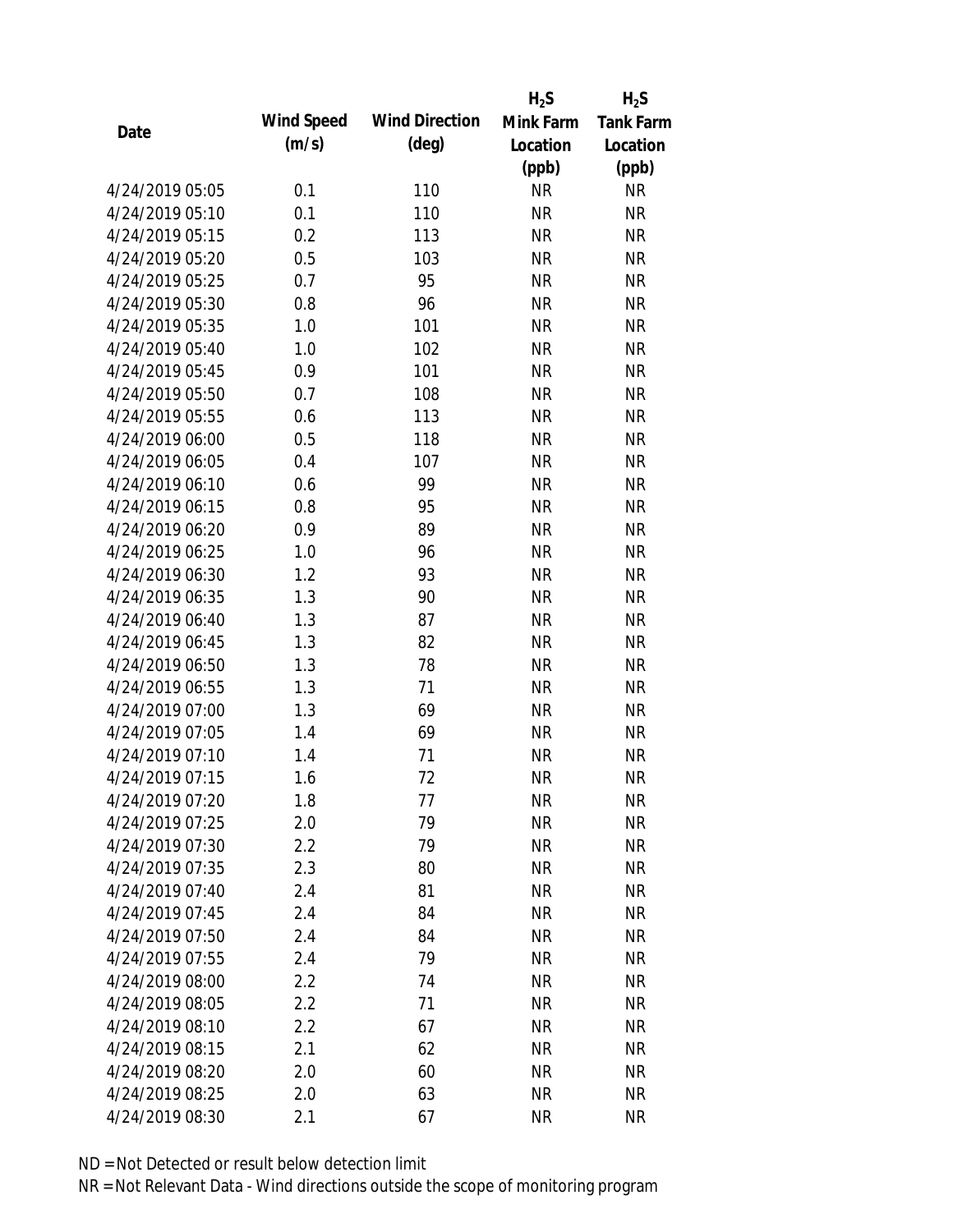|                 |            |                       | $H_2S$    | $H_2S$           |
|-----------------|------------|-----------------------|-----------|------------------|
|                 | Wind Speed | <b>Wind Direction</b> | Mink Farm | <b>Tank Farm</b> |
| Date            | (m/s)      | $(\text{deg})$        | Location  | Location         |
|                 |            |                       | (ppb)     | (ppb)            |
| 4/24/2019 08:35 | 2.0        | 71                    | <b>NR</b> | <b>NR</b>        |
| 4/24/2019 08:40 | 2.1        | 76                    | <b>NR</b> | <b>NR</b>        |
| 4/24/2019 08:45 | 2.3        | 79                    | <b>NR</b> | <b>NR</b>        |
| 4/24/2019 08:50 | 2.4        | 80                    | <b>NR</b> | <b>NR</b>        |
| 4/24/2019 08:55 | 2.3        | 84                    | <b>NR</b> | <b>NR</b>        |
| 4/24/2019 09:00 | 2.3        | 86                    | <b>NR</b> | <b>NR</b>        |
| 4/24/2019 09:05 | 2.3        | 83                    | <b>NR</b> | <b>NR</b>        |
| 4/24/2019 09:10 | 2.3        | 82                    | <b>NR</b> | <b>NR</b>        |
| 4/24/2019 09:15 | 2.1        | 81                    | <b>NR</b> | <b>NR</b>        |
| 4/24/2019 09:20 | 2.2        | 76                    | <b>NR</b> | <b>NR</b>        |
| 4/24/2019 09:25 | 2.2        | 69                    | <b>NR</b> | <b>NR</b>        |
| 4/24/2019 09:30 | 2.3        | 72                    | <b>NR</b> | <b>NR</b>        |
| 4/24/2019 09:35 | 2.3        | 76                    | <b>NR</b> | <b>NR</b>        |
| 4/24/2019 09:40 | 2.3        | 82                    | <b>NR</b> | <b>NR</b>        |
| 4/24/2019 09:45 | 2.4        | 89                    | <b>NR</b> | <b>NR</b>        |
| 4/24/2019 09:50 | 2.2        | 94                    | <b>NR</b> | <b>NR</b>        |
| 4/24/2019 09:55 | 2.3        | 103                   | <b>NR</b> | <b>NR</b>        |
| 4/24/2019 10:00 | 2.5        | 107                   | <b>NR</b> | <b>NR</b>        |
| 4/24/2019 10:05 | 2.6        | 111                   | <b>NR</b> | <b>NR</b>        |
| 4/24/2019 10:10 | 2.7        | 109                   | <b>NR</b> | <b>NR</b>        |
| 4/24/2019 10:15 | 2.8        | 111                   | <b>NR</b> | <b>NR</b>        |
| 4/24/2019 10:20 | 3.0        | 119                   | <b>NR</b> | <b>NR</b>        |
| 4/24/2019 10:25 | 3.1        | 123                   | <b>NR</b> | <b>NR</b>        |
| 4/24/2019 10:30 | 2.9        | 124                   | <b>NR</b> | <b>NR</b>        |
| 4/24/2019 10:35 | 2.9        | 130                   | <b>NR</b> | <b>NR</b>        |
| 4/24/2019 10:40 | 2.9        | 135                   | <b>NR</b> | <b>NR</b>        |
| 4/24/2019 10:45 | 2.8        | 136                   | <b>NR</b> | <b>NR</b>        |
| 4/24/2019 10:50 | 2.7        | 133                   | <b>NR</b> | <b>NR</b>        |
| 4/24/2019 10:55 | 2.7        | 131                   | <b>NR</b> | <b>NR</b>        |
| 4/24/2019 11:00 | 2.9        | 127                   | <b>NR</b> | <b>NR</b>        |
| 4/24/2019 11:05 | 3.1        | 122                   | <b>NR</b> | <b>NR</b>        |
| 4/24/2019 11:10 | 3.2        | 119                   | <b>NR</b> | <b>NR</b>        |
| 4/24/2019 11:15 | 3.4        | 115                   | <b>NR</b> | <b>NR</b>        |
| 4/24/2019 11:20 | 3.6        | 115                   | <b>NR</b> | <b>NR</b>        |
| 4/24/2019 11:25 | 3.6        | 114                   | <b>NR</b> | <b>NR</b>        |
| 4/24/2019 11:30 | 3.6        | 116                   | <b>NR</b> | <b>NR</b>        |
| 4/24/2019 11:35 | 3.5        | 115                   | <b>NR</b> | <b>NR</b>        |
| 4/24/2019 11:40 | 3.3        | 118                   | <b>NR</b> | <b>NR</b>        |
| 4/24/2019 11:45 | 3.3        | 120                   | <b>NR</b> | NR               |
| 4/24/2019 11:50 | 3.1        | 118                   | <b>NR</b> | NR               |
| 4/24/2019 11:55 | 3.1        | 121                   | <b>NR</b> | <b>NR</b>        |
| 4/24/2019 12:00 | 3.3        | 123                   | <b>NR</b> | <b>NR</b>        |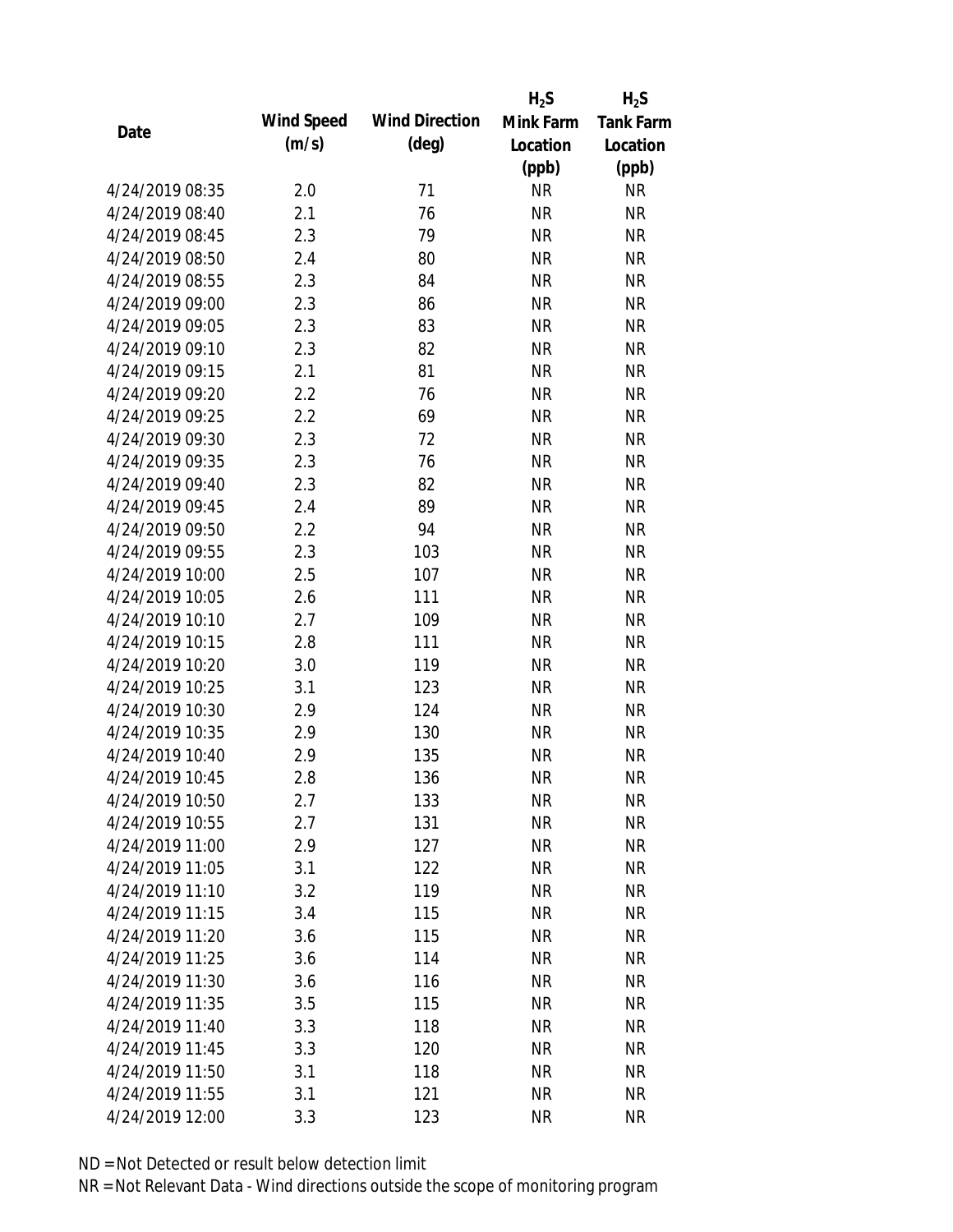|                 |            |                       | $H_2S$    | $H_2S$           |
|-----------------|------------|-----------------------|-----------|------------------|
|                 | Wind Speed | <b>Wind Direction</b> | Mink Farm | <b>Tank Farm</b> |
| Date            | (m/s)      | $(\text{deg})$        | Location  | Location         |
|                 |            |                       | (ppb)     | (ppb)            |
| 4/24/2019 12:05 | 3.3        | 125                   | <b>NR</b> | <b>NR</b>        |
| 4/24/2019 12:10 | 3.5        | 126                   | <b>NR</b> | <b>NR</b>        |
| 4/24/2019 12:15 | 3.6        | 127                   | <b>NR</b> | <b>NR</b>        |
| 4/24/2019 12:20 | 3.7        | 131                   | <b>NR</b> | <b>NR</b>        |
| 4/24/2019 12:25 | 3.7        | 130                   | <b>NR</b> | <b>NR</b>        |
| 4/24/2019 12:30 | 3.6        | 131                   | <b>NR</b> | <b>NR</b>        |
| 4/24/2019 12:35 | 3.6        | 130                   | <b>NR</b> | <b>NR</b>        |
| 4/24/2019 12:40 | 3.3        | 130                   | <b>NR</b> | <b>NR</b>        |
| 4/24/2019 12:45 | 3.1        | 129                   | <b>NR</b> | <b>NR</b>        |
| 4/24/2019 12:50 | 3.0        | 129                   | <b>NR</b> | <b>NR</b>        |
| 4/24/2019 12:55 | 3.0        | 130                   | <b>NR</b> | <b>NR</b>        |
| 4/24/2019 13:00 | 2.8        | 133                   | <b>NR</b> | <b>NR</b>        |
| 4/24/2019 13:05 | 2.7        | 134                   | <b>NR</b> | <b>NR</b>        |
| 4/24/2019 13:10 | 2.7        | 136                   | <b>NR</b> | <b>NR</b>        |
| 4/24/2019 13:15 | 2.8        | 143                   | <b>NR</b> | <b>NR</b>        |
| 4/24/2019 13:20 | 3.0        | 149                   | <b>NR</b> | <b>NR</b>        |
| 4/24/2019 13:25 | 3.1        | 152                   | <b>NR</b> | <b>NR</b>        |
| 4/24/2019 13:30 | 3.2        | 151                   | <b>NR</b> | <b>NR</b>        |
| 4/24/2019 13:35 | 3.5        | 152                   | <b>NR</b> | <b>NR</b>        |
| 4/24/2019 13:40 | 3.6        | 153                   | <b>NR</b> | <b>NR</b>        |
| 4/24/2019 13:45 | 3.4        | 144                   | <b>NR</b> | <b>NR</b>        |
| 4/24/2019 13:50 | 3.3        | 142                   | <b>NR</b> | <b>NR</b>        |
| 4/24/2019 13:55 | 3.3        | 147                   | <b>NR</b> | <b>NR</b>        |
| 4/24/2019 14:00 | 3.4        | 146                   | <b>NR</b> | <b>NR</b>        |
| 4/24/2019 14:05 | 3.2        | 140                   | <b>NR</b> | <b>NR</b>        |
| 4/24/2019 14:10 | 3.2        | 139                   | <b>NR</b> | <b>NR</b>        |
| 4/24/2019 14:15 | 3.2        | 146                   | <b>NR</b> | <b>NR</b>        |
| 4/24/2019 14:20 | 3.3        | 142                   | <b>NR</b> | <b>NR</b>        |
| 4/24/2019 14:25 | 3.3        | 130                   | <b>NR</b> | <b>NR</b>        |
| 4/24/2019 14:30 | 3.3        | 129                   | <b>NR</b> | <b>NR</b>        |
| 4/24/2019 14:35 | 3.2        | 136                   | <b>NR</b> | <b>NR</b>        |
| 4/24/2019 14:40 | 3.2        | 136                   | <b>NR</b> | <b>NR</b>        |
| 4/24/2019 14:45 | 3.1        | 131                   | <b>NR</b> | <b>NR</b>        |
| 4/24/2019 14:50 | 3.0        | 129                   | <b>NR</b> | <b>NR</b>        |
| 4/24/2019 14:55 | 3.1        | 135                   | <b>NR</b> | <b>NR</b>        |
| 4/24/2019 15:00 | 3.0        | 136                   | <b>NR</b> | <b>NR</b>        |
| 4/24/2019 15:05 | 2.9        | 128                   | <b>NR</b> | <b>NR</b>        |
| 4/24/2019 15:10 | 2.9        | 119                   | <b>NR</b> | <b>NR</b>        |
| 4/24/2019 15:15 | 3.2        | 126                   | <b>NR</b> | NR               |
| 4/24/2019 15:20 | 3.1        | 131                   | <b>NR</b> | NR               |
| 4/24/2019 15:25 | 3.2        | 133                   | <b>NR</b> | <b>NR</b>        |
| 4/24/2019 15:30 | 3.2        | 140                   | <b>NR</b> | <b>NR</b>        |
|                 |            |                       |           |                  |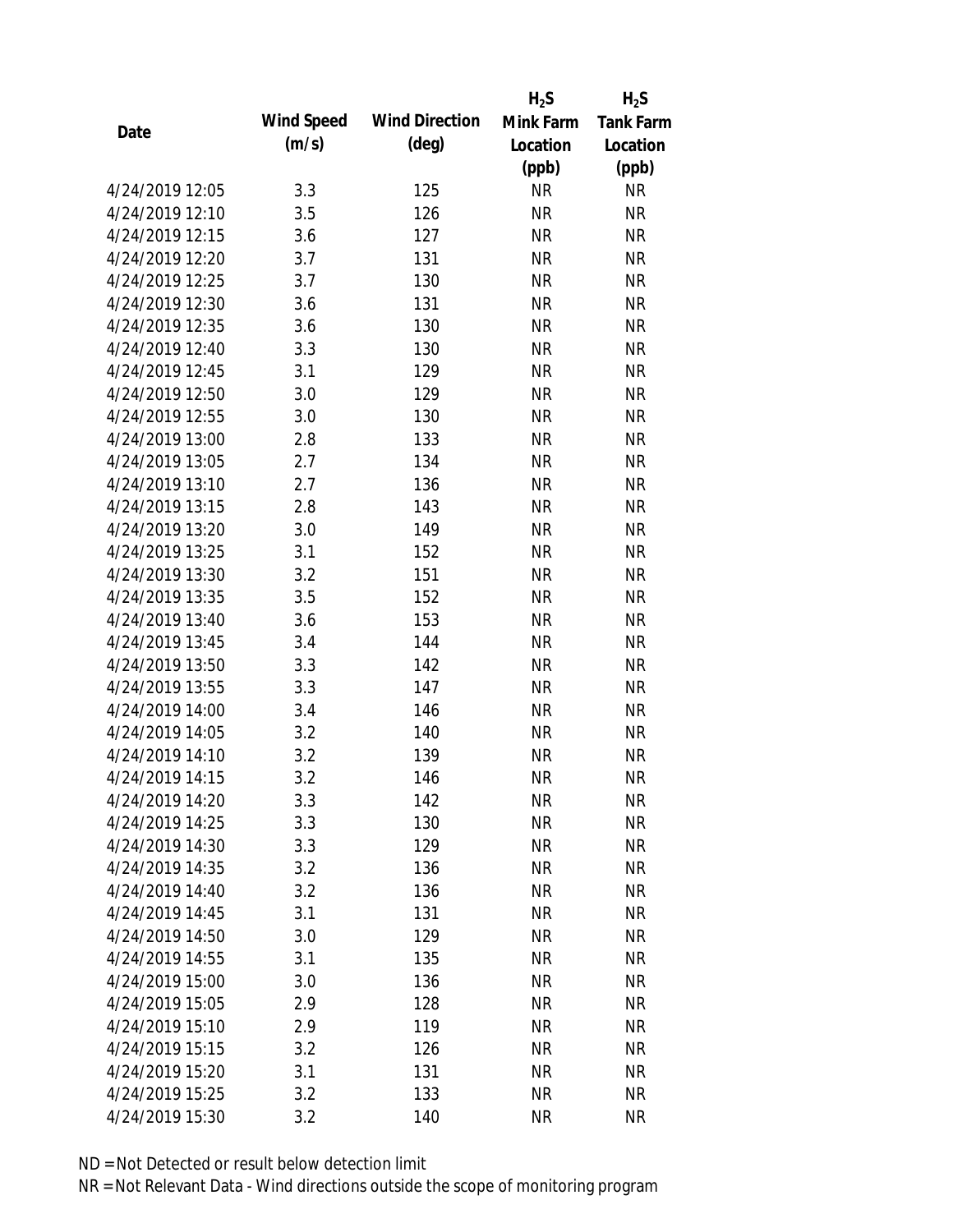|                 |            |                       | $H_2S$    | $H_2S$           |
|-----------------|------------|-----------------------|-----------|------------------|
| Date            | Wind Speed | <b>Wind Direction</b> | Mink Farm | <b>Tank Farm</b> |
|                 | (m/s)      | $(\text{deg})$        | Location  | Location         |
|                 |            |                       | (ppb)     | (ppb)            |
| 4/24/2019 15:35 | 3.3        | 148                   | <b>NR</b> | <b>NR</b>        |
| 4/24/2019 15:40 | 3.3        | 156                   | <b>NR</b> | <b>NR</b>        |
| 4/24/2019 15:45 | 3.1        | 162                   | <b>NR</b> | <b>NR</b>        |
| 4/24/2019 15:50 | 3.2        | 159                   | <b>NR</b> | <b>NR</b>        |
| 4/24/2019 15:55 | 3.0        | 158                   | <b>NR</b> | <b>NR</b>        |
| 4/24/2019 16:00 | 2.9        | 159                   | <b>NR</b> | <b>NR</b>        |
| 4/24/2019 16:05 | 2.8        | 166                   | <b>NR</b> | <b>NR</b>        |
| 4/24/2019 16:10 | 3.0        | 168                   | <b>NR</b> | <b>NR</b>        |
| 4/24/2019 16:15 | 3.3        | 166                   | <b>NR</b> | <b>NR</b>        |
| 4/24/2019 16:20 | 3.3        | 172                   | <b>NR</b> | $\mathbf{1}$     |
| 4/24/2019 16:25 | 3.3        | 175                   | <b>NR</b> | <b>ND</b>        |
| 4/24/2019 16:30 | 3.4        | 177                   | <b>NR</b> | <b>ND</b>        |
| 4/24/2019 16:35 | 3.6        | 176                   | <b>NR</b> | <b>ND</b>        |
| 4/24/2019 16:40 | 3.5        | 180                   | <b>NR</b> | 1                |
| 4/24/2019 16:45 | 3.4        | 178                   | <b>NR</b> | $\mathbf{1}$     |
| 4/24/2019 16:50 | 3.4        | 172                   | <b>NR</b> | 1                |
| 4/24/2019 16:55 | 3.5        | 171                   | <b>NR</b> | $\mathbf{1}$     |
| 4/24/2019 17:00 | 3.5        | 170                   | <b>NR</b> | 1                |
| 4/24/2019 17:05 | 3.7        | 164                   | <b>NR</b> | <b>NR</b>        |
| 4/24/2019 17:10 | 3.7        | 160                   | <b>NR</b> | <b>NR</b>        |
| 4/24/2019 17:15 | 3.9        | 158                   | <b>NR</b> | <b>NR</b>        |
| 4/24/2019 17:20 | 3.9        | 161                   | <b>NR</b> | <b>NR</b>        |
| 4/24/2019 17:25 | 3.8        | 163                   | <b>NR</b> | <b>NR</b>        |
| 4/24/2019 17:30 | 3.7        | 162                   | <b>NR</b> | <b>NR</b>        |
| 4/24/2019 17:35 | 3.5        | 157                   | <b>NR</b> | <b>NR</b>        |
| 4/24/2019 17:40 | 3.4        | 155                   | <b>NR</b> | <b>NR</b>        |
| 4/24/2019 17:45 | 3.2        | 151                   | <b>NR</b> | <b>NR</b>        |
| 4/24/2019 17:50 | 2.9        | 147                   | <b>NR</b> | <b>NR</b>        |
| 4/24/2019 17:55 | 2.7        | 143                   | <b>NR</b> | <b>NR</b>        |
| 4/24/2019 18:00 | 2.4        | 138                   | <b>NR</b> | <b>NR</b>        |
| 4/24/2019 18:05 | 2.1        | 138                   | <b>NR</b> | <b>NR</b>        |
| 4/24/2019 18:10 | 2.1        | 142                   | <b>NR</b> | <b>NR</b>        |
| 4/24/2019 18:15 | 2.3        | 149                   | <b>NR</b> | <b>NR</b>        |
| 4/24/2019 18:20 | 2.3        | 156                   | <b>NR</b> | <b>NR</b>        |
| 4/24/2019 18:25 | 2.4        | 161                   | <b>NR</b> | <b>NR</b>        |
| 4/24/2019 18:30 |            | 165                   | <b>NR</b> | <b>NR</b>        |
| 4/24/2019 18:35 | 2.5<br>2.7 |                       | <b>NR</b> | $\mathbf{1}$     |
|                 |            | 170                   |           |                  |
| 4/24/2019 18:40 | 2.6        | 167                   | <b>NR</b> | <b>NR</b>        |
| 4/24/2019 18:45 | 2.5        | 164                   | <b>NR</b> | NR               |
| 4/24/2019 18:50 | 2.5        | 163                   | <b>NR</b> | NR               |
| 4/24/2019 18:55 | 2.6        | 163                   | <b>NR</b> | <b>NR</b>        |
| 4/24/2019 19:00 | 2.6        | 165                   | <b>NR</b> | <b>NR</b>        |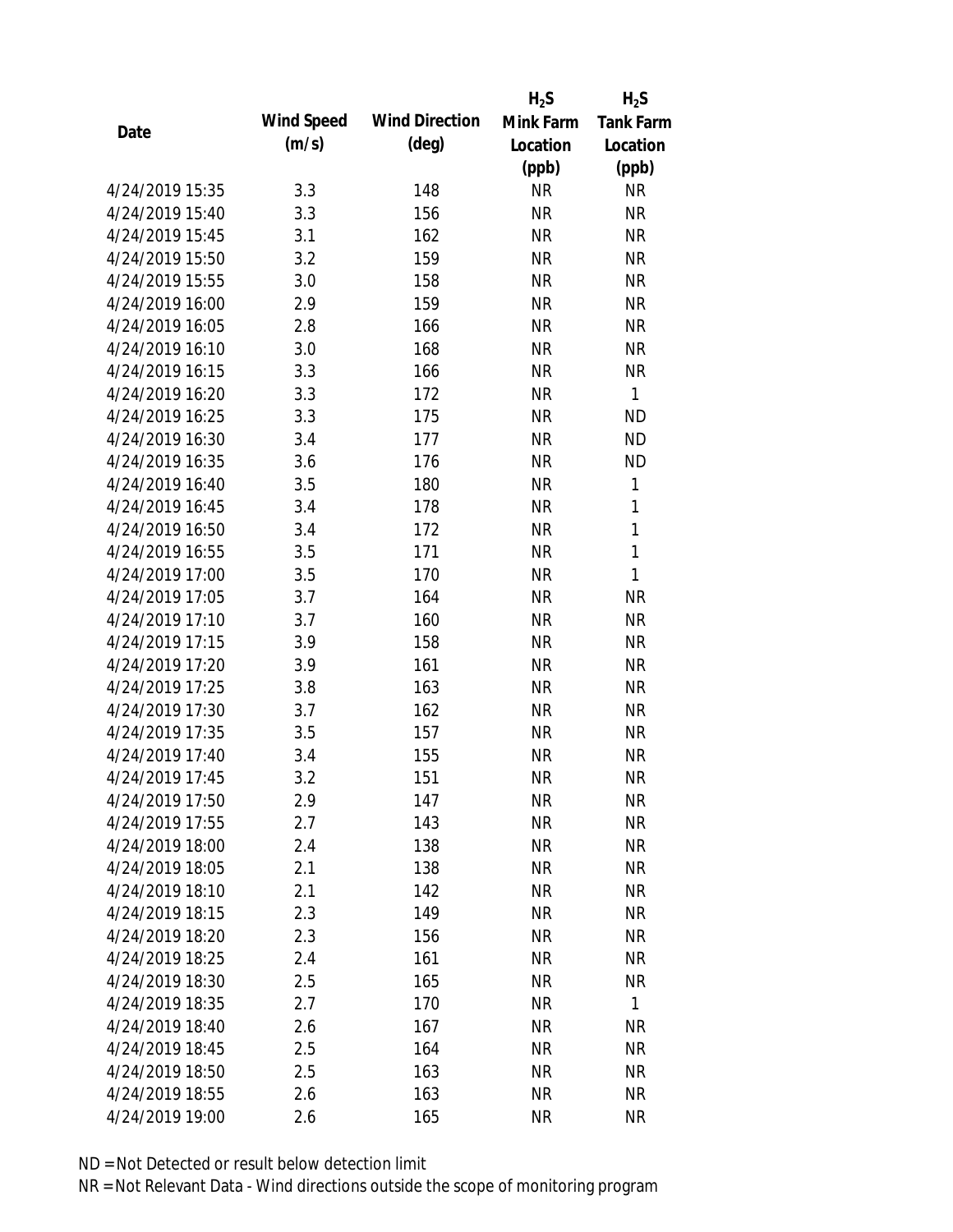|                 |            |                       | $H_2S$    | $H_2S$           |
|-----------------|------------|-----------------------|-----------|------------------|
| Date            | Wind Speed | <b>Wind Direction</b> | Mink Farm | <b>Tank Farm</b> |
|                 | (m/s)      | $(\text{deg})$        | Location  | Location         |
|                 |            |                       | (ppb)     | (ppb)            |
| 4/24/2019 19:05 | 2.7        | 164                   | <b>NR</b> | <b>NR</b>        |
| 4/24/2019 19:10 | 2.9        | 166                   | <b>NR</b> | <b>NR</b>        |
| 4/24/2019 19:15 | 2.9        | 167                   | <b>NR</b> | <b>NR</b>        |
| 4/24/2019 19:20 | 3.0        | 168                   | <b>NR</b> | <b>NR</b>        |
| 4/24/2019 19:25 | 3.3        | 168                   | <b>NR</b> | <b>NR</b>        |
| 4/24/2019 19:30 | 3.6        | 167                   | <b>NR</b> | <b>NR</b>        |
| 4/24/2019 19:35 | 3.7        | 168                   | <b>NR</b> | <b>NR</b>        |
| 4/24/2019 19:40 | 3.8        | 168                   | <b>NR</b> | <b>NR</b>        |
| 4/24/2019 19:45 | 3.9        | 171                   | <b>NR</b> | 1                |
| 4/24/2019 19:50 | 4.1        | 172                   | <b>NR</b> | $\mathbf{1}$     |
| 4/24/2019 19:55 | 4.1        | 173                   | <b>NR</b> | $\overline{2}$   |
| 4/24/2019 20:00 | 4.1        | 174                   | <b>NR</b> | 1                |
| 4/24/2019 20:05 | 4.2        | 174                   | <b>NR</b> | 1                |
| 4/24/2019 20:10 | 4.2        | 175                   | <b>NR</b> | $\mathbf{1}$     |
| 4/24/2019 20:15 | 4.3        | 171                   | <b>NR</b> | $\mathbf{1}$     |
| 4/24/2019 20:20 | 4.2        | 169                   | <b>NR</b> | <b>NR</b>        |
| 4/24/2019 20:25 | 4.1        | 168                   | <b>NR</b> | <b>NR</b>        |
| 4/24/2019 20:30 | 4.0        | 168                   | <b>NR</b> | <b>NR</b>        |
| 4/24/2019 20:35 | 4.0        | 171                   | <b>NR</b> | 1                |
| 4/24/2019 20:40 | 3.9        | 172                   | <b>NR</b> | 1                |
| 4/24/2019 20:45 | 3.8        | 174                   | <b>NR</b> | $\mathbf{1}$     |
| 4/24/2019 20:50 | 3.7        | 174                   | <b>NR</b> | $\mathbf{1}$     |
| 4/24/2019 20:55 | 3.8        | 176                   | <b>NR</b> | 1                |
| 4/24/2019 21:00 | 3.7        | 173                   | <b>NR</b> | 1                |
| 4/24/2019 21:05 | 3.6        | 168                   | <b>NR</b> | <b>NR</b>        |
| 4/24/2019 21:10 | 3.6        | 164                   | <b>NR</b> | <b>NR</b>        |
| 4/24/2019 21:15 | 3.5        | 162                   | <b>NR</b> | <b>NR</b>        |
| 4/24/2019 21:20 | 3.4        | 162                   | <b>NR</b> | <b>NR</b>        |
| 4/24/2019 21:25 | 3.1        | 161                   | <b>NR</b> | <b>NR</b>        |
| 4/24/2019 21:30 | 2.9        | 163                   | <b>NR</b> | <b>NR</b>        |
| 4/24/2019 21:35 | 2.7        | 164                   | <b>NR</b> | <b>NR</b>        |
| 4/24/2019 21:40 | 2.4        | 164                   | <b>NR</b> | <b>NR</b>        |
| 4/24/2019 21:45 | 2.3        | 164                   | <b>NR</b> | <b>NR</b>        |
| 4/24/2019 21:50 | 2.1        | 162                   | <b>NR</b> | <b>NR</b>        |
| 4/24/2019 21:55 | 2.0        | 161                   | <b>NR</b> | <b>NR</b>        |
| 4/24/2019 22:00 | 2.0        | 159                   | <b>NR</b> | <b>NR</b>        |
| 4/24/2019 22:05 | 2.0        | 159                   | <b>NR</b> | <b>NR</b>        |
| 4/24/2019 22:10 | 2.0        | 159                   | NR        | <b>NR</b>        |
| 4/24/2019 22:15 | 1.9        | 159                   | <b>NR</b> | <b>NR</b>        |
| 4/24/2019 22:20 | 1.8        | 159                   | <b>NR</b> | <b>NR</b>        |
| 4/24/2019 22:25 | 1.8        | 158                   | <b>NR</b> | <b>NR</b>        |
| 4/24/2019 22:30 | 1.7        | 155                   | <b>NR</b> | <b>NR</b>        |
|                 |            |                       |           |                  |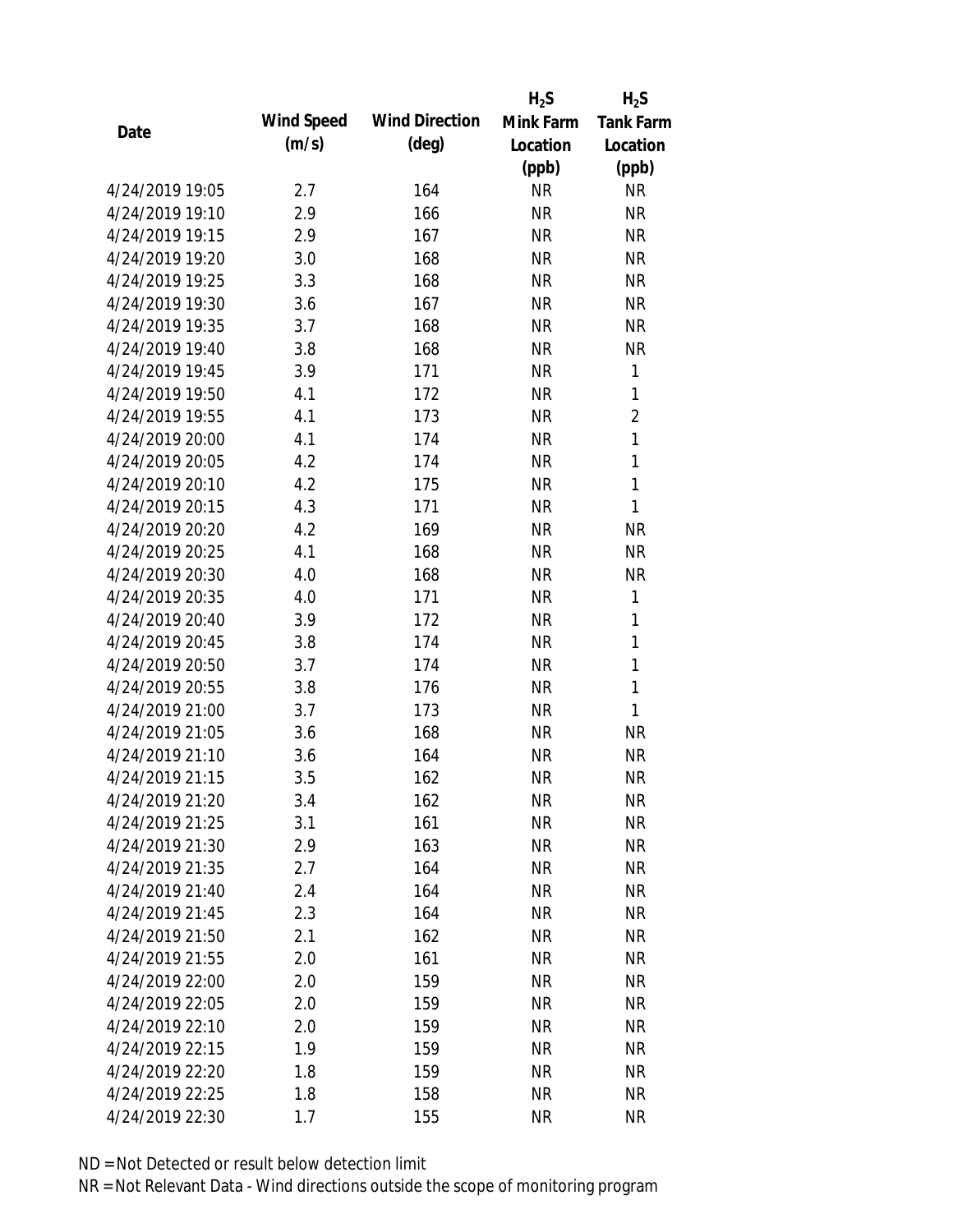|                 |            |                       | $H_2S$    | $H_2S$           |
|-----------------|------------|-----------------------|-----------|------------------|
| Date            | Wind Speed | <b>Wind Direction</b> | Mink Farm | <b>Tank Farm</b> |
|                 | (m/s)      | $(\text{deg})$        | Location  | Location         |
|                 |            |                       | (ppb)     | (ppb)            |
| 4/24/2019 22:35 | 1.6        | 149                   | <b>NR</b> | <b>NR</b>        |
| 4/24/2019 22:40 | 1.5        | 146                   | <b>NR</b> | <b>NR</b>        |
| 4/24/2019 22:45 | 1.4        | 141                   | <b>NR</b> | <b>NR</b>        |
| 4/24/2019 22:50 | 1.3        | 136                   | <b>NR</b> | <b>NR</b>        |
| 4/24/2019 22:55 | 1.4        | 135                   | <b>NR</b> | <b>NR</b>        |
| 4/24/2019 23:00 | 1.4        | 133                   | <b>NR</b> | <b>NR</b>        |
| 4/24/2019 23:05 | 1.5        | 133                   | <b>NR</b> | <b>NR</b>        |
| 4/24/2019 23:10 | 1.6        | 134                   | <b>NR</b> | <b>NR</b>        |
| 4/24/2019 23:15 | 1.6        | 138                   | <b>NR</b> | <b>NR</b>        |
| 4/24/2019 23:20 | 1.6        | 143                   | <b>NR</b> | <b>NR</b>        |
| 4/24/2019 23:25 | 1.6        | 149                   | <b>NR</b> | <b>NR</b>        |
| 4/24/2019 23:30 | 1.6        | 155                   | <b>NR</b> | <b>NR</b>        |
| 4/24/2019 23:35 | 1.5        | 159                   | <b>NR</b> | <b>NR</b>        |
| 4/24/2019 23:40 | 1.3        | 163                   | <b>NR</b> | <b>NR</b>        |
| 4/24/2019 23:45 | 1.0        | 165                   | <b>NR</b> | <b>NR</b>        |
| 4/24/2019 23:50 | 0.8        | 166                   | <b>NR</b> | <b>NR</b>        |
| 4/24/2019 23:55 | 0.5        | 163                   | <b>NR</b> | <b>NR</b>        |
| 4/24/2019 24:00 | 0.2        | 158                   | <b>NR</b> | <b>NR</b>        |
| 4/25/2019 00:05 | 0.0        | CALM                  | <b>NR</b> | <b>NR</b>        |
| 4/25/2019 00:10 | 0.0        | CALM                  | <b>NR</b> | <b>NR</b>        |
| 4/25/2019 00:15 | 0.0        | CALM                  | <b>NR</b> | <b>NR</b>        |
| 4/25/2019 00:20 | 0.0        | CALM                  | <b>NR</b> | <b>NR</b>        |
| 4/25/2019 00:25 | 0.0        | CALM                  | <b>NR</b> | <b>NR</b>        |
| 4/25/2019 00:30 | 0.0        | CALM                  | <b>NR</b> | <b>NR</b>        |
| 4/25/2019 00:35 | 0.0        | CALM                  | <b>NR</b> | <b>NR</b>        |
| 4/25/2019 00:40 | 0.0        | CALM                  | <b>NR</b> | <b>NR</b>        |
| 4/25/2019 00:45 | 0.0        | CALM                  | <b>NR</b> | <b>NR</b>        |
| 4/25/2019 00:50 | 0.0        | CALM                  | <b>NR</b> | <b>NR</b>        |
| 4/25/2019 00:55 | 0.0        | CALM                  | <b>NR</b> | <b>NR</b>        |
| 4/25/2019 01:00 | 0.0        | CALM                  | <b>NR</b> | <b>NR</b>        |
| 4/25/2019 01:05 | 0.0        | CALM                  | <b>NR</b> | <b>NR</b>        |
| 4/25/2019 01:10 | 0.2        | 72                    | <b>NR</b> | <b>NR</b>        |
| 4/25/2019 01:15 | 0.4        | 78                    | <b>NR</b> | <b>NR</b>        |
| 4/25/2019 01:20 | 0.7        | 73                    | <b>NR</b> | <b>NR</b>        |
| 4/25/2019 01:25 | 1.0        | 71                    | <b>NR</b> | <b>NR</b>        |
| 4/25/2019 01:30 | 1.1        | 73                    | <b>NR</b> | <b>NR</b>        |
| 4/25/2019 01:35 | 1.4        | 76                    | <b>NR</b> | <b>NR</b>        |
| 4/25/2019 01:40 | 1.4        | 78                    | NR        | <b>NR</b>        |
| 4/25/2019 01:45 | 1.4        | 78                    | <b>NR</b> | <b>NR</b>        |
| 4/25/2019 01:50 | 1.3        | 83                    | <b>NR</b> | <b>NR</b>        |
| 4/25/2019 01:55 | 1.4        | 89                    | <b>NR</b> | <b>NR</b>        |
| 4/25/2019 02:00 | 1.5        | 94                    | <b>NR</b> | <b>NR</b>        |
|                 |            |                       |           |                  |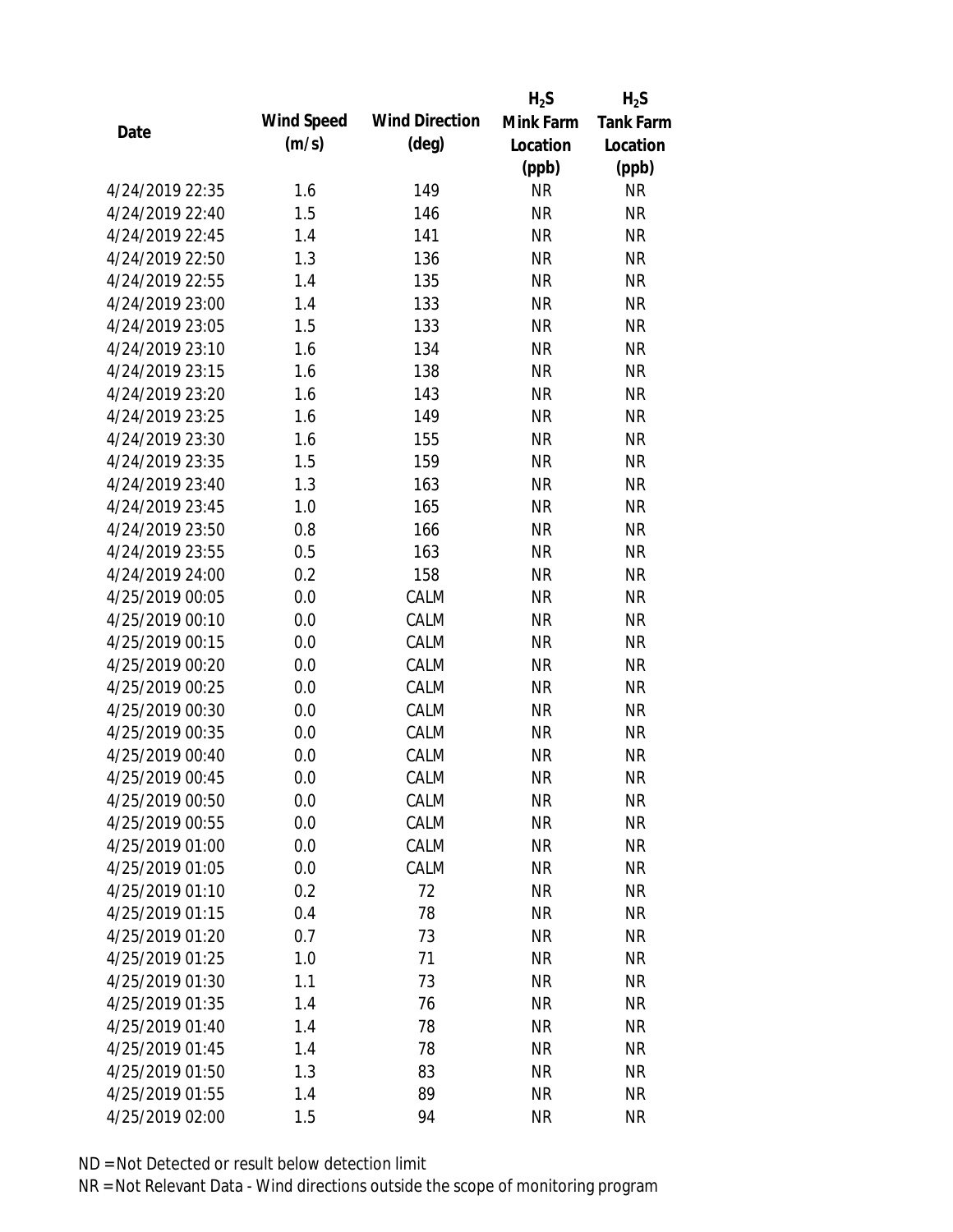|                 |            |                       | $H_2S$    | $H_2S$           |
|-----------------|------------|-----------------------|-----------|------------------|
| Date            | Wind Speed | <b>Wind Direction</b> | Mink Farm | <b>Tank Farm</b> |
|                 | (m/s)      | $(\text{deg})$        | Location  | Location         |
|                 |            |                       | (ppb)     | (ppb)            |
| 4/25/2019 02:05 | 1.5        | 99                    | <b>NR</b> | NR               |
| 4/25/2019 02:10 | 1.4        | 105                   | <b>NR</b> | <b>NR</b>        |
| 4/25/2019 02:15 | 1.2        | 110                   | <b>NR</b> | <b>NR</b>        |
| 4/25/2019 02:20 | 1.0        | 113                   | <b>NR</b> | <b>NR</b>        |
| 4/25/2019 02:25 | 0.7        | 117                   | <b>NR</b> | <b>NR</b>        |
| 4/25/2019 02:30 | 0.4        | 123                   | <b>NR</b> | <b>NR</b>        |
| 4/25/2019 02:35 | 0.4        | 120                   | <b>NR</b> | <b>NR</b>        |
| 4/25/2019 02:40 | 0.5        | 117                   | <b>NR</b> | <b>NR</b>        |
| 4/25/2019 02:45 | 0.8        | 119                   | <b>NR</b> | <b>NR</b>        |
| 4/25/2019 02:50 | 1.0        | 121                   | <b>NR</b> | <b>NR</b>        |
| 4/25/2019 02:55 | 1.3        | 121                   | <b>NR</b> | <b>NR</b>        |
| 4/25/2019 03:00 | 1.5        | 119                   | <b>NR</b> | <b>NR</b>        |
| 4/25/2019 03:05 | 1.6        | 117                   | <b>NR</b> | <b>NR</b>        |
| 4/25/2019 03:10 | 1.5        | 114                   | <b>NR</b> | <b>NR</b>        |
| 4/25/2019 03:15 | 1.4        | 111                   | <b>NR</b> | <b>NR</b>        |
| 4/25/2019 03:20 | 1.2        | 104                   | <b>NR</b> | <b>NR</b>        |
| 4/25/2019 03:25 | 1.2        | 95                    | <b>NR</b> | <b>NR</b>        |
| 4/25/2019 03:30 | 1.2        | 85                    | <b>NR</b> | <b>NR</b>        |
| 4/25/2019 03:35 | 1.2        | 79                    | <b>NR</b> | <b>NR</b>        |
| 4/25/2019 03:40 | 1.3        | 80                    | <b>NR</b> | <b>NR</b>        |
| 4/25/2019 03:45 | 1.5        | 84                    | <b>NR</b> | <b>NR</b>        |
| 4/25/2019 03:50 | 1.7        | 91                    | <b>NR</b> | <b>NR</b>        |
| 4/25/2019 03:55 | 1.6        | 99                    | <b>NR</b> | <b>NR</b>        |
| 4/25/2019 04:00 | 1.7        | 108                   | <b>NR</b> | <b>NR</b>        |
| 4/25/2019 04:05 | 1.5        | 114                   | <b>NR</b> | <b>NR</b>        |
| 4/25/2019 04:10 | 1.2        | 117                   | <b>NR</b> | <b>NR</b>        |
| 4/25/2019 04:15 | 0.9        | 118                   | <b>NR</b> | <b>NR</b>        |
| 4/25/2019 04:20 | 0.6        | 117                   | <b>NR</b> | <b>NR</b>        |
| 4/25/2019 04:25 | 0.4        | 115                   | <b>NR</b> | <b>NR</b>        |
| 4/25/2019 04:30 | 0.4        | 122                   | <b>NR</b> | <b>NR</b>        |
| 4/25/2019 04:35 | 0.6        | 129                   | <b>NR</b> | <b>NR</b>        |
| 4/25/2019 04:40 | 0.9        | 133                   | <b>NR</b> | <b>NR</b>        |
| 4/25/2019 04:45 | 1.2        | 136                   | <b>NR</b> | <b>NR</b>        |
| 4/25/2019 04:50 | 1.6        | 138                   | <b>NR</b> | <b>NR</b>        |
| 4/25/2019 04:55 | 1.9        | 141                   | <b>NR</b> | <b>NR</b>        |
| 4/25/2019 05:00 | 2.0        | 145                   | <b>NR</b> | <b>NR</b>        |
| 4/25/2019 05:05 | 2.1        | 147                   | <b>NR</b> | <b>NR</b>        |
| 4/25/2019 05:10 | 2.1        | 148                   | NR        | <b>NR</b>        |
| 4/25/2019 05:15 | 2.0        | 151                   | <b>NR</b> | <b>NR</b>        |
| 4/25/2019 05:20 | 1.8        | 153                   | <b>NR</b> | <b>NR</b>        |
| 4/25/2019 05:25 | 1.4        | 154                   | <b>NR</b> | <b>NR</b>        |
| 4/25/2019 05:30 | 1.1        | 154                   | <b>NR</b> | <b>NR</b>        |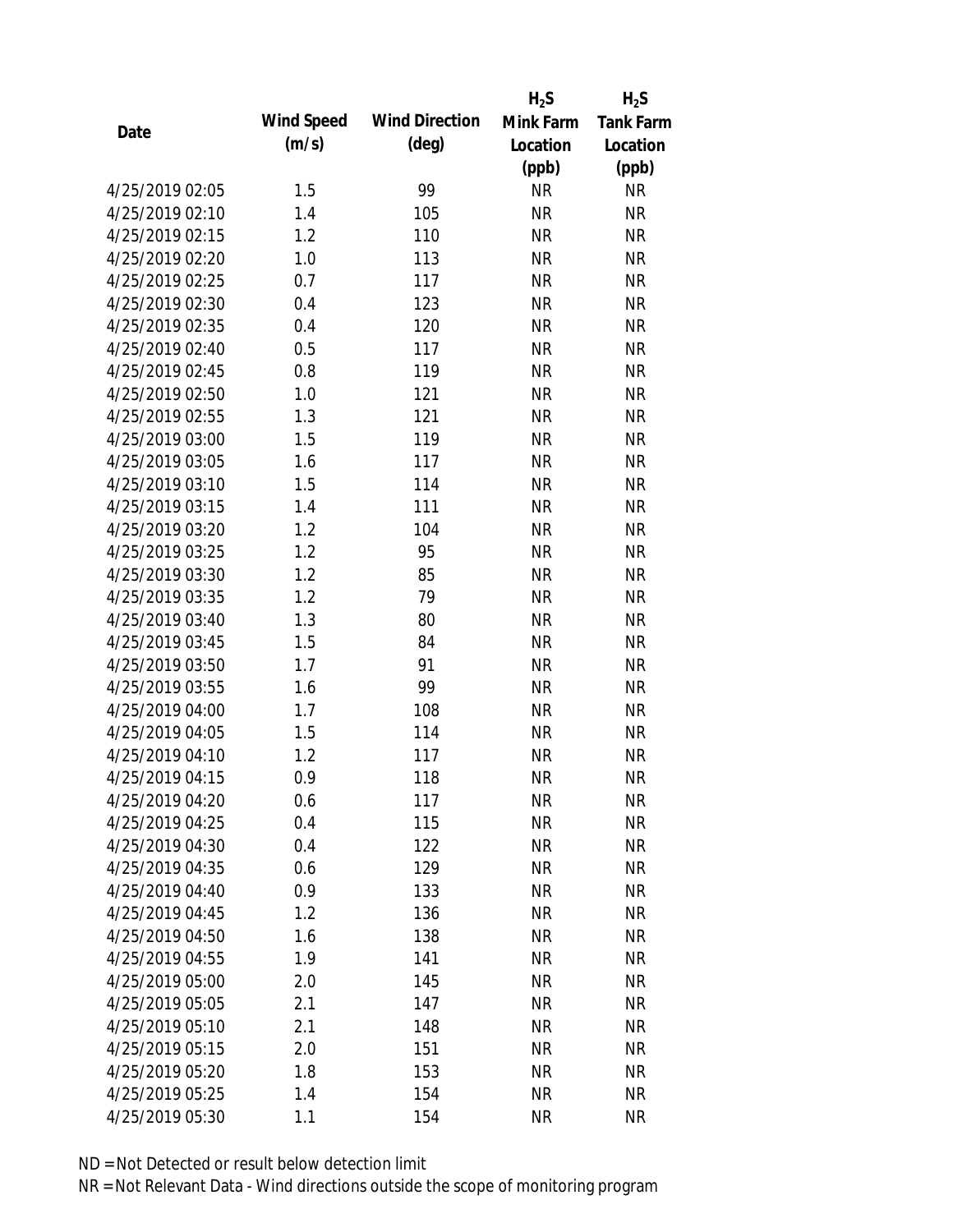|                 |            |                       | $H_2S$    | $H_2S$           |
|-----------------|------------|-----------------------|-----------|------------------|
| Date            | Wind Speed | <b>Wind Direction</b> | Mink Farm | <b>Tank Farm</b> |
|                 | (m/s)      | $(\text{deg})$        | Location  | Location         |
|                 |            |                       | (ppb)     | (ppb)            |
| 4/25/2019 05:35 | 0.7        | 156                   | <b>NR</b> | NR               |
| 4/25/2019 05:40 | 0.5        | 159                   | <b>NR</b> | <b>NR</b>        |
| 4/25/2019 05:45 | 0.5        | 154                   | <b>NR</b> | <b>NR</b>        |
| 4/25/2019 05:50 | 0.6        | 152                   | <b>NR</b> | <b>NR</b>        |
| 4/25/2019 05:55 | 0.8        | 151                   | <b>NR</b> | <b>NR</b>        |
| 4/25/2019 06:00 | 1.0        | 148                   | <b>NR</b> | <b>NR</b>        |
| 4/25/2019 06:05 | 1.1        | 146                   | <b>NR</b> | <b>NR</b>        |
| 4/25/2019 06:10 | 1.0        | 143                   | <b>NR</b> | <b>NR</b>        |
| 4/25/2019 06:15 | 1.0        | 131                   | <b>NR</b> | <b>NR</b>        |
| 4/25/2019 06:20 | 1.0        | 110                   | <b>NR</b> | <b>NR</b>        |
| 4/25/2019 06:25 | 1.1        | 85                    | <b>NR</b> | <b>NR</b>        |
| 4/25/2019 06:30 | 1.2        | 71                    | <b>NR</b> | <b>NR</b>        |
| 4/25/2019 06:35 | 1.4        | 73                    | <b>NR</b> | <b>NR</b>        |
| 4/25/2019 06:40 | 1.6        | 78                    | <b>NR</b> | <b>NR</b>        |
| 4/25/2019 06:45 | 1.6        | 80                    | <b>NR</b> | <b>NR</b>        |
| 4/25/2019 06:50 | 1.6        | 88                    | <b>NR</b> | <b>NR</b>        |
| 4/25/2019 06:55 | 1.4        | 100                   | <b>NR</b> | <b>NR</b>        |
| 4/25/2019 07:00 | 1.3        | 106                   | <b>NR</b> | <b>NR</b>        |
| 4/25/2019 07:05 | 1.0        | 110                   | <b>NR</b> | <b>NR</b>        |
| 4/25/2019 07:10 | 1.0        | 120                   | <b>NR</b> | <b>NR</b>        |
| 4/25/2019 07:15 | 1.1        | 132                   | <b>NR</b> | <b>NR</b>        |
| 4/25/2019 07:20 | 1.0        | 139                   | <b>NR</b> | <b>NR</b>        |
| 4/25/2019 07:25 | 1.1        | 147                   | <b>NR</b> | <b>NR</b>        |
| 4/25/2019 07:30 | 1.0        | 153                   | <b>NR</b> | <b>NR</b>        |
| 4/25/2019 07:35 | 1.0        | 152                   | <b>NR</b> | <b>NR</b>        |
| 4/25/2019 07:40 | 0.8        | 150                   | <b>NR</b> | <b>NR</b>        |
| 4/25/2019 07:45 | 0.5        | 151                   | <b>NR</b> | <b>NR</b>        |
| 4/25/2019 07:50 | 0.5        | 152                   | <b>NR</b> | <b>NR</b>        |
| 4/25/2019 07:55 | 0.4        | 153                   | <b>NR</b> | <b>NR</b>        |
| 4/25/2019 08:00 | 0.4        | 145                   | <b>NR</b> | <b>NR</b>        |
| 4/25/2019 08:05 | 0.4        | 144                   | <b>NR</b> | <b>NR</b>        |
| 4/25/2019 08:10 | 0.5        | 144                   | <b>NR</b> | <b>NR</b>        |
| 4/25/2019 08:15 | 0.6        | 143                   | <b>NR</b> | <b>NR</b>        |
| 4/25/2019 08:20 | 0.6        | 137                   | <b>NR</b> | <b>NR</b>        |
| 4/25/2019 08:25 | 0.5        | 126                   | <b>NR</b> | <b>NR</b>        |
| 4/25/2019 08:30 | 0.6        | 125                   | <b>NR</b> | <b>NR</b>        |
| 4/25/2019 08:35 | 0.7        | 127                   | <b>NR</b> | <b>NR</b>        |
| 4/25/2019 08:40 | 0.8        | 128                   | NR        | <b>NR</b>        |
| 4/25/2019 08:45 | 1.0        | 133                   | <b>NR</b> | <b>NR</b>        |
| 4/25/2019 08:50 | 1.0        | 140                   | <b>NR</b> | NR               |
| 4/25/2019 08:55 | 1.1        | 143                   | <b>NR</b> | <b>NR</b>        |
| 4/25/2019 09:00 | 1.2        | 146                   | <b>NR</b> | <b>NR</b>        |
|                 |            |                       |           |                  |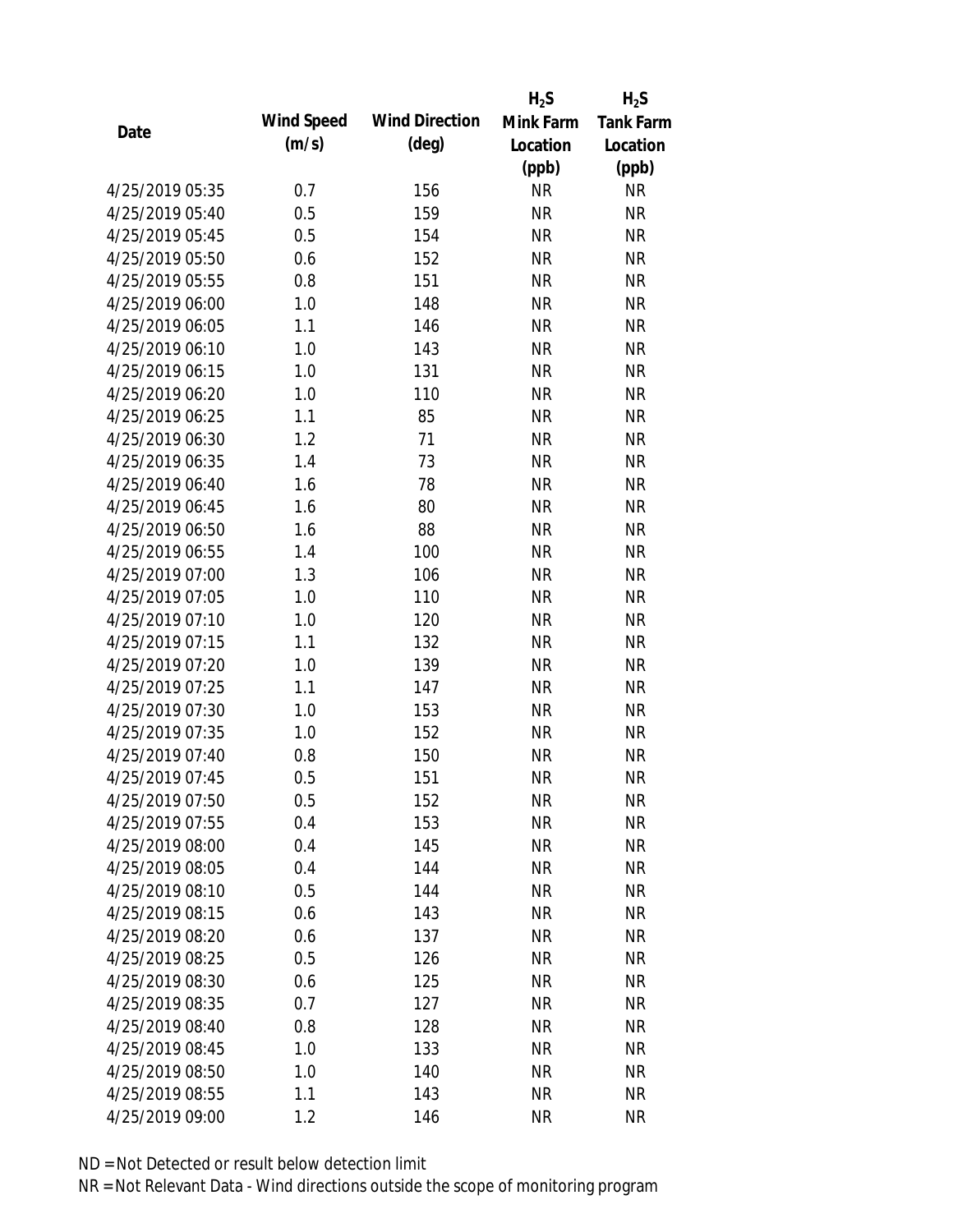|                 |            |                       | $H_2S$       | $H_2S$           |
|-----------------|------------|-----------------------|--------------|------------------|
| Date            | Wind Speed | <b>Wind Direction</b> | Mink Farm    | <b>Tank Farm</b> |
|                 | (m/s)      | $(\text{deg})$        | Location     | Location         |
|                 |            |                       | (ppb)        | (ppb)            |
| 4/25/2019 09:05 | 1.4        | 143                   | <b>NR</b>    | <b>NR</b>        |
| 4/25/2019 09:10 | 1.4        | 141                   | <b>NR</b>    | <b>NR</b>        |
| 4/25/2019 09:15 | 1.6        | 138                   | <b>NR</b>    | <b>NR</b>        |
| 4/25/2019 09:20 | 1.8        | 133                   | <b>NR</b>    | <b>NR</b>        |
| 4/25/2019 09:25 | 1.8        | 130                   | <b>NR</b>    | <b>NR</b>        |
| 4/25/2019 09:30 | 1.9        | 133                   | <b>NR</b>    | <b>NR</b>        |
| 4/25/2019 09:35 | 2.0        | 130                   | <b>NR</b>    | <b>NR</b>        |
| 4/25/2019 09:40 | 2.1        | 129                   | <b>NR</b>    | <b>NR</b>        |
| 4/25/2019 09:45 | 1.8        | 131                   | <b>NR</b>    | <b>NR</b>        |
| 4/25/2019 09:50 | 1.5        | 133                   | <b>NR</b>    | <b>NR</b>        |
| 4/25/2019 09:55 | 1.3        | 128                   | <b>NR</b>    | <b>NR</b>        |
| 4/25/2019 10:00 | 1.2        | 108                   | <b>NR</b>    | <b>NR</b>        |
| 4/25/2019 10:05 | 1.1        | 101                   | <b>NR</b>    | <b>NR</b>        |
| 4/25/2019 10:10 | 1.1        | 76                    | <b>NR</b>    | <b>NR</b>        |
| 4/25/2019 10:15 | 1.2        | 69                    | <b>NR</b>    | <b>NR</b>        |
| 4/25/2019 10:20 | 1.4        | 85                    | <b>NR</b>    | <b>NR</b>        |
| 4/25/2019 10:25 | 1.4        | 96                    | <b>NR</b>    | <b>NR</b>        |
| 4/25/2019 10:30 | 1.5        | 71                    | <b>NR</b>    | <b>NR</b>        |
| 4/25/2019 10:35 | 1.5        | 21                    | <b>NR</b>    | <b>NR</b>        |
| 4/25/2019 10:40 | 1.5        | 346                   | <b>NR</b>    | <b>NR</b>        |
| 4/25/2019 10:45 | 1.6        | 345                   | <b>NR</b>    | <b>NR</b>        |
| 4/25/2019 10:50 | 1.7        | 337                   | <b>NR</b>    | <b>NR</b>        |
| 4/25/2019 10:55 | 1.9        | 339                   | $\mathbf{1}$ | <b>NR</b>        |
| 4/25/2019 11:00 | 1.9        | 341                   | $\mathbf{1}$ | <b>NR</b>        |
| 4/25/2019 11:05 | 2.0        | 356                   | <b>NR</b>    | <b>NR</b>        |
| 4/25/2019 11:10 | 1.9        | 11                    | <b>NR</b>    | <b>NR</b>        |
| 4/25/2019 11:15 | 1.8        | 29                    | <b>NR</b>    | <b>NR</b>        |
| 4/25/2019 11:20 | 1.7        | 54                    | <b>NR</b>    | <b>NR</b>        |
| 4/25/2019 11:25 | 1.7        | 78                    | <b>NR</b>    | <b>NR</b>        |
| 4/25/2019 11:30 | 1.8        | 96                    | <b>NR</b>    | <b>NR</b>        |
| 4/25/2019 11:35 | 1.8        | 99                    | <b>NR</b>    | <b>NR</b>        |
| 4/25/2019 11:40 | 1.9        | 112                   | <b>NR</b>    | NR               |
| 4/25/2019 11:45 | 1.8        | 127                   | <b>NR</b>    | <b>NR</b>        |
| 4/25/2019 11:50 | 1.9        | 122                   | <b>NR</b>    | <b>NR</b>        |
| 4/25/2019 11:55 | 1.9        | 126                   | <b>NR</b>    | <b>NR</b>        |
| 4/25/2019 12:00 | 1.7        | 142                   | <b>NR</b>    | <b>NR</b>        |
| 4/25/2019 12:05 | 1.7        | 158                   | <b>NR</b>    | <b>NR</b>        |
| 4/25/2019 12:10 | 1.7        | 167                   | <b>NR</b>    | <b>NR</b>        |
| 4/25/2019 12:15 | 1.9        | 172                   | <b>NR</b>    | <b>NR</b>        |
| 4/25/2019 12:20 | 2.1        | 182                   | <b>NR</b>    | <b>NR</b>        |
| 4/25/2019 12:25 | 2.2        | 180                   | <b>NR</b>    | 1                |
| 4/25/2019 12:30 | 2.2        | 172                   | <b>NR</b>    | 1                |
|                 |            |                       |              |                  |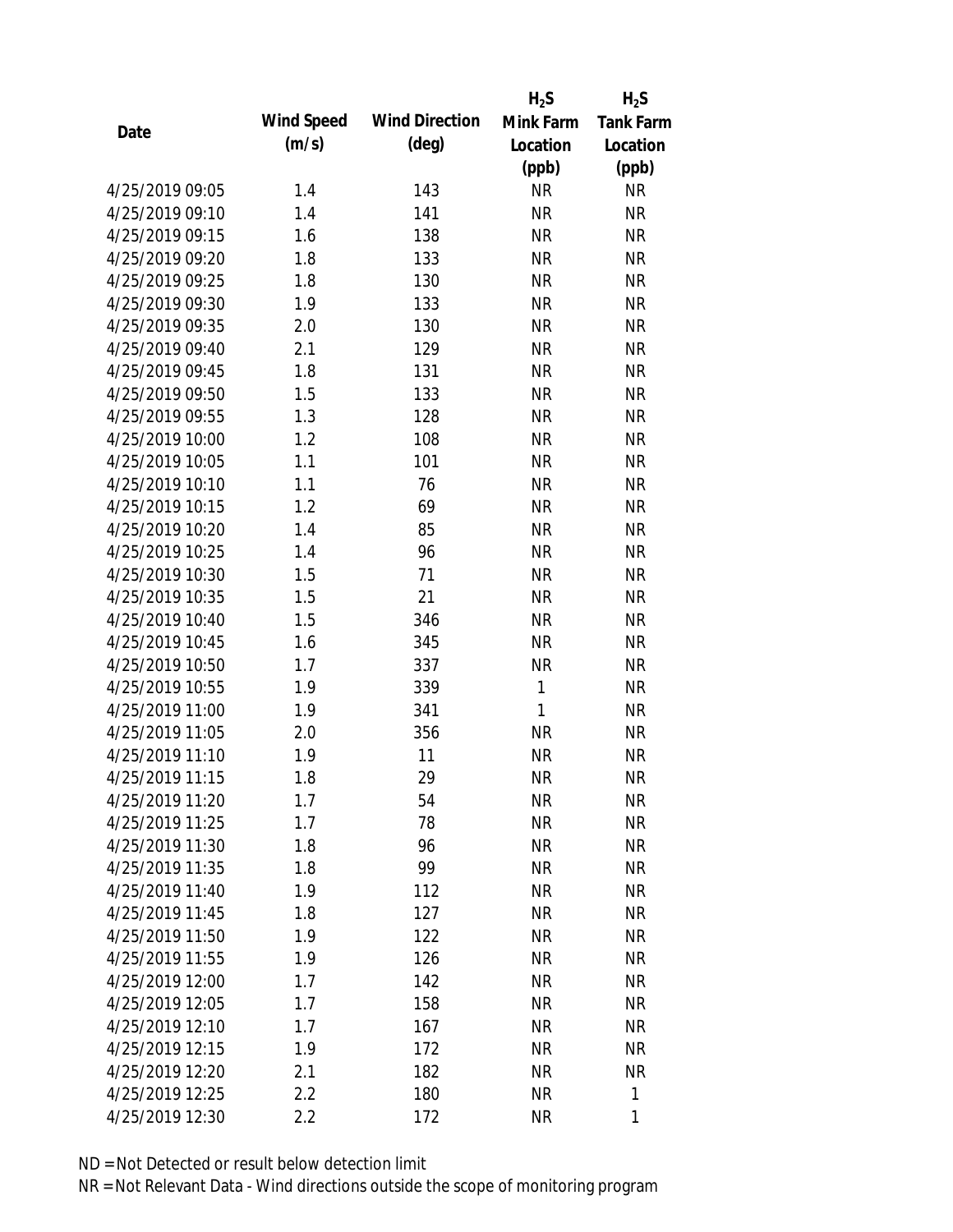|                 |            |                       | $H_2S$       | $H_2S$           |
|-----------------|------------|-----------------------|--------------|------------------|
| Date            | Wind Speed | <b>Wind Direction</b> | Mink Farm    | <b>Tank Farm</b> |
|                 | (m/s)      | $(\text{deg})$        | Location     | Location         |
|                 |            |                       | (ppb)        | (ppb)            |
| 4/25/2019 12:35 | 2.1        | 167                   | <b>NR</b>    | <b>NR</b>        |
| 4/25/2019 12:40 | 2.1        | 162                   | <b>NR</b>    | <b>NR</b>        |
| 4/25/2019 12:45 | 2.1        | 153                   | <b>NR</b>    | <b>NR</b>        |
| 4/25/2019 12:50 | 2.0        | 160                   | <b>NR</b>    | <b>NR</b>        |
| 4/25/2019 12:55 | 1.9        | 151                   | <b>NR</b>    | <b>NR</b>        |
| 4/25/2019 13:00 | 2.2        | 148                   | <b>NR</b>    | <b>NR</b>        |
| 4/25/2019 13:05 | 2.4        | 148                   | <b>NR</b>    | <b>NR</b>        |
| 4/25/2019 13:10 | 2.4        | 148                   | <b>NR</b>    | <b>NR</b>        |
| 4/25/2019 13:15 | 2.1        | 152                   | <b>NR</b>    | <b>NR</b>        |
| 4/25/2019 13:20 | 2.1        | 128                   | <b>NR</b>    | <b>NR</b>        |
| 4/25/2019 13:25 | 1.8        | 123                   | <b>NR</b>    | <b>NR</b>        |
| 4/25/2019 13:30 | 1.6        | 129                   | <b>NR</b>    | <b>NR</b>        |
| 4/25/2019 13:35 | 1.6        | 133                   | <b>NR</b>    | <b>NR</b>        |
| 4/25/2019 13:40 | 1.4        | 98                    | <b>NR</b>    | <b>NR</b>        |
| 4/25/2019 13:45 | 1.7        | 46                    | <b>NR</b>    | <b>NR</b>        |
| 4/25/2019 13:50 | 1.8        | 64                    | <b>NR</b>    | <b>NR</b>        |
| 4/25/2019 13:55 | 2.0        | 58                    | <b>NR</b>    | <b>NR</b>        |
| 4/25/2019 14:00 | 2.2        | 46                    | <b>NR</b>    | <b>NR</b>        |
| 4/25/2019 14:05 | 2.1        | 42                    | <b>NR</b>    | <b>NR</b>        |
| 4/25/2019 14:10 | 2.4        | 58                    | <b>NR</b>    | <b>NR</b>        |
| 4/25/2019 14:15 | 2.4        | 69                    | <b>NR</b>    | <b>NR</b>        |
| 4/25/2019 14:20 | 2.3        | 74                    | <b>NR</b>    | <b>NR</b>        |
| 4/25/2019 14:25 | 2.1        | 79                    | <b>NR</b>    | <b>NR</b>        |
| 4/25/2019 14:30 | 2.0        | 87                    | <b>NR</b>    | <b>NR</b>        |
| 4/25/2019 14:35 | 1.8        | 88                    | <b>NR</b>    | <b>NR</b>        |
| 4/25/2019 14:40 | 1.5        | 71                    | <b>NR</b>    | <b>NR</b>        |
| 4/25/2019 14:45 | 1.4        | 50                    | <b>NR</b>    | <b>NR</b>        |
| 4/25/2019 14:50 | 1.3        | 31                    | <b>NR</b>    | <b>NR</b>        |
| 4/25/2019 14:55 | 1.5        | 9                     | <b>NR</b>    | <b>NR</b>        |
| 4/25/2019 15:00 | 1.6        | 349                   | <b>NR</b>    | <b>NR</b>        |
| 4/25/2019 15:05 | 1.5        | 334                   | $\mathbf{1}$ | <b>NR</b>        |
| 4/25/2019 15:10 | 1.6        | 321                   | 1            | <b>NR</b>        |
| 4/25/2019 15:15 | 1.6        | 320                   | 1            | <b>NR</b>        |
| 4/25/2019 15:20 | 1.7        | 329                   | <b>NR</b>    | <b>NR</b>        |
| 4/25/2019 15:25 | 1.6        | 350                   | <b>NR</b>    | <b>NR</b>        |
| 4/25/2019 15:30 | 1.7        | 35                    | <b>NR</b>    | <b>NR</b>        |
| 4/25/2019 15:35 | 2.1        | 60                    | <b>NR</b>    | <b>NR</b>        |
| 4/25/2019 15:40 | 2.2        | 70                    | <b>NR</b>    | <b>NR</b>        |
| 4/25/2019 15:45 | 2.2        | 85                    | <b>NR</b>    | <b>NR</b>        |
| 4/25/2019 15:50 | 2.2        | 92                    | <b>NR</b>    | <b>NR</b>        |
| 4/25/2019 15:55 | 2.3        | 95                    | <b>NR</b>    | <b>NR</b>        |
| 4/25/2019 16:00 | 2.4        | 94                    | <b>NR</b>    | <b>NR</b>        |
|                 |            |                       |              |                  |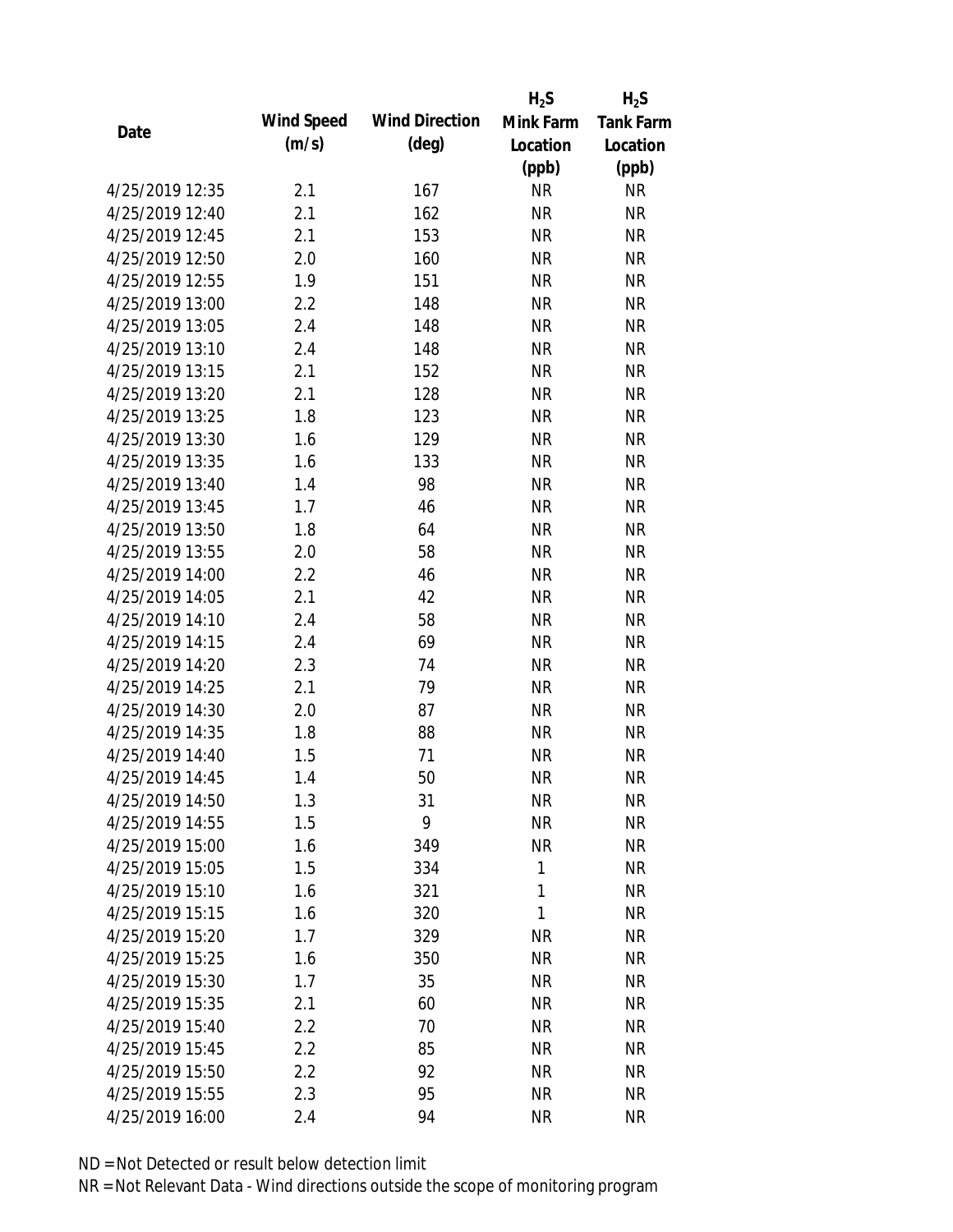|                 |            |                       | $H_2S$    | $H_2S$           |
|-----------------|------------|-----------------------|-----------|------------------|
| Date            | Wind Speed | <b>Wind Direction</b> | Mink Farm | <b>Tank Farm</b> |
|                 | (m/s)      | $(\text{deg})$        | Location  | Location         |
|                 |            |                       | (ppb)     | (ppb)            |
| 4/25/2019 16:05 | 2.6        | 93                    | <b>NR</b> | <b>NR</b>        |
| 4/25/2019 16:10 | 2.9        | 96                    | <b>NR</b> | <b>NR</b>        |
| 4/25/2019 16:15 | 3.0        | 93                    | <b>NR</b> | <b>NR</b>        |
| 4/25/2019 16:20 | 3.2        | 94                    | <b>NR</b> | <b>NR</b>        |
| 4/25/2019 16:25 | 3.3        | 91                    | <b>NR</b> | <b>NR</b>        |
| 4/25/2019 16:30 | 3.2        | 87                    | <b>NR</b> | <b>NR</b>        |
| 4/25/2019 16:35 | 3.0        | 84                    | <b>NR</b> | <b>NR</b>        |
| 4/25/2019 16:40 | 2.8        | 79                    | <b>NR</b> | <b>NR</b>        |
| 4/25/2019 16:45 | 2.8        | 77                    | <b>NR</b> | <b>NR</b>        |
| 4/25/2019 16:50 | 2.7        | 73                    | <b>NR</b> | <b>NR</b>        |
| 4/25/2019 16:55 | 2.7        | 73                    | <b>NR</b> | <b>NR</b>        |
| 4/25/2019 17:00 | 2.8        | 74                    | <b>NR</b> | <b>NR</b>        |
| 4/25/2019 17:05 | 3.0        | 75                    | <b>NR</b> | <b>NR</b>        |
| 4/25/2019 17:10 | 3.0        | 77                    | <b>NR</b> | <b>NR</b>        |
| 4/25/2019 17:15 | 2.9        | 79                    | <b>NR</b> | <b>NR</b>        |
| 4/25/2019 17:20 | 2.9        | 80                    | <b>NR</b> | <b>NR</b>        |
| 4/25/2019 17:25 | 3.0        | 79                    | <b>NR</b> | <b>NR</b>        |
| 4/25/2019 17:30 | 2.8        | 80                    | <b>NR</b> | <b>NR</b>        |
| 4/25/2019 17:35 | 2.6        | 79                    | <b>NR</b> | <b>NR</b>        |
| 4/25/2019 17:40 | 2.3        | 79                    | <b>NR</b> | <b>NR</b>        |
| 4/25/2019 17:45 | 2.2        | 76                    | <b>NR</b> | <b>NR</b>        |
| 4/25/2019 17:50 | 2.2        | 73                    | <b>NR</b> | <b>NR</b>        |
| 4/25/2019 17:55 | 2.3        | 76                    | <b>NR</b> | <b>NR</b>        |
| 4/25/2019 18:00 | 2.3        | 76                    | <b>NR</b> | <b>NR</b>        |
| 4/25/2019 18:05 | 2.3        | 79                    | <b>NR</b> | <b>NR</b>        |
| 4/25/2019 18:10 | 2.3        | 77                    | <b>NR</b> | <b>NR</b>        |
| 4/25/2019 18:15 | 2.3        | 75                    | <b>NR</b> | <b>NR</b>        |
| 4/25/2019 18:20 | 2.2        | 74                    | <b>NR</b> | <b>NR</b>        |
| 4/25/2019 18:25 | 1.9        | 72                    | <b>NR</b> | <b>NR</b>        |
| 4/25/2019 18:30 | 1.9        | 72                    | <b>NR</b> | <b>NR</b>        |
| 4/25/2019 18:35 | 1.9        | 72                    | <b>NR</b> | <b>NR</b>        |
| 4/25/2019 18:40 | 1.9        | 73                    | <b>NR</b> | <b>NR</b>        |
| 4/25/2019 18:45 | 2.0        | 77                    | <b>NR</b> | <b>NR</b>        |
| 4/25/2019 18:50 | 2.1        | 81                    | <b>NR</b> | <b>NR</b>        |
| 4/25/2019 18:55 | 2.2        | 82                    | <b>NR</b> | <b>NR</b>        |
| 4/25/2019 19:00 | 2.3        | 83                    | <b>NR</b> | <b>NR</b>        |
| 4/25/2019 19:05 | 2.3        | 84                    | <b>NR</b> | <b>NR</b>        |
| 4/25/2019 19:10 | 2.3        | 84                    | NR        | <b>NR</b>        |
| 4/25/2019 19:15 | 2.2        | 82                    | <b>NR</b> | <b>NR</b>        |
| 4/25/2019 19:20 | 2.1        | 81                    | <b>NR</b> | <b>NR</b>        |
| 4/25/2019 19:25 | 2.0        | 79                    | <b>NR</b> | <b>NR</b>        |
| 4/25/2019 19:30 | 1.8        | 77                    | <b>NR</b> | <b>NR</b>        |
|                 |            |                       |           |                  |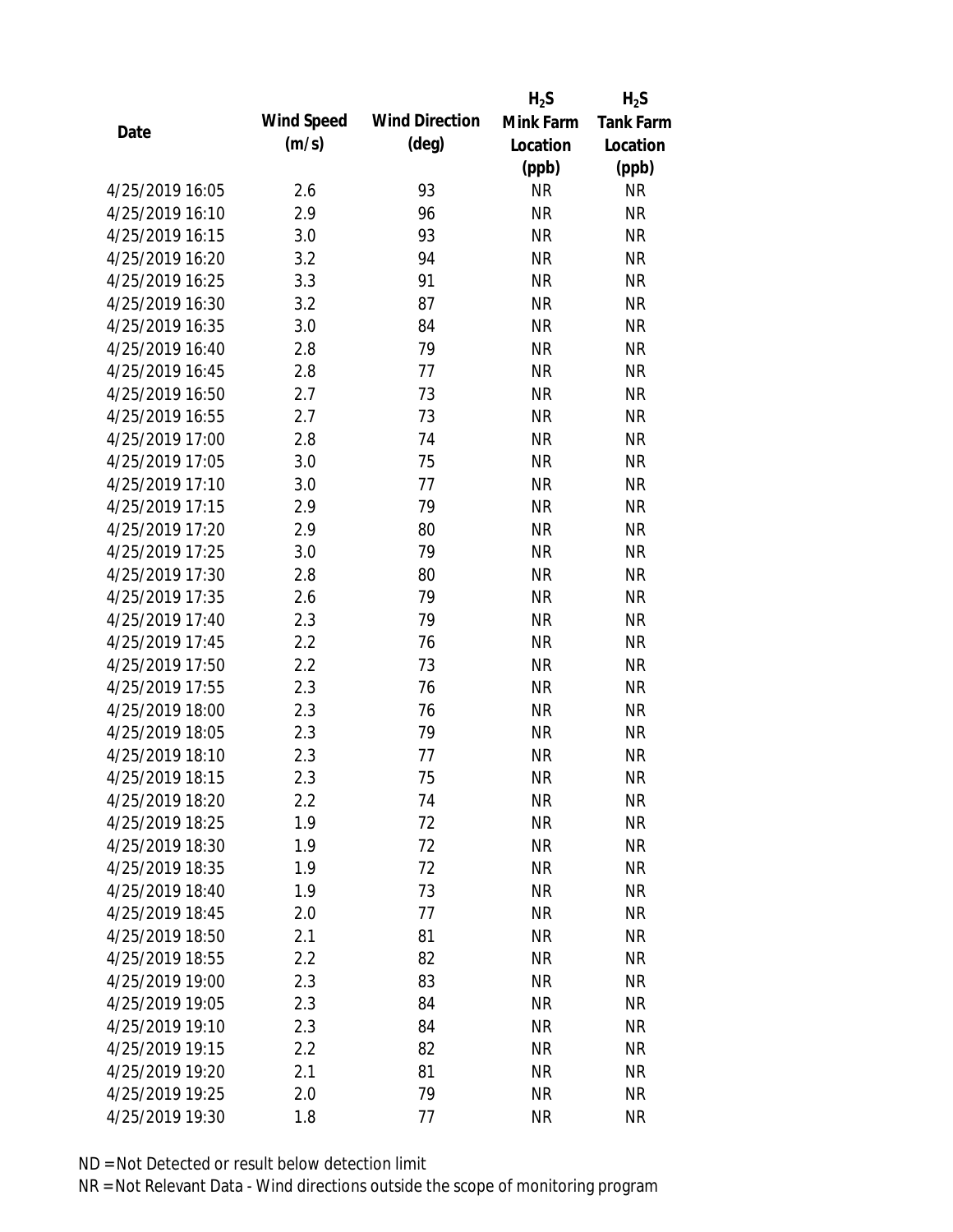|                 |            |                       | $H_2S$         | $H_2S$           |
|-----------------|------------|-----------------------|----------------|------------------|
| Date            | Wind Speed | <b>Wind Direction</b> | Mink Farm      | <b>Tank Farm</b> |
|                 | (m/s)      | $(\text{deg})$        | Location       | Location         |
|                 |            |                       | (ppb)          | (ppb)            |
| 4/25/2019 19:35 | 1.6        | 74                    | <b>NR</b>      | <b>NR</b>        |
| 4/25/2019 19:40 | 1.5        | 75                    | <b>NR</b>      | <b>NR</b>        |
| 4/25/2019 19:45 | 1.5        | 76                    | <b>NR</b>      | <b>NR</b>        |
| 4/25/2019 19:50 | 1.4        | 75                    | <b>NR</b>      | <b>NR</b>        |
| 4/25/2019 19:55 | 1.4        | 72                    | <b>NR</b>      | <b>NR</b>        |
| 4/25/2019 20:00 | 1.4        | 73                    | <b>NR</b>      | <b>NR</b>        |
| 4/25/2019 20:05 | 1.4        | 75                    | <b>NR</b>      | <b>NR</b>        |
| 4/25/2019 20:10 | 1.5        | 71                    | <b>NR</b>      | <b>NR</b>        |
| 4/25/2019 20:15 | 1.4        | 68                    | <b>NR</b>      | <b>NR</b>        |
| 4/25/2019 20:20 | 1.5        | 65                    | <b>NR</b>      | <b>NR</b>        |
| 4/25/2019 20:25 | 1.4        | 65                    | <b>NR</b>      | <b>NR</b>        |
| 4/25/2019 20:30 | 1.4        | 62                    | <b>NR</b>      | <b>NR</b>        |
| 4/25/2019 20:35 | 1.3        | 57                    | <b>NR</b>      | <b>NR</b>        |
| 4/25/2019 20:40 | 1.4        | 48                    | <b>NR</b>      | <b>NR</b>        |
| 4/25/2019 20:45 | 1.3        | 36                    | $\overline{2}$ | <b>NR</b>        |
| 4/25/2019 20:50 | 1.3        | 27                    | $\overline{2}$ | <b>NR</b>        |
| 4/25/2019 20:55 | 1.6        | 20                    | $\overline{2}$ | <b>NR</b>        |
| 4/25/2019 21:00 | 1.8        | 12                    | $\overline{2}$ | <b>NR</b>        |
| 4/25/2019 21:05 | 1.8        | 5                     | $\mathbf{1}$   | <b>NR</b>        |
| 4/25/2019 21:10 | 1.8        | 3                     | $\overline{2}$ | <b>NR</b>        |
| 4/25/2019 21:15 | 1.8        | $\overline{4}$        | $\overline{2}$ | <b>NR</b>        |
| 4/25/2019 21:20 | 1.7        | $\overline{2}$        | $\overline{2}$ | <b>NR</b>        |
| 4/25/2019 21:25 | 1.5        | 356                   | $\overline{2}$ | <b>NR</b>        |
| 4/25/2019 21:30 | 1.4        | 357                   | $\overline{2}$ | <b>NR</b>        |
| 4/25/2019 21:35 | 1.5        | 356                   | $\overline{2}$ | <b>NR</b>        |
| 4/25/2019 21:40 | 1.7        | 353                   | $\overline{2}$ | <b>NR</b>        |
| 4/25/2019 21:45 | 1.9        | 355                   | $\overline{2}$ | <b>NR</b>        |
| 4/25/2019 21:50 | 2.2        | 356                   | $\overline{2}$ | <b>NR</b>        |
| 4/25/2019 21:55 | 2.4        | 356                   | $\overline{2}$ | <b>NR</b>        |
| 4/25/2019 22:00 | 2.6        | 355                   | 1              | <b>NR</b>        |
| 4/25/2019 22:05 | 2.8        | 356                   | $\overline{2}$ | <b>NR</b>        |
| 4/25/2019 22:10 | 3.2        | $\boldsymbol{0}$      | $\overline{2}$ | <b>NR</b>        |
| 4/25/2019 22:15 | 3.6        | 2                     | $\overline{2}$ | <b>NR</b>        |
| 4/25/2019 22:20 | 4.1        | $\overline{2}$        | 1              | <b>NR</b>        |
| 4/25/2019 22:25 | 4.2        | 3                     | $\overline{2}$ | <b>NR</b>        |
| 4/25/2019 22:30 | 4.7        | 5                     | $\overline{2}$ | <b>NR</b>        |
| 4/25/2019 22:35 | 5.1        | 5                     | $\overline{2}$ | <b>NR</b>        |
| 4/25/2019 22:40 | 5.2        | 4                     | $\overline{2}$ | <b>NR</b>        |
| 4/25/2019 22:45 | 5.1        | 3                     | $\overline{2}$ | <b>NR</b>        |
| 4/25/2019 22:50 | 4.8        | 1                     | $\overline{2}$ | <b>NR</b>        |
| 4/25/2019 22:55 | 4.8        | 1                     | 1              | <b>NR</b>        |
| 4/25/2019 23:00 | 4.7        | $\overline{0}$        | 1              | <b>NR</b>        |
|                 |            |                       |                |                  |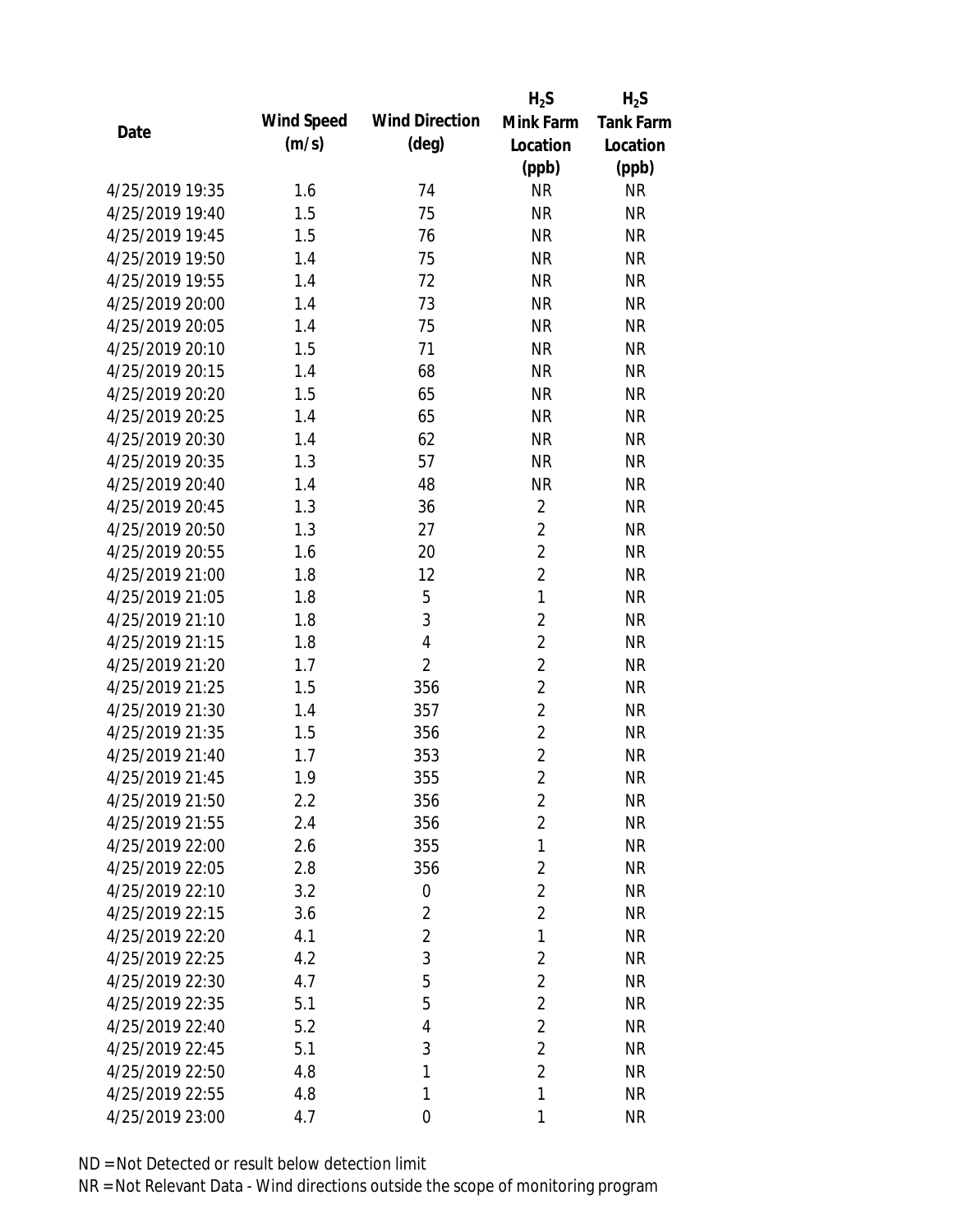|                 |            |                       | $H_2S$         | $H_2S$           |
|-----------------|------------|-----------------------|----------------|------------------|
| Date            | Wind Speed | <b>Wind Direction</b> | Mink Farm      | <b>Tank Farm</b> |
|                 | (m/s)      | $(\text{deg})$        | Location       | Location         |
|                 |            |                       | (ppb)          | (ppb)            |
| 4/25/2019 23:05 | 4.5        | $\overline{2}$        | 1              | <b>NR</b>        |
| 4/25/2019 23:10 | 4.3        | $\overline{2}$        | 1              | <b>NR</b>        |
| 4/25/2019 23:15 | 4.3        | $\overline{2}$        | 1              | <b>NR</b>        |
| 4/25/2019 23:20 | 4.2        | $\overline{2}$        | 1              | <b>NR</b>        |
| 4/25/2019 23:25 | 4.4        | $\overline{0}$        | 1              | <b>NR</b>        |
| 4/25/2019 23:30 | 4.5        | 358                   | 1              | <b>NR</b>        |
| 4/25/2019 23:35 | 4.5        | 355                   | 1              | <b>NR</b>        |
| 4/25/2019 23:40 | 4.5        | 353                   | 1              | <b>NR</b>        |
| 4/25/2019 23:45 | 4.5        | 352                   | 1              | <b>NR</b>        |
| 4/25/2019 23:50 | 4.4        | 352                   | $\overline{2}$ | <b>NR</b>        |
| 4/25/2019 23:55 | 4.2        | 353                   | $\overline{2}$ | <b>NR</b>        |
| 4/25/2019 24:00 | 3.8        | 351                   | $\overline{2}$ | <b>NR</b>        |
| 4/26/2019 00:05 | 3.6        | 351                   | 1              | <b>NR</b>        |
| 4/26/2019 00:10 | 3.5        | 350                   | 1              | <b>NR</b>        |
| 4/26/2019 00:15 | 3.5        | 350                   | 1              | <b>NR</b>        |
| 4/26/2019 00:20 | 3.4        | 349                   | 1              | <b>NR</b>        |
| 4/26/2019 00:25 | 3.5        | 349                   | 1              | <b>NR</b>        |
| 4/26/2019 00:30 | 3.6        | 350                   | 1              | <b>NR</b>        |
| 4/26/2019 00:35 | 3.7        | 349                   | 1              | <b>NR</b>        |
| 4/26/2019 00:40 | 3.7        | 349                   | 1              | <b>NR</b>        |
| 4/26/2019 00:45 | 3.7        | 348                   | 1              | <b>NR</b>        |
| 4/26/2019 00:50 | 4.0        | 348                   | 1              | <b>NR</b>        |
| 4/26/2019 00:55 | 4.2        | 350                   | 1              | <b>NR</b>        |
| 4/26/2019 01:00 | 4.3        | 352                   | 1              | <b>NR</b>        |
| 4/26/2019 01:05 | 4.6        | 357                   | 2              | <b>NR</b>        |
| 4/26/2019 01:10 | 4.8        | 1                     | 1              | <b>NR</b>        |
| 4/26/2019 01:15 | 4.8        | $\overline{4}$        | 1              | <b>NR</b>        |
| 4/26/2019 01:20 | 4.5        | 4                     | 1              | <b>NR</b>        |
| 4/26/2019 01:25 | 4.4        | 3                     | 1              | <b>NR</b>        |
| 4/26/2019 01:30 | 4.2        | 1                     | 1              | <b>NR</b>        |
| 4/26/2019 01:35 | 4.3        | 359                   | 1              | <b>NR</b>        |
| 4/26/2019 01:40 | 4.5        | 356                   | 1              | <b>NR</b>        |
| 4/26/2019 01:45 | 4.7        | 355                   | 1              | <b>NR</b>        |
| 4/26/2019 01:50 | 5.0        | 358                   | 1              | <b>NR</b>        |
| 4/26/2019 01:55 | 5.1        | 0                     | 1              | <b>NR</b>        |
| 4/26/2019 02:00 | 5.1        | 4                     | 1              | <b>NR</b>        |
| 4/26/2019 02:05 | 4.8        | $\overline{7}$        | 1              | <b>NR</b>        |
| 4/26/2019 02:10 | 4.5        | 12                    | 1              | <b>NR</b>        |
| 4/26/2019 02:15 | 4.4        | 16                    | 1              | <b>NR</b>        |
| 4/26/2019 02:20 | 4.4        | 16                    | 1              | <b>NR</b>        |
|                 |            |                       |                |                  |
| 4/26/2019 02:25 | 4.2        | 15                    | 1              | <b>NR</b>        |
| 4/26/2019 02:30 | 4.1        | 12                    | 1              | <b>NR</b>        |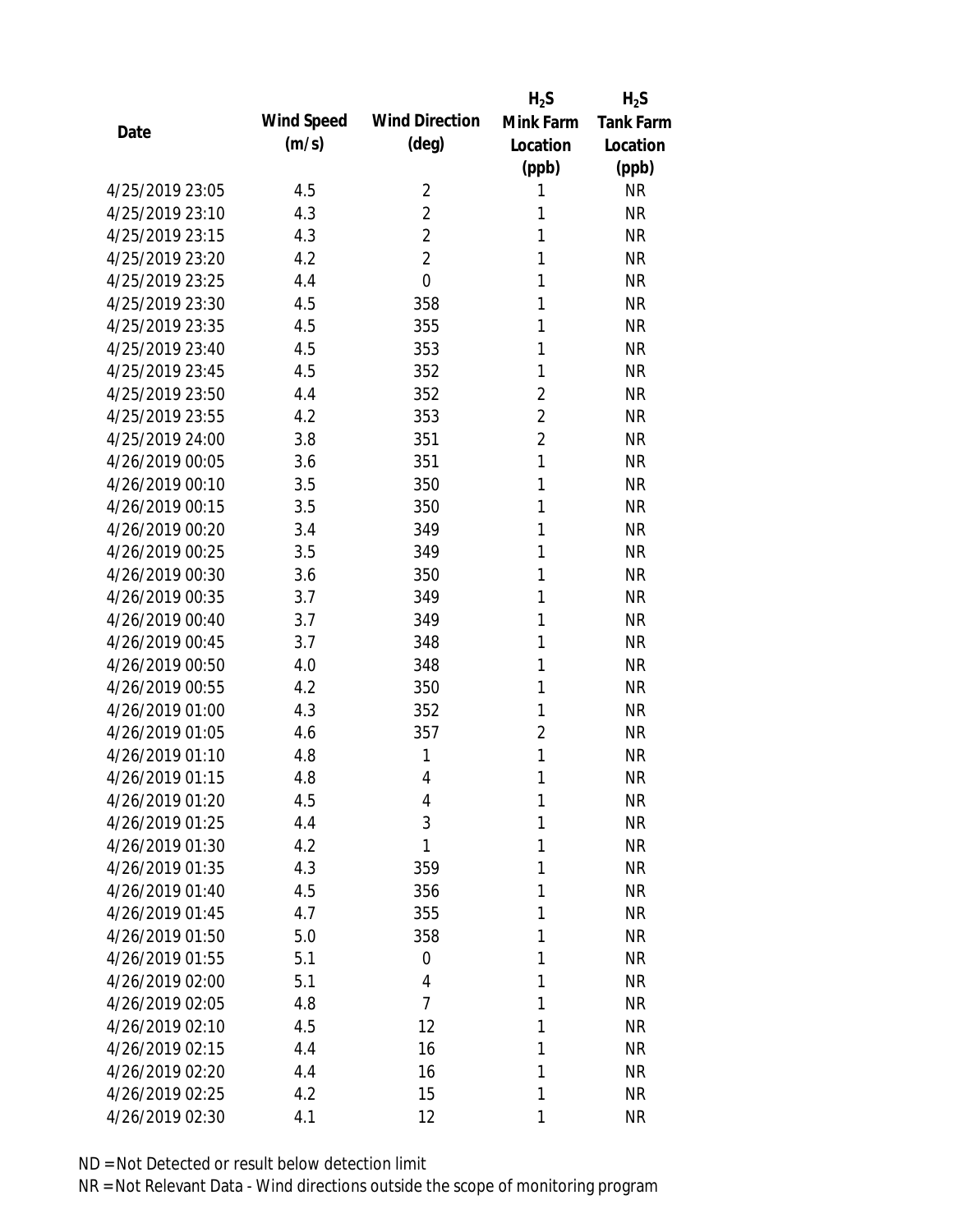|                 |            |                       | $H_2S$         | $H_2S$           |
|-----------------|------------|-----------------------|----------------|------------------|
| Date            | Wind Speed | <b>Wind Direction</b> | Mink Farm      | <b>Tank Farm</b> |
|                 | (m/s)      | (deg)                 | Location       | Location         |
|                 |            |                       | (ppb)          | (ppb)            |
| 4/26/2019 02:35 | 4.1        | 8                     | 1              | <b>NR</b>        |
| 4/26/2019 02:40 | 4.0        | 1                     | 1              | <b>NR</b>        |
| 4/26/2019 02:45 | 3.9        | 356                   | 1              | <b>NR</b>        |
| 4/26/2019 02:50 | 3.6        | 352                   | 1              | <b>NR</b>        |
| 4/26/2019 02:55 | 3.5        | 348                   | 1              | <b>NR</b>        |
| 4/26/2019 03:00 | 3.7        | 345                   | 1              | <b>NR</b>        |
| 4/26/2019 03:05 | 3.7        | 342                   | $\overline{2}$ | <b>NR</b>        |
| 4/26/2019 03:10 | 3.7        | 341                   | 1              | <b>NR</b>        |
| 4/26/2019 03:15 | 3.5        | 338                   | 1              | <b>NR</b>        |
| 4/26/2019 03:20 | 3.5        | 336                   | 1              | <b>NR</b>        |
| 4/26/2019 03:25 | 3.6        | 335                   | 1              | <b>NR</b>        |
| 4/26/2019 03:30 | 3.6        | 335                   | 1              | <b>NR</b>        |
| 4/26/2019 03:35 | 3.6        | 335                   | 1              | <b>NR</b>        |
| 4/26/2019 03:40 | 3.7        | 333                   | 1              | <b>NR</b>        |
| 4/26/2019 03:45 | 3.7        | 333                   | 1              | <b>NR</b>        |
| 4/26/2019 03:50 | 3.9        | 333                   | 1              | <b>NR</b>        |
| 4/26/2019 03:55 | 3.9        | 332                   | 1              | <b>NR</b>        |
| 4/26/2019 04:00 | 3.8        | 331                   | 1              | <b>NR</b>        |
| 4/26/2019 04:05 | 3.8        | 330                   | $\overline{2}$ | <b>NR</b>        |
| 4/26/2019 04:10 | 3.9        | 329                   | $\overline{2}$ | <b>NR</b>        |
| 4/26/2019 04:15 | 3.9        | 328                   | $\overline{2}$ | <b>NR</b>        |
| 4/26/2019 04:20 | 3.9        | 327                   | $\mathbf{1}$   | <b>NR</b>        |
| 4/26/2019 04:25 | 3.9        | 327                   | 1              | <b>NR</b>        |
| 4/26/2019 04:30 | 3.8        | 327                   | 1              | <b>NR</b>        |
| 4/26/2019 04:35 | 3.7        | 325                   | 1              | <b>NR</b>        |
| 4/26/2019 04:40 | 3.6        | 324                   | 1              | <b>NR</b>        |
| 4/26/2019 04:45 | 3.6        | 323                   | 1              | <b>NR</b>        |
| 4/26/2019 04:50 | 3.5        | 320                   | 1              | <b>NR</b>        |
| 4/26/2019 04:55 | 3.3        | 316                   | 1              | <b>NR</b>        |
| 4/26/2019 05:00 | 3.4        | 312                   | 1              | <b>NR</b>        |
| 4/26/2019 05:05 | 3.6        | 308                   | <b>ND</b>      | <b>NR</b>        |
| 4/26/2019 05:10 | 3.7        | 306                   | 1              | <b>NR</b>        |
| 4/26/2019 05:15 | 3.8        | 304                   | 1              | <b>NR</b>        |
| 4/26/2019 05:20 | 4.0        | 303                   | 1              | <b>NR</b>        |
| 4/26/2019 05:25 | 4.0        | 302                   | 1              | <b>NR</b>        |
| 4/26/2019 05:30 | 4.1        | 304                   | 1              | <b>NR</b>        |
| 4/26/2019 05:35 | 4.0        | 304                   | 1              | <b>NR</b>        |
| 4/26/2019 05:40 | 3.9        | 302                   | 1              | <b>NR</b>        |
| 4/26/2019 05:45 | 3.7        | 300                   | 1              | <b>NR</b>        |
| 4/26/2019 05:50 | 3.5        | 298                   | 1              | <b>NR</b>        |
| 4/26/2019 05:55 | 3.6        | 297                   | 1              | <b>NR</b>        |
| 4/26/2019 06:00 | 3.4        | 295                   | 1              | <b>NR</b>        |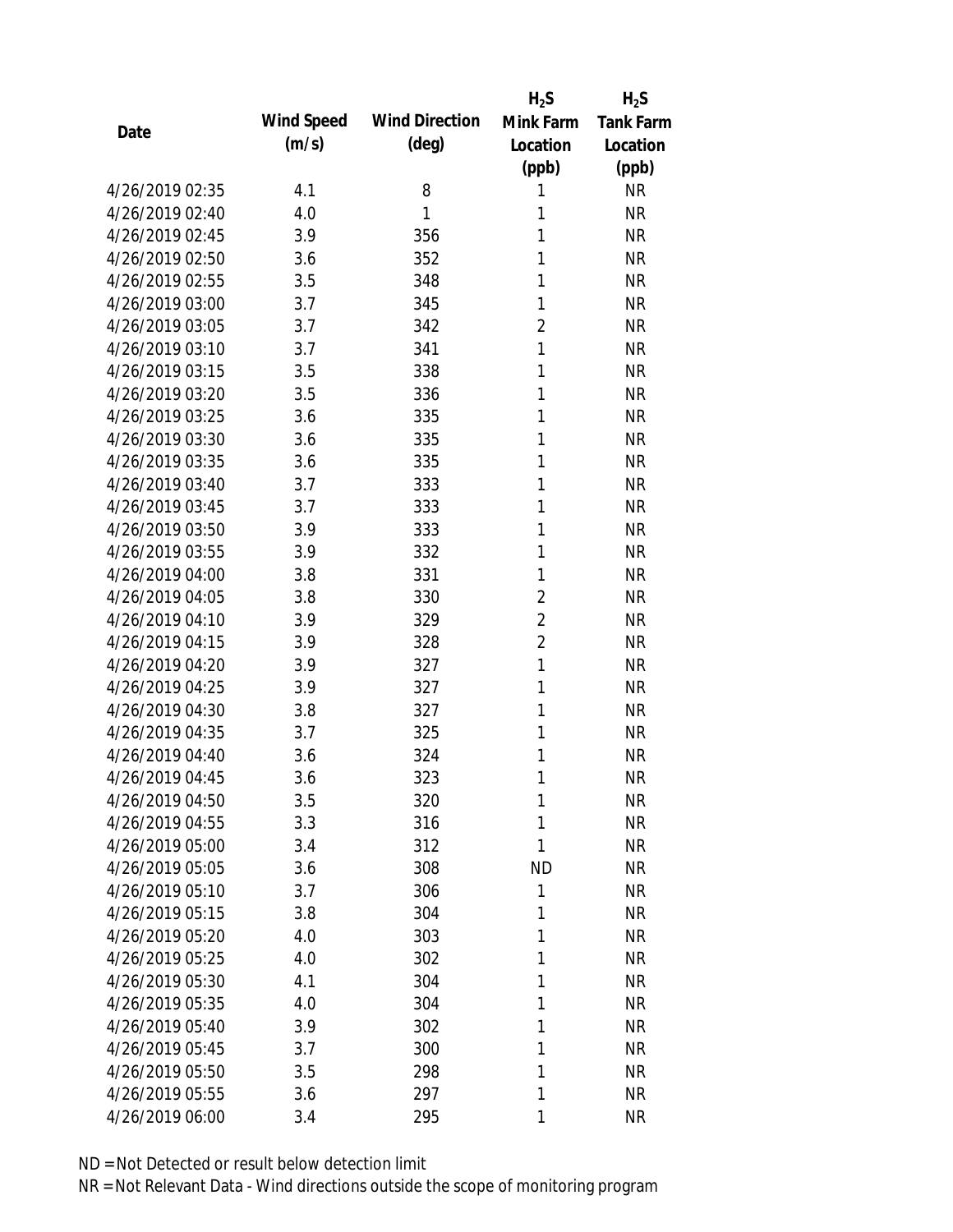|                 |            |                       | $H_2S$         | $H_2S$           |
|-----------------|------------|-----------------------|----------------|------------------|
| Date            | Wind Speed | <b>Wind Direction</b> | Mink Farm      | <b>Tank Farm</b> |
|                 | (m/s)      | $(\text{deg})$        | Location       | Location         |
|                 |            |                       | (ppb)          | (ppb)            |
| 4/26/2019 06:05 | 3.3        | 292                   | $\overline{2}$ | <b>NR</b>        |
| 4/26/2019 06:10 | 3.3        | 291                   | $\overline{2}$ | <b>NR</b>        |
| 4/26/2019 06:15 | 3.4        | 291                   | $\overline{2}$ | <b>NR</b>        |
| 4/26/2019 06:20 | 3.5        | 291                   | $\overline{2}$ | <b>NR</b>        |
| 4/26/2019 06:25 | 3.5        | 291                   | $\overline{2}$ | <b>NR</b>        |
| 4/26/2019 06:30 | 4.0        | 292                   | $\overline{2}$ | <b>NR</b>        |
| 4/26/2019 06:35 | 4.2        | 295                   | 1              | <b>NR</b>        |
| 4/26/2019 06:40 | 4.6        | 298                   | 1              | <b>NR</b>        |
| 4/26/2019 06:45 | 4.8        | 301                   | 1              | <b>NR</b>        |
| 4/26/2019 06:50 | 5.1        | 304                   | 1              | <b>NR</b>        |
| 4/26/2019 06:55 | 5.3        | 306                   | $\overline{2}$ | <b>NR</b>        |
| 4/26/2019 07:00 | 5.3        | 309                   | 1              | <b>NR</b>        |
| 4/26/2019 07:05 | 5.3        | 310                   | 1              | <b>NR</b>        |
| 4/26/2019 07:10 | 5.4        | 312                   | 1              | <b>NR</b>        |
| 4/26/2019 07:15 | 5.7        | 315                   | 1              | <b>NR</b>        |
| 4/26/2019 07:20 | 5.7        | 317                   | 1              | <b>NR</b>        |
| 4/26/2019 07:25 | 5.7        | 319                   | 1              | <b>NR</b>        |
| 4/26/2019 07:30 | 5.9        | 321                   | 1              | <b>NR</b>        |
| 4/26/2019 07:35 | 6.2        | 323                   | 1              | <b>NR</b>        |
| 4/26/2019 07:40 | 6.2        | 324                   | 1              | <b>NR</b>        |
| 4/26/2019 07:45 | 6.0        | 326                   | 1              | <b>NR</b>        |
| 4/26/2019 07:50 | 6.3        | 327                   | 1              | <b>NR</b>        |
| 4/26/2019 07:55 | 6.5        | 328                   | 2              | <b>NR</b>        |
| 4/26/2019 08:00 | 6.6        | 329                   | $\overline{2}$ | <b>NR</b>        |
| 4/26/2019 08:05 | 6.7        | 329                   | 1              | <b>NR</b>        |
| 4/26/2019 08:10 | 6.7        | 330                   | 1              | <b>NR</b>        |
| 4/26/2019 08:15 | 6.5        | 331                   | 1              | <b>NR</b>        |
| 4/26/2019 08:20 | 6.5        | 331                   | 1              | <b>NR</b>        |
| 4/26/2019 08:25 | 6.4        | 331                   | 1              | <b>NR</b>        |
| 4/26/2019 08:30 | 6.2        | 331                   | 1              | <b>NR</b>        |
| 4/26/2019 08:35 | 5.8        | 332                   | 1              | <b>NR</b>        |
| 4/26/2019 08:40 | 5.9        | 333                   | 1              | <b>NR</b>        |
| 4/26/2019 08:45 | 6.2        | 332                   | 1              | <b>NR</b>        |
| 4/26/2019 08:50 | 6.1        | 331                   | 1              | <b>NR</b>        |
| 4/26/2019 08:55 | 6.0        | 332                   | 1              | <b>NR</b>        |
| 4/26/2019 09:00 | 6.6        | 331                   | 1              | <b>NR</b>        |
| 4/26/2019 09:05 | 6.8        | 332                   | 1              | <b>NR</b>        |
| 4/26/2019 09:10 | 6.8        | 332                   | 1              | <b>NR</b>        |
| 4/26/2019 09:15 | 7.0        | 332                   | 1              | <b>NR</b>        |
| 4/26/2019 09:20 | 7.1        | 333                   | 1              | <b>NR</b>        |
| 4/26/2019 09:25 | 7.0        | 333                   | 1              | <b>NR</b>        |
| 4/26/2019 09:30 | 6.6        | 333                   | 1              | <b>NR</b>        |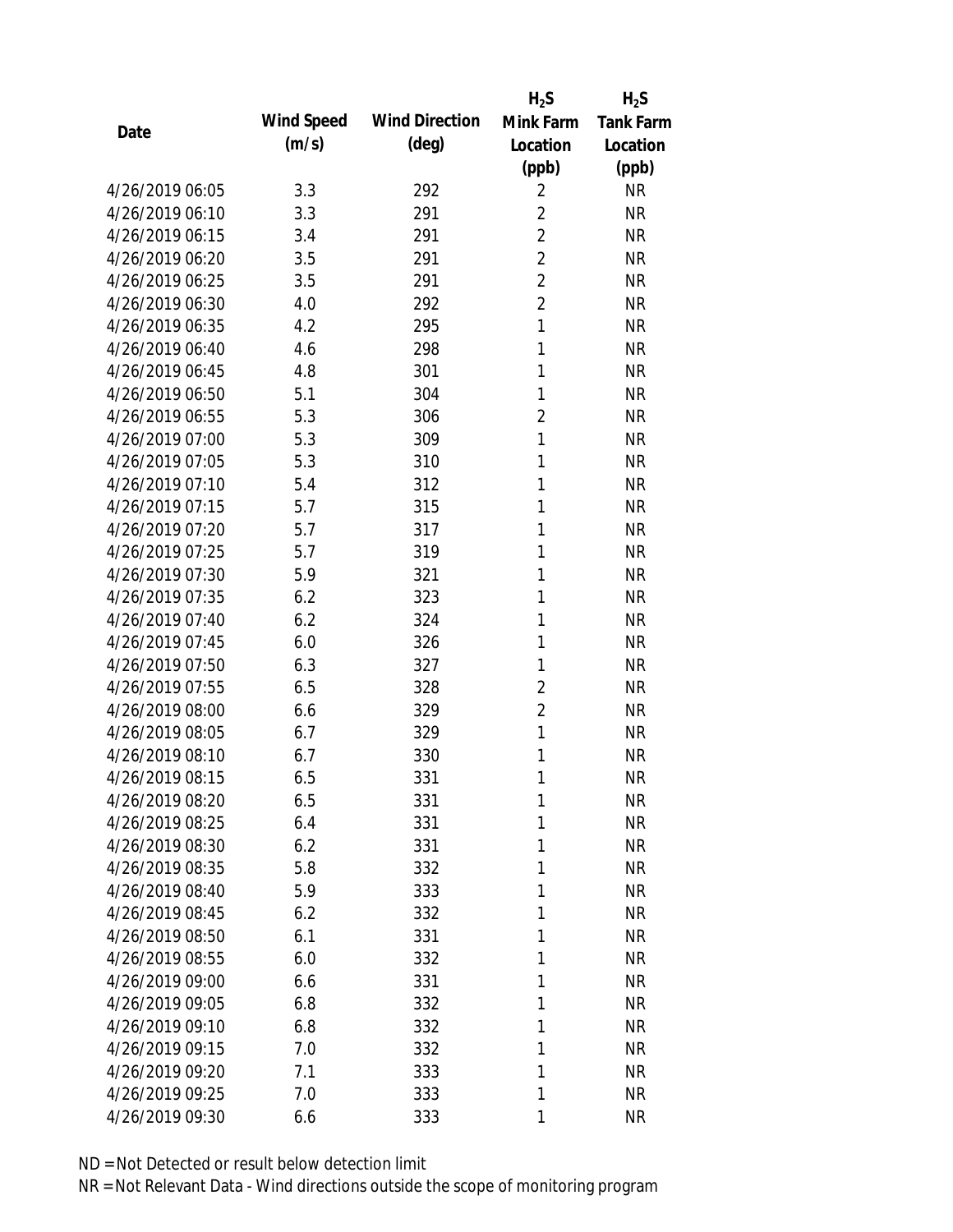|                 |            |                       | $H_2S$         | $H_2S$           |
|-----------------|------------|-----------------------|----------------|------------------|
| Date            | Wind Speed | <b>Wind Direction</b> | Mink Farm      | <b>Tank Farm</b> |
|                 | (m/s)      | $(\text{deg})$        | Location       | Location         |
|                 |            |                       | (ppb)          | (ppb)            |
| 4/26/2019 09:35 | 6.9        | 332                   | 1              | <b>NR</b>        |
| 4/26/2019 09:40 | 7.3        | 331                   | 1              | <b>NR</b>        |
| 4/26/2019 09:45 | 7.4        | 331                   | 1              | <b>NR</b>        |
| 4/26/2019 09:50 | 7.3        | 331                   | 1              | <b>NR</b>        |
| 4/26/2019 09:55 | 7.6        | 330                   | 1              | <b>NR</b>        |
| 4/26/2019 10:00 | 7.7        | 329                   | 1              | <b>NR</b>        |
| 4/26/2019 10:05 | 7.6        | 330                   | 1              | <b>NR</b>        |
| 4/26/2019 10:10 | 7.1        | 332                   | 1              | <b>NR</b>        |
| 4/26/2019 10:15 | 6.7        | 332                   | 1              | <b>NR</b>        |
| 4/26/2019 10:20 | 6.9        | 331                   | 1              | <b>NR</b>        |
| 4/26/2019 10:25 | 6.9        | 332                   | 1              | <b>NR</b>        |
| 4/26/2019 10:30 | 6.8        | 331                   | 1              | <b>NR</b>        |
| 4/26/2019 10:35 | 7.0        | 330                   | 1              | <b>NR</b>        |
| 4/26/2019 10:40 | 7.2        | 328                   | 1              | <b>NR</b>        |
| 4/26/2019 10:45 | 7.0        | 330                   | 1              | <b>NR</b>        |
| 4/26/2019 10:50 | 6.7        | 331                   | 1              | <b>NR</b>        |
| 4/26/2019 10:55 | 6.8        | 331                   | 1              | <b>NR</b>        |
| 4/26/2019 11:00 | 7.2        | 331                   | $\overline{2}$ | <b>NR</b>        |
| 4/26/2019 11:05 | 6.6        | 333                   | 1              | <b>NR</b>        |
| 4/26/2019 11:10 | 7.0        | 332                   | 1              | <b>NR</b>        |
| 4/26/2019 11:15 | 7.6        | 330                   | 1              | <b>NR</b>        |
| 4/26/2019 11:20 | 7.4        | 330                   | 1              | <b>NR</b>        |
| 4/26/2019 11:25 | 7.1        | 330                   | 1              | <b>NR</b>        |
| 4/26/2019 11:30 | 7.1        | 328                   | 1              | <b>NR</b>        |
| 4/26/2019 11:35 | 7.4        | 325                   | 1              | <b>NR</b>        |
| 4/26/2019 11:40 | 7.2        | 325                   | 1              | <b>NR</b>        |
| 4/26/2019 11:45 | 7.0        | 326                   | 1              | <b>NR</b>        |
| 4/26/2019 11:50 | 7.5        | 324                   | 1              | <b>NR</b>        |
| 4/26/2019 11:55 | 7.7        | 324                   | 1              | <b>NR</b>        |
| 4/26/2019 12:00 | 7.5        | 324                   | 1              | <b>NR</b>        |
| 4/26/2019 12:05 | 7.4        | 324                   | 1              | <b>NR</b>        |
| 4/26/2019 12:10 | 7.5        | 321                   | 1              | <b>NR</b>        |
| 4/26/2019 12:15 | 7.5        | 319                   | 1              | <b>NR</b>        |
| 4/26/2019 12:20 | 7.3        | 318                   | 1              | <b>NR</b>        |
| 4/26/2019 12:25 | 7.4        | 316                   | 1              | <b>NR</b>        |
| 4/26/2019 12:30 | 7.4        | 316                   | 1              | <b>NR</b>        |
| 4/26/2019 12:35 | 7.3        |                       | 1              | <b>NR</b>        |
| 4/26/2019 12:40 | 7.4        | 315<br>316            | 1              | <b>NR</b>        |
| 4/26/2019 12:45 | 7.0        |                       | 1              | <b>NR</b>        |
| 4/26/2019 12:50 |            | 318                   | 1              | <b>NR</b>        |
|                 | 6.9        | 319                   |                |                  |
| 4/26/2019 12:55 | 7.0        | 320                   | 1              | <b>NR</b>        |
| 4/26/2019 13:00 | 7.0        | 321                   | 1              | <b>NR</b>        |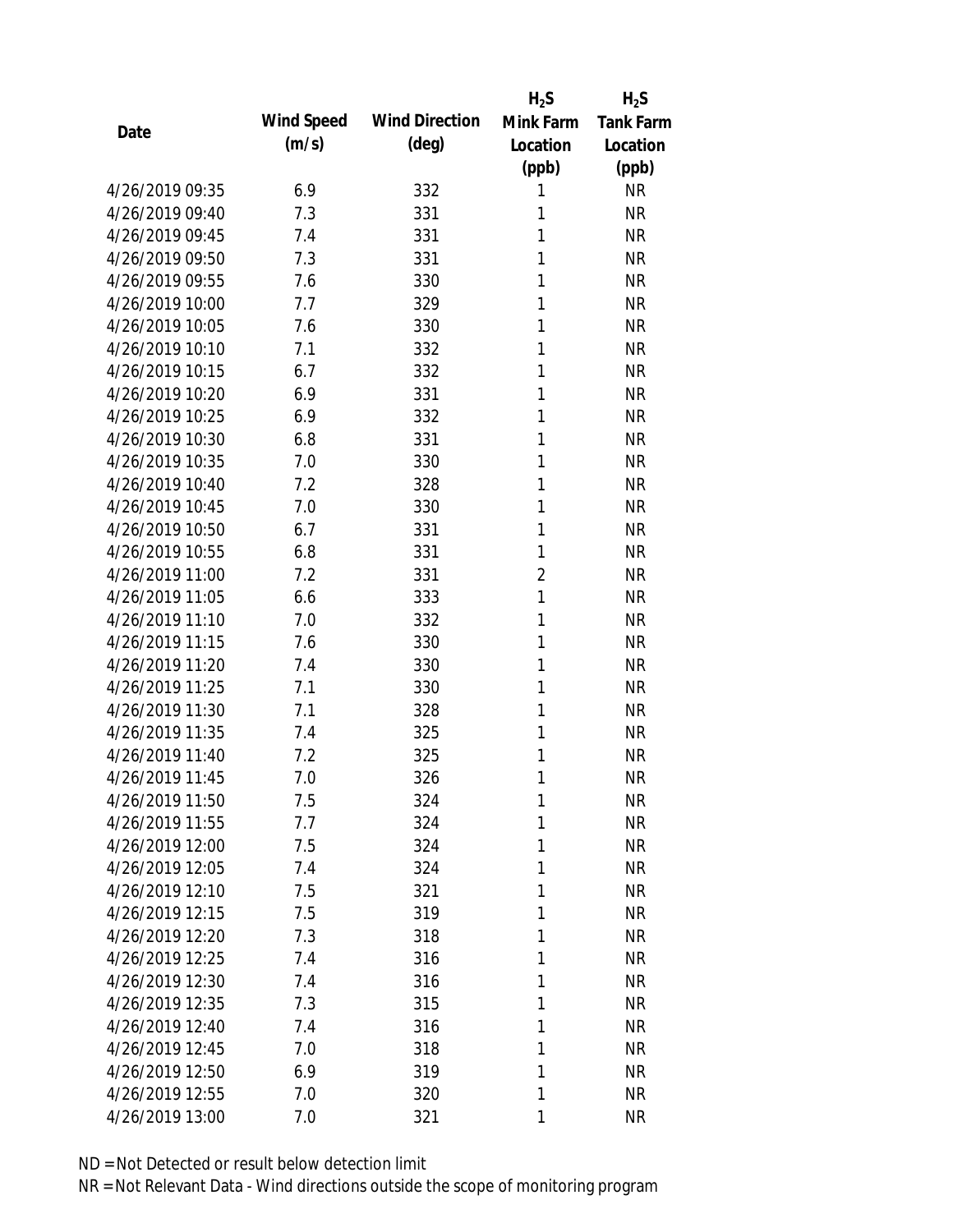|                 |            |                       | $H_2S$         | $H_2S$           |
|-----------------|------------|-----------------------|----------------|------------------|
| Date            | Wind Speed | <b>Wind Direction</b> | Mink Farm      | <b>Tank Farm</b> |
|                 | (m/s)      | $(\text{deg})$        | Location       | Location         |
|                 |            |                       | (ppb)          | (ppb)            |
| 4/26/2019 13:05 | 7.1        | 319                   | 1              | <b>NR</b>        |
| 4/26/2019 13:10 | 7.1        | 318                   | 1              | <b>NR</b>        |
| 4/26/2019 13:15 | 7.3        | 315                   | 1              | <b>NR</b>        |
| 4/26/2019 13:20 | 7.4        | 313                   | 1              | <b>NR</b>        |
| 4/26/2019 13:25 | 7.4        | 314                   | 1              | <b>NR</b>        |
| 4/26/2019 13:30 | 7.3        | 310                   | 1              | <b>NR</b>        |
| 4/26/2019 13:35 | 7.4        | 309                   | 1              | <b>NR</b>        |
| 4/26/2019 13:40 | 7.3        | 310                   | $\overline{2}$ | <b>NR</b>        |
| 4/26/2019 13:45 | 7.6        | 311                   | $\overline{2}$ | <b>NR</b>        |
| 4/26/2019 13:50 | 7.5        | 313                   | $\overline{2}$ | <b>NR</b>        |
| 4/26/2019 13:55 | 7.2        | 310                   | $\overline{2}$ | <b>NR</b>        |
| 4/26/2019 14:00 | 7.2        | 310                   | $\overline{2}$ | <b>NR</b>        |
| 4/26/2019 14:05 | 7.0        | 309                   | 1              | <b>NR</b>        |
| 4/26/2019 14:10 | 7.0        | 306                   | 1              | <b>NR</b>        |
| 4/26/2019 14:15 | 6.8        | 303                   | 1              | <b>NR</b>        |
| 4/26/2019 14:20 | 6.8        | 299                   | 1              | <b>NR</b>        |
| 4/26/2019 14:25 | 7.1        | 301                   | 1              | <b>NR</b>        |
| 4/26/2019 14:30 | 7.1        | 301                   | 1              | <b>NR</b>        |
| 4/26/2019 14:35 | 7.4        | 304                   | 1              | <b>NR</b>        |
| 4/26/2019 14:40 | 7.0        | 304                   | 1              | <b>NR</b>        |
| 4/26/2019 14:45 | 6.9        | 307                   | 1              | <b>NR</b>        |
| 4/26/2019 14:50 | 6.8        | 308                   | $\overline{2}$ | <b>NR</b>        |
| 4/26/2019 14:55 | 6.7        | 309                   | $\mathbf{1}$   | <b>NR</b>        |
| 4/26/2019 15:00 | 6.6        | 310                   | 1              | <b>NR</b>        |
| 4/26/2019 15:05 | 6.5        | 309                   | 1              | <b>NR</b>        |
| 4/26/2019 15:10 | 6.6        | 307                   | 1              | <b>NR</b>        |
| 4/26/2019 15:15 | 7.0        | 305                   | 1              | <b>NR</b>        |
| 4/26/2019 15:20 | 7.1        | 304                   | 1              | <b>NR</b>        |
| 4/26/2019 15:25 | 7.1        | 303                   | 1              | <b>NR</b>        |
| 4/26/2019 15:30 | 7.2        | 304                   | 1              | <b>NR</b>        |
| 4/26/2019 15:35 | 7.4        | 305                   | 1              | <b>NR</b>        |
| 4/26/2019 15:40 | 7.6        | 308                   | 1              | <b>NR</b>        |
| 4/26/2019 15:45 | 7.4        | 309                   | 1              | <b>NR</b>        |
| 4/26/2019 15:50 | 7.6        | 311                   | 1              | <b>NR</b>        |
| 4/26/2019 15:55 | 7.6        | 310                   | 1              | <b>NR</b>        |
| 4/26/2019 16:00 | 7.6        | 310                   | 2              | <b>NR</b>        |
| 4/26/2019 16:05 | 7.8        | 310                   | $\overline{2}$ | <b>NR</b>        |
| 4/26/2019 16:10 | 7.7        | 312                   | 1              | <b>NR</b>        |
| 4/26/2019 16:15 | 7.7        | 314                   | 1              | <b>NR</b>        |
| 4/26/2019 16:20 | 7.8        | 315                   | 1              | <b>NR</b>        |
| 4/26/2019 16:25 | 7.7        | 316                   | 1              | <b>NR</b>        |
| 4/26/2019 16:30 | 7.8        | 316                   | 1              | <b>NR</b>        |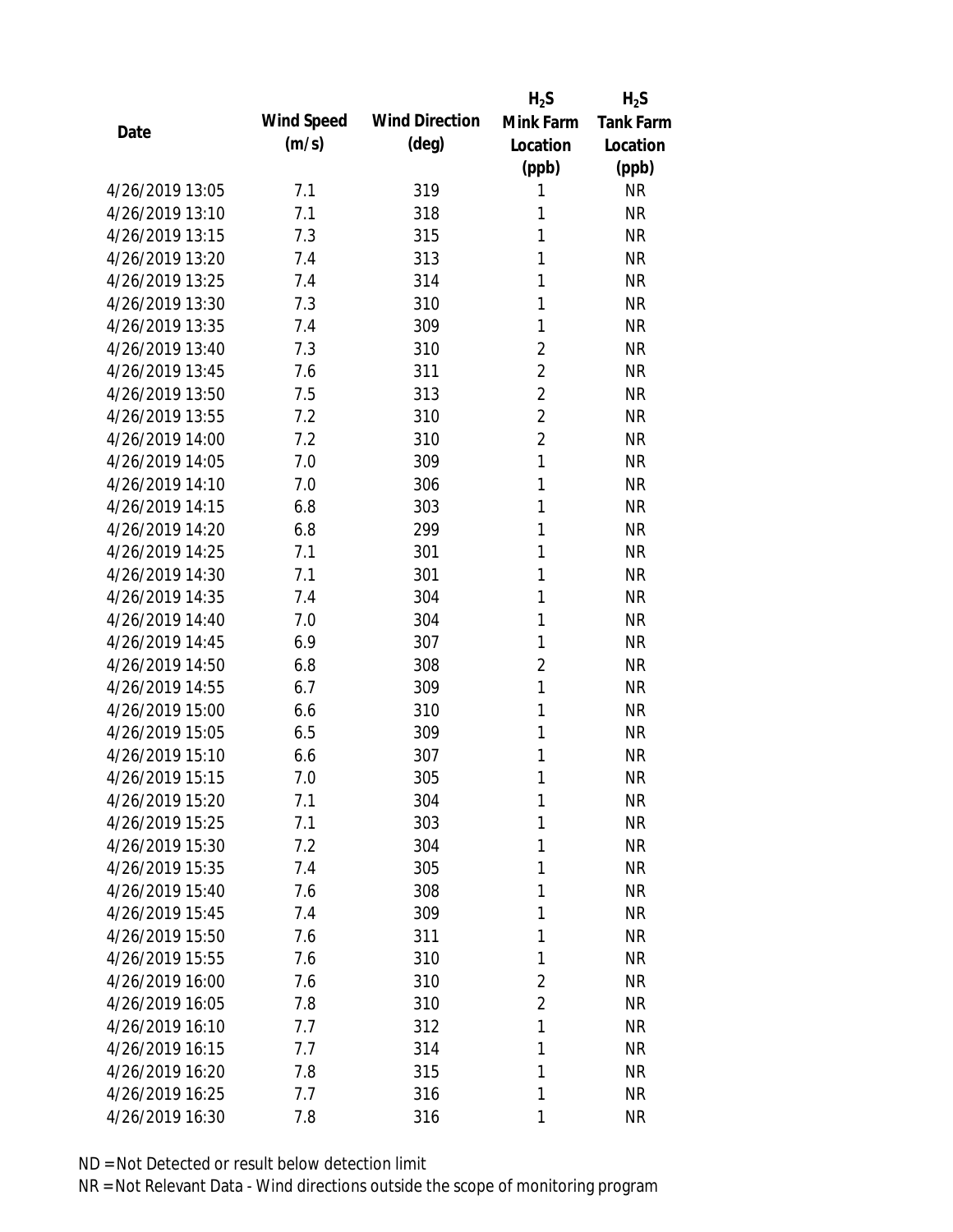|                 |            |                       | $H_2S$       | $H_2S$           |
|-----------------|------------|-----------------------|--------------|------------------|
| Date            | Wind Speed | <b>Wind Direction</b> | Mink Farm    | <b>Tank Farm</b> |
|                 | (m/s)      | $(\text{deg})$        | Location     | Location         |
|                 |            |                       | (ppb)        | (ppb)            |
| 4/26/2019 16:35 | 7.5        | 316                   | 1            | <b>NR</b>        |
| 4/26/2019 16:40 | 7.4        | 312                   | 1            | <b>NR</b>        |
| 4/26/2019 16:45 | 7.1        | 308                   | 1            | <b>NR</b>        |
| 4/26/2019 16:50 | 7.1        | 306                   | 1            | <b>NR</b>        |
| 4/26/2019 16:55 | 7.2        | 305                   | 1            | <b>NR</b>        |
| 4/26/2019 17:00 | 7.1        | 305                   | 1            | <b>NR</b>        |
| 4/26/2019 17:05 | 7.1        | 309                   | 1            | <b>NR</b>        |
| 4/26/2019 17:10 | 7.1        | 311                   | 1            | <b>NR</b>        |
| 4/26/2019 17:15 | 7.0        | 311                   | 1            | <b>NR</b>        |
| 4/26/2019 17:20 | 6.7        | 313                   | 1            | <b>NR</b>        |
| 4/26/2019 17:25 | 6.6        | 316                   | 1            | <b>NR</b>        |
| 4/26/2019 17:30 | 6.6        | 315                   | 1            | <b>NR</b>        |
| 4/26/2019 17:35 | 6.4        | 312                   | 2            | <b>NR</b>        |
| 4/26/2019 17:40 | 6.3        | 313                   | 2            | <b>NR</b>        |
| 4/26/2019 17:45 | 6.4        | 317                   | $\mathbf{1}$ | <b>NR</b>        |
| 4/26/2019 17:50 | 6.6        | 317                   | 1            | <b>NR</b>        |
| 4/26/2019 17:55 | 6.5        | 316                   | 1            | <b>NR</b>        |
| 4/26/2019 18:00 | 6.3        | 315                   | 1            | <b>NR</b>        |
| 4/26/2019 18:05 | 6.4        | 315                   | 1            | <b>NR</b>        |
| 4/26/2019 18:10 | 6.4        | 312                   | 1            | <b>NR</b>        |
| 4/26/2019 18:15 | 6.6        | 309                   | 1            | <b>NR</b>        |
| 4/26/2019 18:20 | 6.5        | 308                   | 1            | <b>NR</b>        |
| 4/26/2019 18:25 | 6.5        | 309                   | 1            | <b>NR</b>        |
| 4/26/2019 18:30 | 6.6        | 310                   | 1            | <b>NR</b>        |
| 4/26/2019 18:35 | 6.7        | 310                   | 1            | <b>NR</b>        |
| 4/26/2019 18:40 | 6.6        | 309                   | 1            | <b>NR</b>        |
| 4/26/2019 18:45 | 6.4        | 309                   | 1            | <b>NR</b>        |
| 4/26/2019 18:50 | 6.3        | 309                   | 1            | <b>NR</b>        |
| 4/26/2019 18:55 | 6.5        | 308                   | 1            | <b>NR</b>        |
| 4/26/2019 19:00 | 6.4        | 309                   | 1            | <b>NR</b>        |
| 4/26/2019 19:05 | 6.2        | 312                   | 1            | <b>NR</b>        |
| 4/26/2019 19:10 | 6.1        | 317                   | 2            | <b>NR</b>        |
| 4/26/2019 19:15 | 6.0        | 319                   | 1            | <b>NR</b>        |
| 4/26/2019 19:20 | 5.9        | 318                   | 2            | <b>NR</b>        |
| 4/26/2019 19:25 | 5.8        | 317                   | 1            | <b>NR</b>        |
| 4/26/2019 19:30 | 5.7        | 314                   | 1            | <b>NR</b>        |
| 4/26/2019 19:35 | 5.4        | 311                   | 1            | <b>NR</b>        |
| 4/26/2019 19:40 | 5.2        | 307                   | 1            | <b>NR</b>        |
| 4/26/2019 19:45 | 5.2        | 306                   | 1            | <b>NR</b>        |
| 4/26/2019 19:50 | 5.1        | 306                   | 1            | <b>NR</b>        |
| 4/26/2019 19:55 | 5.0        | 306                   | 1            | <b>NR</b>        |
| 4/26/2019 20:00 | 4.9        | 305                   | 1            | <b>NR</b>        |
|                 |            |                       |              |                  |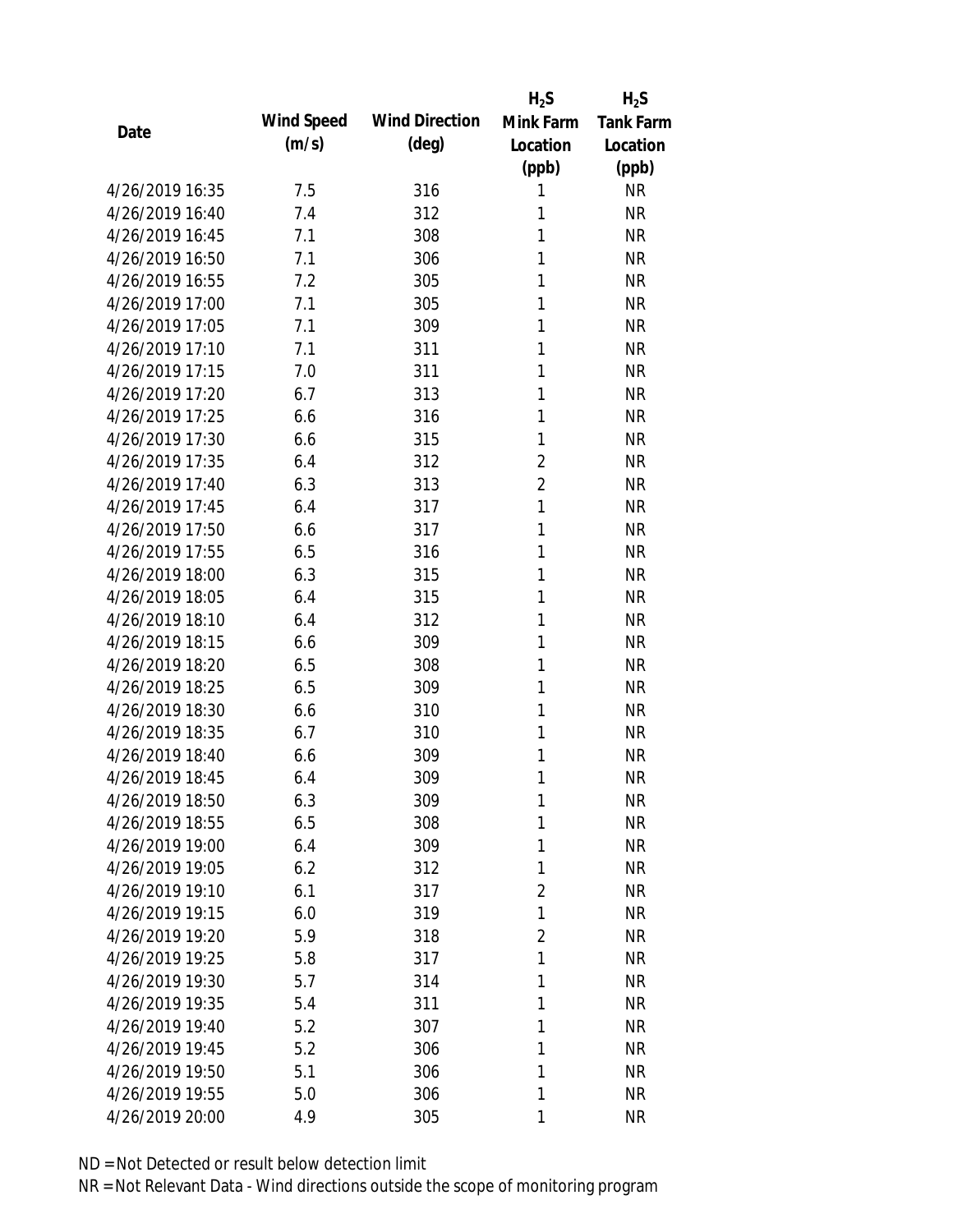|                 |            |                       | $H_2S$         | $H_2S$           |
|-----------------|------------|-----------------------|----------------|------------------|
| Date            | Wind Speed | <b>Wind Direction</b> | Mink Farm      | <b>Tank Farm</b> |
|                 | (m/s)      | $(\text{deg})$        | Location       | Location         |
|                 |            |                       | (ppb)          | (ppb)            |
| 4/26/2019 20:05 | 4.9        | 305                   | 1              | <b>NR</b>        |
| 4/26/2019 20:10 | 4.9        | 305                   | 1              | <b>NR</b>        |
| 4/26/2019 20:15 | 4.6        | 303                   | $\overline{2}$ | <b>NR</b>        |
| 4/26/2019 20:20 | 4.3        | 301                   | $\overline{2}$ | <b>NR</b>        |
| 4/26/2019 20:25 | 4.0        | 299                   | $\overline{2}$ | <b>NR</b>        |
| 4/26/2019 20:30 | 3.8        | 297                   | 1              | <b>NR</b>        |
| 4/26/2019 20:35 | 3.7        | 294                   | 1              | <b>NR</b>        |
| 4/26/2019 20:40 | 3.6        | 294                   | 1              | <b>NR</b>        |
| 4/26/2019 20:45 | 3.6        | 294                   | 1              | <b>NR</b>        |
| 4/26/2019 20:50 | 3.6        | 294                   | 1              | <b>NR</b>        |
| 4/26/2019 20:55 | 3.6        | 296                   | 1              | <b>NR</b>        |
| 4/26/2019 21:00 | 3.6        | 298                   | 1              | <b>NR</b>        |
| 4/26/2019 21:05 | 3.7        | 300                   | 1              | <b>NR</b>        |
| 4/26/2019 21:10 | 3.7        | 300                   | 1              | <b>NR</b>        |
| 4/26/2019 21:15 | 3.7        | 301                   | $\overline{2}$ | <b>NR</b>        |
| 4/26/2019 21:20 | 3.8        | 301                   | 2              | <b>NR</b>        |
| 4/26/2019 21:25 | 3.9        | 300                   | $\overline{2}$ | <b>NR</b>        |
| 4/26/2019 21:30 | 4.0        | 300                   | $\overline{2}$ | <b>NR</b>        |
| 4/26/2019 21:35 | 3.9        | 301                   | $\overline{2}$ | <b>NR</b>        |
| 4/26/2019 21:40 | 4.0        | 301                   | $\overline{2}$ | <b>NR</b>        |
| 4/26/2019 21:45 | 4.0        | 301                   | $\overline{2}$ | <b>NR</b>        |
| 4/26/2019 21:50 | 4.0        | 302                   | 1              | <b>NR</b>        |
| 4/26/2019 21:55 | 4.0        | 303                   | 1              | <b>NR</b>        |
| 4/26/2019 22:00 | 4.0        | 302                   | 1              | <b>NR</b>        |
| 4/26/2019 22:05 | 3.9        | 301                   | 1              | <b>NR</b>        |
| 4/26/2019 22:10 | 3.8        | 301                   | 1              | <b>NR</b>        |
| 4/26/2019 22:15 | 3.9        | 300                   | 1              | <b>NR</b>        |
| 4/26/2019 22:20 | 3.7        | 299                   | 2              | <b>NR</b>        |
| 4/26/2019 22:25 | 3.5        | 296                   | $\overline{2}$ | <b>NR</b>        |
| 4/26/2019 22:30 | 3.4        | 294                   | 2              | <b>NR</b>        |
| 4/26/2019 22:35 | 3.3        | 295                   | $\overline{2}$ | <b>NR</b>        |
| 4/26/2019 22:40 | 3.3        | 294                   | 2              | <b>NR</b>        |
| 4/26/2019 22:45 | 3.2        | 293                   | $\overline{2}$ | <b>NR</b>        |
| 4/26/2019 22:50 | 3.1        | 294                   | $\overline{2}$ | <b>NR</b>        |
| 4/26/2019 22:55 | 3.2        | 295                   | $\overline{2}$ | <b>NR</b>        |
| 4/26/2019 23:00 | 3.3        | 296                   | $\overline{2}$ | <b>NR</b>        |
| 4/26/2019 23:05 | 3.2        | 296                   | $\overline{2}$ | <b>NR</b>        |
| 4/26/2019 23:10 | 3.3        | 296                   | $\overline{2}$ | <b>NR</b>        |
| 4/26/2019 23:15 | 3.3        | 297                   | $\overline{2}$ | <b>NR</b>        |
| 4/26/2019 23:20 | 3.3        | 298                   | $\overline{2}$ | <b>NR</b>        |
| 4/26/2019 23:25 | 3.4        | 299                   | $\overline{2}$ | <b>NR</b>        |
| 4/26/2019 23:30 | 3.4        | 301                   | $\overline{2}$ | <b>NR</b>        |
|                 |            |                       |                |                  |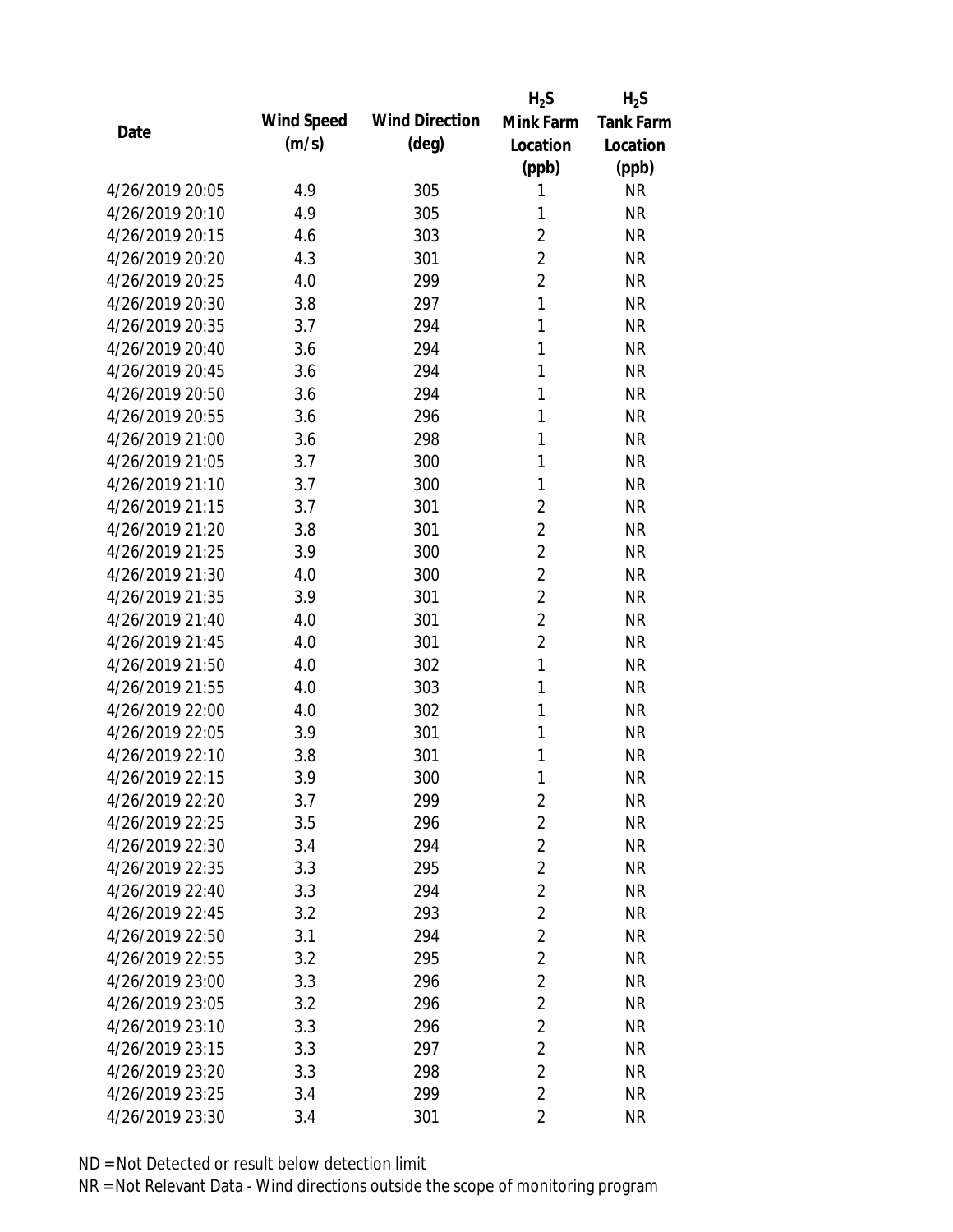|                 |            |                       | $H_2S$         | $H_2S$           |
|-----------------|------------|-----------------------|----------------|------------------|
| Date            | Wind Speed | <b>Wind Direction</b> | Mink Farm      | <b>Tank Farm</b> |
|                 | (m/s)      | $(\text{deg})$        | Location       | Location         |
|                 |            |                       | (ppb)          | (ppb)            |
| 4/26/2019 23:35 | 3.6        | 302                   | 2              | <b>NR</b>        |
| 4/26/2019 23:40 | 3.7        | 303                   | $\overline{2}$ | <b>NR</b>        |
| 4/26/2019 23:45 | 3.8        | 304                   | $\overline{2}$ | <b>NR</b>        |
| 4/26/2019 23:50 | 3.9        | 305                   | $\overline{2}$ | <b>NR</b>        |
| 4/26/2019 23:55 | 3.9        | 305                   | $\overline{2}$ | <b>NR</b>        |
| 4/26/2019 24:00 | 4.0        | 304                   | $\overline{2}$ | <b>NR</b>        |
| 4/27/2019 00:05 | 4.0        | 306                   | $\overline{2}$ | <b>NR</b>        |
| 4/27/2019 00:10 | 3.9        | 305                   | $\overline{2}$ | <b>NR</b>        |
| 4/27/2019 00:15 | 3.8        | 305                   | $\mathbf{1}$   | <b>NR</b>        |
| 4/27/2019 00:20 | 3.9        | 306                   | $\overline{2}$ | <b>NR</b>        |
| 4/27/2019 00:25 | 4.0        | 306                   | $\mathbf{1}$   | <b>NR</b>        |
| 4/27/2019 00:30 | 4.0        | 307                   | 1              | <b>NR</b>        |
| 4/27/2019 00:35 | 3.9        | 308                   | 1              | <b>NR</b>        |
| 4/27/2019 00:40 | 3.9        | 311                   | 1              | <b>NR</b>        |
| 4/27/2019 00:45 | 4.0        | 315                   | $\overline{2}$ | <b>NR</b>        |
| 4/27/2019 00:50 | 3.9        | 318                   | $\overline{2}$ | <b>NR</b>        |
| 4/27/2019 00:55 | 3.7        | 321                   | $\overline{2}$ | <b>NR</b>        |
| 4/27/2019 01:00 | 3.6        | 324                   | $\mathbf{1}$   | <b>NR</b>        |
| 4/27/2019 01:05 | 3.5        | 325                   | $\mathbf{1}$   | <b>NR</b>        |
| 4/27/2019 01:10 | 3.4        | 325                   | 1              | <b>NR</b>        |
| 4/27/2019 01:15 | 3.4        | 325                   | 1              | <b>NR</b>        |
| 4/27/2019 01:20 | 3.2        | 325                   | 1              | <b>NR</b>        |
| 4/27/2019 01:25 | 3.2        | 324                   | 1              | <b>NR</b>        |
| 4/27/2019 01:30 | 3.1        | 322                   | $\overline{2}$ | <b>NR</b>        |
| 4/27/2019 01:35 | 3.0        | 322                   | $\overline{2}$ | <b>NR</b>        |
| 4/27/2019 01:40 | 3.0        | 324                   | 1              | <b>NR</b>        |
| 4/27/2019 01:45 | 2.9        | 324                   | 1              | <b>NR</b>        |
| 4/27/2019 01:50 | 3.0        | 324                   | 1              | <b>NR</b>        |
| 4/27/2019 01:55 | 3.0        | 323                   | 1              | <b>NR</b>        |
| 4/27/2019 02:00 | 3.0        | 324                   | 1              | <b>NR</b>        |
| 4/27/2019 02:05 | 3.0        | 326                   | 1              | <b>NR</b>        |
| 4/27/2019 02:10 | 3.0        | 327                   | 1              | <b>NR</b>        |
| 4/27/2019 02:15 | 2.8        | 329                   | 1              | <b>NR</b>        |
| 4/27/2019 02:20 | 2.5        | 334                   | 1              | <b>NR</b>        |
| 4/27/2019 02:25 | 2.3        | 341                   | 1              | <b>NR</b>        |
| 4/27/2019 02:30 | 2.1        | 345                   | 1              | <b>NR</b>        |
| 4/27/2019 02:35 | 2.0        | 350                   | 1              | <b>NR</b>        |
| 4/27/2019 02:40 | 1.9        | 355                   | 1              | <b>NR</b>        |
| 4/27/2019 02:45 | 1.9        | 358                   | 1              | <b>NR</b>        |
| 4/27/2019 02:50 | 1.9        | 2                     | 1              | <b>NR</b>        |
| 4/27/2019 02:55 | 1.9        | 5                     | 1              | <b>NR</b>        |
| 4/27/2019 03:00 | 1.9        | 9                     | 1              | <b>NR</b>        |
|                 |            |                       |                |                  |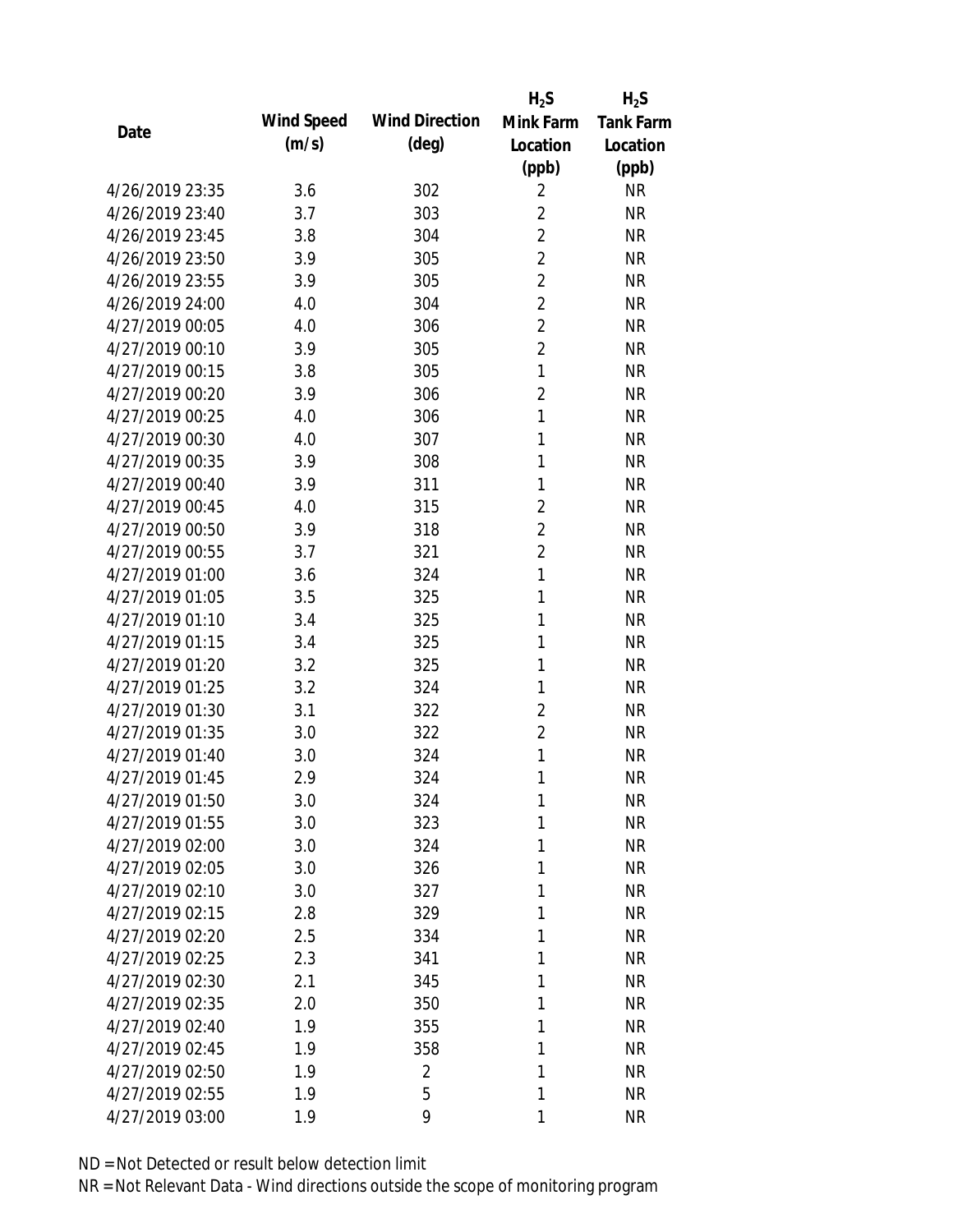|                 |            |                       | $H_2S$       | $H_2S$           |
|-----------------|------------|-----------------------|--------------|------------------|
| Date            | Wind Speed | <b>Wind Direction</b> | Mink Farm    | <b>Tank Farm</b> |
|                 | (m/s)      | $(\text{deg})$        | Location     | Location         |
|                 |            |                       | (ppb)        | (ppb)            |
| 4/27/2019 03:05 | 1.9        | 13                    | 1            | <b>NR</b>        |
| 4/27/2019 03:10 | 2.0        | 16                    | 1            | <b>NR</b>        |
| 4/27/2019 03:15 | 2.2        | 22                    | 1            | <b>NR</b>        |
| 4/27/2019 03:20 | 2.2        | 26                    | $\mathbf{1}$ | <b>NR</b>        |
| 4/27/2019 03:25 | 2.3        | 33                    | 1            | <b>NR</b>        |
| 4/27/2019 03:30 | 2.3        | 41                    | <b>NR</b>    | <b>NR</b>        |
| 4/27/2019 03:35 | 2.3        | 46                    | <b>NR</b>    | <b>NR</b>        |
| 4/27/2019 03:40 | 2.2        | 51                    | <b>NR</b>    | <b>NR</b>        |
| 4/27/2019 03:45 | 2.2        | 56                    | <b>NR</b>    | <b>NR</b>        |
| 4/27/2019 03:50 | 2.1        | 59                    | <b>NR</b>    | <b>NR</b>        |
| 4/27/2019 03:55 | 2.0        | 60                    | <b>NR</b>    | <b>NR</b>        |
| 4/27/2019 04:00 | 2.0        | 60                    | <b>NR</b>    | <b>NR</b>        |
| 4/27/2019 04:05 | 1.9        | 60                    | <b>NR</b>    | <b>NR</b>        |
| 4/27/2019 04:10 | 1.9        | 60                    | <b>NR</b>    | <b>NR</b>        |
| 4/27/2019 04:15 | 1.8        | 59                    | <b>NR</b>    | <b>NR</b>        |
| 4/27/2019 04:20 | 1.7        | 56                    | <b>NR</b>    | <b>NR</b>        |
| 4/27/2019 04:25 | 1.6        | 55                    | <b>NR</b>    | <b>NR</b>        |
| 4/27/2019 04:30 | 1.5        | 54                    | <b>NR</b>    | <b>NR</b>        |
| 4/27/2019 04:35 | 1.4        | 55                    | <b>NR</b>    | <b>NR</b>        |
| 4/27/2019 04:40 | 1.2        | 56                    | <b>NR</b>    | <b>NR</b>        |
| 4/27/2019 04:45 | 1.2        | 60                    | <b>NR</b>    | <b>NR</b>        |
| 4/27/2019 04:50 | 1.1        | 65                    | <b>NR</b>    | <b>NR</b>        |
| 4/27/2019 04:55 | 1.1        | 70                    | <b>NR</b>    | <b>NR</b>        |
| 4/27/2019 05:00 | 1.1        | 72                    | <b>NR</b>    | <b>NR</b>        |
| 4/27/2019 05:05 | 1.0        | 73                    | <b>NR</b>    | <b>NR</b>        |
| 4/27/2019 05:10 | 1.1        | 70                    | <b>NR</b>    | <b>NR</b>        |
| 4/27/2019 05:15 | 1.1        | 69                    | <b>NR</b>    | <b>NR</b>        |
| 4/27/2019 05:20 | 1.1        | 66                    | <b>NR</b>    | <b>NR</b>        |
| 4/27/2019 05:25 | 1.1        | 64                    | <b>NR</b>    | <b>NR</b>        |
| 4/27/2019 05:30 | 1.0        | 64                    | NR           | <b>NR</b>        |
| 4/27/2019 05:35 | 1.0        | 65                    | <b>NR</b>    | <b>NR</b>        |
| 4/27/2019 05:40 | 0.9        | 70                    | <b>NR</b>    | <b>NR</b>        |
| 4/27/2019 05:45 | 1.0        | 76                    | <b>NR</b>    | <b>NR</b>        |
| 4/27/2019 05:50 | 1.0        | 86                    | <b>NR</b>    | <b>NR</b>        |
| 4/27/2019 05:55 | 0.9        | 89                    | <b>NR</b>    | <b>NR</b>        |
| 4/27/2019 06:00 | 0.9        | 93                    | <b>NR</b>    | <b>NR</b>        |
| 4/27/2019 06:05 | 1.0        | 96                    | <b>NR</b>    | <b>NR</b>        |
| 4/27/2019 06:10 | 0.9        | 96                    | <b>NR</b>    | <b>NR</b>        |
| 4/27/2019 06:15 | 0.8        | 95                    | <b>NR</b>    | <b>NR</b>        |
| 4/27/2019 06:20 | 0.6        | 91                    | <b>NR</b>    | <b>NR</b>        |
| 4/27/2019 06:25 | 0.6        | 93                    | <b>NR</b>    | <b>NR</b>        |
| 4/27/2019 06:30 | 0.6        | 106                   | <b>NR</b>    | <b>NR</b>        |
|                 |            |                       |              |                  |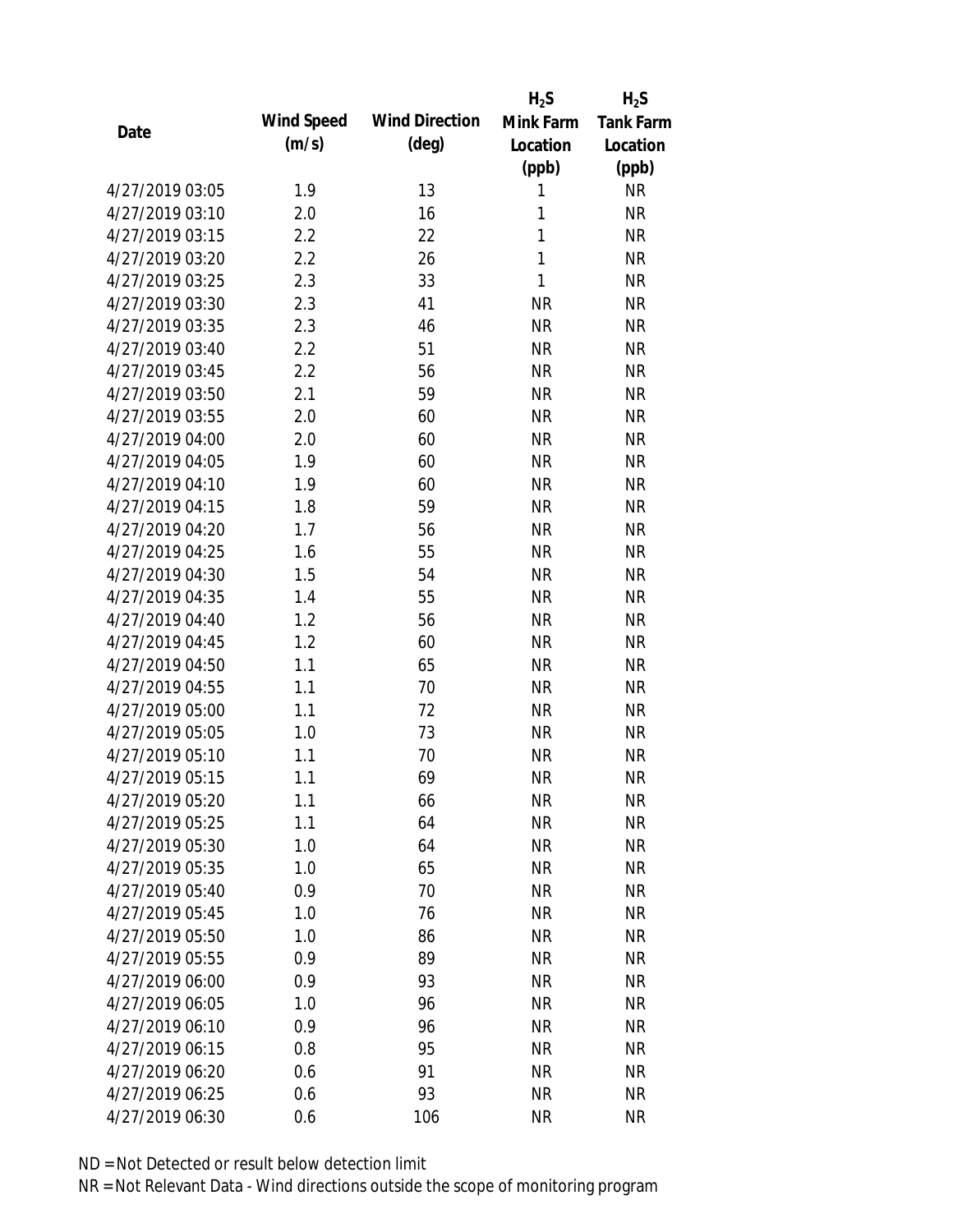|                 |            |                       | $H_2S$    | $H_2S$           |
|-----------------|------------|-----------------------|-----------|------------------|
|                 | Wind Speed | <b>Wind Direction</b> | Mink Farm | <b>Tank Farm</b> |
| Date            | (m/s)      | $(\text{deg})$        | Location  | Location         |
|                 |            |                       | (ppb)     | (ppb)            |
| 4/27/2019 06:35 | 0.7        | 108                   | <b>NR</b> | <b>NR</b>        |
| 4/27/2019 06:40 | 1.0        | 102                   | <b>NR</b> | <b>NR</b>        |
| 4/27/2019 06:45 | 1.2        | 98                    | <b>NR</b> | <b>NR</b>        |
| 4/27/2019 06:50 | 1.5        | 96                    | <b>NR</b> | <b>NR</b>        |
| 4/27/2019 06:55 | 1.9        | 93                    | <b>NR</b> | <b>NR</b>        |
| 4/27/2019 07:00 | 2.1        | 87                    | <b>NR</b> | <b>NR</b>        |
| 4/27/2019 07:05 | 2.2        | 85                    | <b>NR</b> | <b>NR</b>        |
| 4/27/2019 07:10 | 2.3        | 84                    | <b>NR</b> | <b>NR</b>        |
| 4/27/2019 07:15 | 2.5        | 84                    | <b>NR</b> | <b>NR</b>        |
| 4/27/2019 07:20 | 2.6        | 86                    | <b>NR</b> | <b>NR</b>        |
| 4/27/2019 07:25 | 2.8        | 87                    | <b>NR</b> | <b>NR</b>        |
| 4/27/2019 07:30 | 3.0        | 86                    | <b>NR</b> | <b>NR</b>        |
| 4/27/2019 07:35 | 3.1        | 87                    | <b>NR</b> | <b>NR</b>        |
| 4/27/2019 07:40 | 3.2        | 87                    | <b>NR</b> | <b>NR</b>        |
| 4/27/2019 07:45 | 3.3        | 86                    | <b>NR</b> | <b>NR</b>        |
| 4/27/2019 07:50 | 3.4        | 85                    | <b>NR</b> | <b>NR</b>        |
| 4/27/2019 07:55 | 3.2        | 83                    | <b>NR</b> | <b>NR</b>        |
| 4/27/2019 08:00 | 3.0        | 82                    | <b>NR</b> | <b>NR</b>        |
| 4/27/2019 08:05 | 3.0        | 82                    | <b>NR</b> | <b>NR</b>        |
| 4/27/2019 08:10 | 2.9        | 84                    | <b>NR</b> | <b>NR</b>        |
| 4/27/2019 08:15 | 2.9        | 85                    | <b>NR</b> | <b>NR</b>        |
| 4/27/2019 08:20 | 2.8        | 86                    | <b>NR</b> | <b>NR</b>        |
| 4/27/2019 08:25 | 2.7        | 87                    | <b>NR</b> | <b>NR</b>        |
| 4/27/2019 08:30 | 2.6        | 88                    | <b>NR</b> | <b>NR</b>        |
| 4/27/2019 08:35 | 2.8        | 89                    | <b>NR</b> | <b>NR</b>        |
| 4/27/2019 08:40 | 2.8        | 87                    | <b>NR</b> | <b>NR</b>        |
| 4/27/2019 08:45 | 2.6        | 84                    | <b>NR</b> | <b>NR</b>        |
| 4/27/2019 08:50 | 2.6        | 86                    | <b>NR</b> | <b>NR</b>        |
| 4/27/2019 08:55 | 2.6        | 87                    | <b>NR</b> | <b>NR</b>        |
| 4/27/2019 09:00 | 2.6        | 88                    | <b>NR</b> | <b>NR</b>        |
| 4/27/2019 09:05 | 2.6        | 88                    | <b>NR</b> | <b>NR</b>        |
| 4/27/2019 09:10 | 2.7        | 92                    | <b>NR</b> | <b>NR</b>        |
| 4/27/2019 09:15 | 2.7        | 95                    | <b>NR</b> | <b>NR</b>        |
| 4/27/2019 09:20 | 2.8        | 92                    | <b>NR</b> | <b>NR</b>        |
| 4/27/2019 09:25 | 2.9        | 92                    | <b>NR</b> | <b>NR</b>        |
| 4/27/2019 09:30 | 2.9        | 92                    | <b>NR</b> | <b>NR</b>        |
| 4/27/2019 09:35 | 3.0        | 96                    | <b>NR</b> | <b>NR</b>        |
| 4/27/2019 09:40 | 3.1        | 98                    | <b>NR</b> | <b>NR</b>        |
| 4/27/2019 09:45 | 3.3        | 101                   | <b>NR</b> | NR               |
| 4/27/2019 09:50 | 3.3        | 103                   | <b>NR</b> | NR               |
| 4/27/2019 09:55 | 3.1        | 107                   | <b>NR</b> | <b>NR</b>        |
| 4/27/2019 10:00 | 3.2        | 106                   | <b>NR</b> | <b>NR</b>        |
|                 |            |                       |           |                  |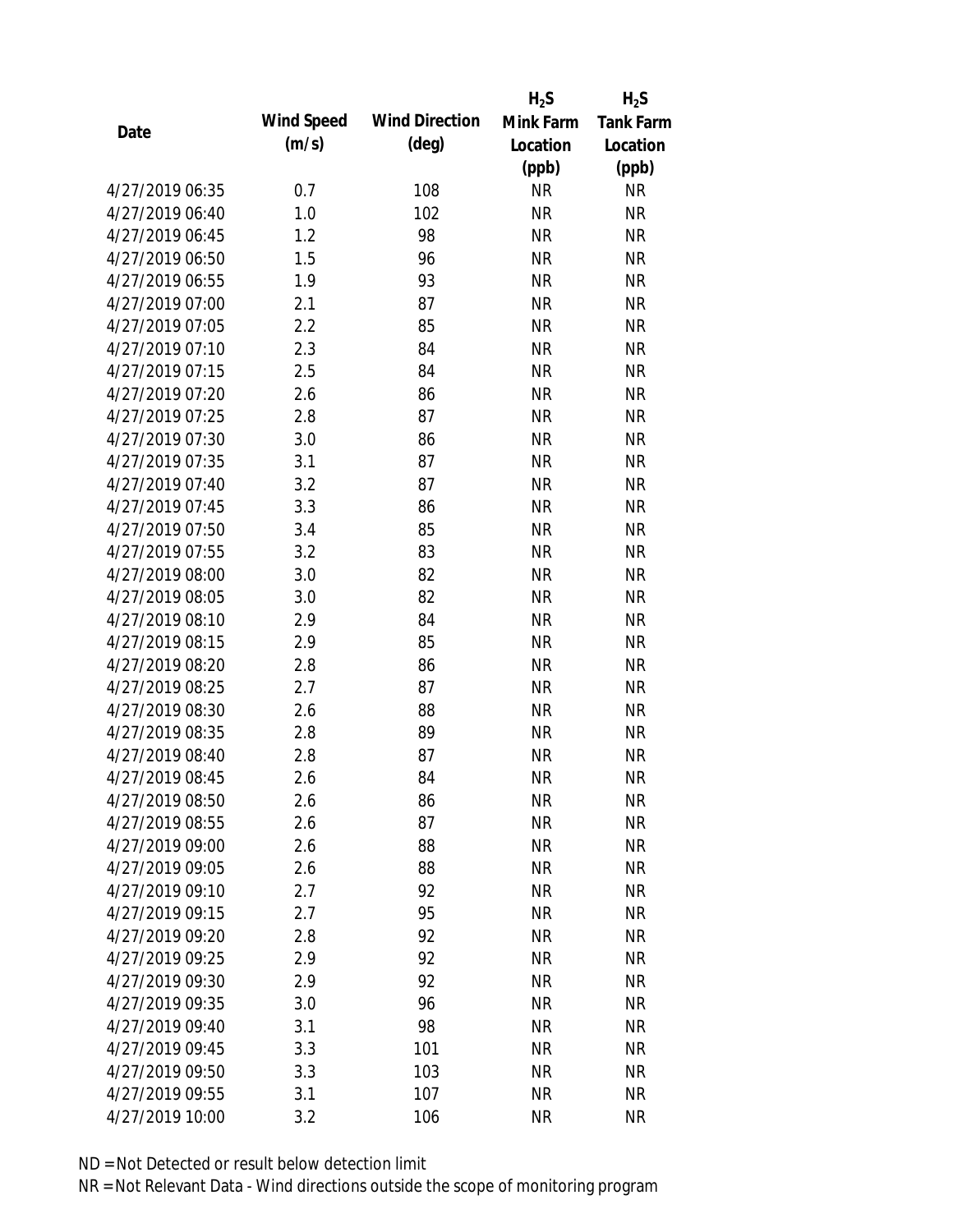|                 |            |                       | $H_2S$    | $H_2S$           |
|-----------------|------------|-----------------------|-----------|------------------|
| Date            | Wind Speed | <b>Wind Direction</b> | Mink Farm | <b>Tank Farm</b> |
|                 | (m/s)      | $(\text{deg})$        | Location  | Location         |
|                 |            |                       | (ppb)     | (ppb)            |
| 4/27/2019 10:05 | 3.2        | 107                   | <b>NR</b> | <b>NR</b>        |
| 4/27/2019 10:10 | 3.2        | 108                   | <b>NR</b> | <b>NR</b>        |
| 4/27/2019 10:15 | 3.1        | 109                   | <b>NR</b> | <b>NR</b>        |
| 4/27/2019 10:20 | 3.2        | 111                   | <b>NR</b> | <b>NR</b>        |
| 4/27/2019 10:25 | 3.4        | 110                   | <b>NR</b> | <b>NR</b>        |
| 4/27/2019 10:30 | 3.3        | 110                   | <b>NR</b> | <b>NR</b>        |
| 4/27/2019 10:35 | 3.4        | 108                   | <b>NR</b> | <b>NR</b>        |
| 4/27/2019 10:40 | 3.3        | 110                   | <b>NR</b> | <b>NR</b>        |
| 4/27/2019 10:45 | 3.2        | 113                   | <b>NR</b> | <b>NR</b>        |
| 4/27/2019 10:50 | 3.2        | 114                   | <b>NR</b> | <b>NR</b>        |
| 4/27/2019 10:55 | 3.0        | 113                   | <b>NR</b> | <b>NR</b>        |
| 4/27/2019 11:00 | 3.2        | 115                   | <b>NR</b> | <b>NR</b>        |
| 4/27/2019 11:05 | 3.0        | 114                   | <b>NR</b> | <b>NR</b>        |
| 4/27/2019 11:10 | 3.0        | 110                   | <b>NR</b> | <b>NR</b>        |
| 4/27/2019 11:15 | 3.1        | 104                   | <b>NR</b> | <b>NR</b>        |
| 4/27/2019 11:20 | 3.2        | 99                    | <b>NR</b> | <b>NR</b>        |
| 4/27/2019 11:25 | 3.4        | 96                    | <b>NR</b> | <b>NR</b>        |
| 4/27/2019 11:30 | 3.1        | 92                    | <b>NR</b> | <b>NR</b>        |
| 4/27/2019 11:35 | 3.2        | 90                    | <b>NR</b> | <b>NR</b>        |
| 4/27/2019 11:40 | 3.1        | 87                    | <b>NR</b> | <b>NR</b>        |
| 4/27/2019 11:45 | 3.0        | 86                    | <b>NR</b> | <b>NR</b>        |
| 4/27/2019 11:50 | 2.9        | 86                    | <b>NR</b> | <b>NR</b>        |
| 4/27/2019 11:55 | 2.8        | 87                    | <b>NR</b> | <b>NR</b>        |
| 4/27/2019 12:00 | 2.9        | 87                    | <b>NR</b> | <b>NR</b>        |
| 4/27/2019 12:05 | 2.8        | 86                    | <b>NR</b> | <b>NR</b>        |
| 4/27/2019 12:10 | 2.8        | 86                    | <b>NR</b> | <b>NR</b>        |
| 4/27/2019 12:15 | 2.7        | 85                    | <b>NR</b> | <b>NR</b>        |
| 4/27/2019 12:20 | 2.7        | 84                    | <b>NR</b> | <b>NR</b>        |
| 4/27/2019 12:25 | 2.6        | 84                    | <b>NR</b> | <b>NR</b>        |
| 4/27/2019 12:30 | 2.8        | 83                    | <b>NR</b> | <b>NR</b>        |
| 4/27/2019 12:35 | 2.9        | 84                    | <b>NR</b> | <b>NR</b>        |
| 4/27/2019 12:40 | 3.0        | 84                    | <b>NR</b> | NR               |
| 4/27/2019 12:45 | 3.0        | 83                    | <b>NR</b> | <b>NR</b>        |
| 4/27/2019 12:50 | 3.1        | 83                    | <b>NR</b> | <b>NR</b>        |
| 4/27/2019 12:55 | 3.3        | 81                    | <b>NR</b> | <b>NR</b>        |
| 4/27/2019 13:00 | 3.3        | 81                    | <b>NR</b> | <b>NR</b>        |
| 4/27/2019 13:05 | 3.2        | 81                    | <b>NR</b> | <b>NR</b>        |
| 4/27/2019 13:10 | 3.1        | 79                    | <b>NR</b> | <b>NR</b>        |
| 4/27/2019 13:15 | 3.2        | 78                    | <b>NR</b> | <b>NR</b>        |
| 4/27/2019 13:20 | 3.2        | 77                    | <b>NR</b> | <b>NR</b>        |
| 4/27/2019 13:25 | 3.2        | 77                    | <b>NR</b> | <b>NR</b>        |
| 4/27/2019 13:30 | 3.3        | 78                    | <b>NR</b> | <b>NR</b>        |
|                 |            |                       |           |                  |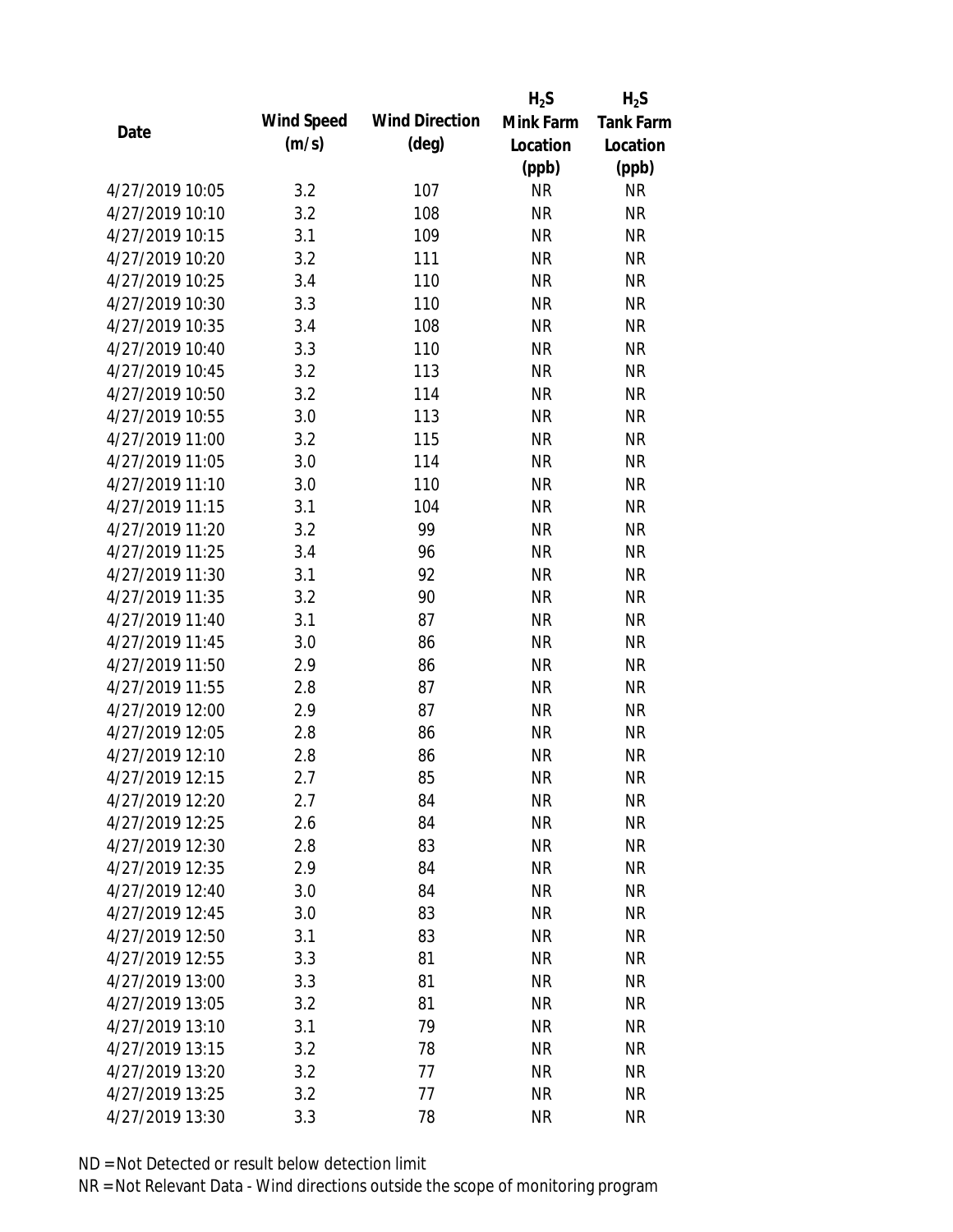|                 |            |                       | $H_2S$    | $H_2S$           |
|-----------------|------------|-----------------------|-----------|------------------|
| Date            | Wind Speed | <b>Wind Direction</b> | Mink Farm | <b>Tank Farm</b> |
|                 | (m/s)      | $(\text{deg})$        | Location  | Location         |
|                 |            |                       | (ppb)     | (ppb)            |
| 4/27/2019 13:35 | 3.4        | 79                    | <b>NR</b> | <b>NR</b>        |
| 4/27/2019 13:40 | 3.5        | 80                    | <b>NR</b> | <b>NR</b>        |
| 4/27/2019 13:45 | 3.5        | 79                    | <b>NR</b> | <b>NR</b>        |
| 4/27/2019 13:50 | 3.7        | 79                    | <b>NR</b> | <b>NR</b>        |
| 4/27/2019 13:55 | 4.0        | 78                    | <b>NR</b> | <b>NR</b>        |
| 4/27/2019 14:00 | 4.0        | 78                    | <b>NR</b> | <b>NR</b>        |
| 4/27/2019 14:05 | 4.1        | 76                    | <b>NR</b> | <b>NR</b>        |
| 4/27/2019 14:10 | 4.2        | 76                    | <b>NR</b> | <b>NR</b>        |
| 4/27/2019 14:15 | 4.1        | 77                    | <b>NR</b> | <b>NR</b>        |
| 4/27/2019 14:20 | 4.1        | 78                    | <b>NR</b> | <b>NR</b>        |
| 4/27/2019 14:25 | 3.9        | 77                    | <b>NR</b> | <b>NR</b>        |
| 4/27/2019 14:30 | 4.0        | 77                    | <b>NR</b> | <b>NR</b>        |
| 4/27/2019 14:35 | 3.9        | 78                    | <b>NR</b> | <b>NR</b>        |
| 4/27/2019 14:40 | 3.9        | 78                    | <b>NR</b> | <b>NR</b>        |
| 4/27/2019 14:45 | 4.0        | 78                    | <b>NR</b> | <b>NR</b>        |
| 4/27/2019 14:50 | 4.1        | 78                    | <b>NR</b> | <b>NR</b>        |
| 4/27/2019 14:55 | 4.1        | 79                    | <b>NR</b> | <b>NR</b>        |
| 4/27/2019 15:00 | 4.1        | 79                    | <b>NR</b> | <b>NR</b>        |
| 4/27/2019 15:05 | 4.0        | 78                    | <b>NR</b> | <b>NR</b>        |
| 4/27/2019 15:10 | 3.9        | 77                    | <b>NR</b> | <b>NR</b>        |
| 4/27/2019 15:15 | 3.8        | 77                    | <b>NR</b> | <b>NR</b>        |
| 4/27/2019 15:20 | 3.7        | 75                    | <b>NR</b> | <b>NR</b>        |
| 4/27/2019 15:25 | 3.6        | 74                    | <b>NR</b> | <b>NR</b>        |
| 4/27/2019 15:30 | 3.5        | 73                    | <b>NR</b> | <b>NR</b>        |
| 4/27/2019 15:35 | 3.5        | 70                    | <b>NR</b> | <b>NR</b>        |
| 4/27/2019 15:40 | 3.6        | 69                    | <b>NR</b> | <b>NR</b>        |
| 4/27/2019 15:45 | 3.7        | 69                    | <b>NR</b> | <b>NR</b>        |
| 4/27/2019 15:50 | 3.8        | 69                    | <b>NR</b> | <b>NR</b>        |
| 4/27/2019 15:55 | 3.8        | 67                    | <b>NR</b> | <b>NR</b>        |
| 4/27/2019 16:00 | 4.0        | 65                    | <b>NR</b> | <b>NR</b>        |
| 4/27/2019 16:05 | 4.1        | 66                    | <b>NR</b> | <b>NR</b>        |
| 4/27/2019 16:10 | 4.3        | 64                    | <b>NR</b> | NR               |
| 4/27/2019 16:15 | 4.4        | 62                    | <b>NR</b> | <b>NR</b>        |
| 4/27/2019 16:20 | 4.5        | 61                    | <b>NR</b> | <b>NR</b>        |
| 4/27/2019 16:25 | 4.5        | 63                    | <b>NR</b> | NR               |
| 4/27/2019 16:30 | 4.7        | 64                    | <b>NR</b> | <b>NR</b>        |
| 4/27/2019 16:35 | 4.6        | 64                    | <b>NR</b> | <b>NR</b>        |
| 4/27/2019 16:40 | 4.6        | 66                    | NR        | <b>NR</b>        |
| 4/27/2019 16:45 | 4.5        | 67                    | <b>NR</b> | NR               |
| 4/27/2019 16:50 | 4.4        | 67                    | <b>NR</b> | NR               |
| 4/27/2019 16:55 | 4.5        | 66                    | <b>NR</b> | <b>NR</b>        |
| 4/27/2019 17:00 | 4.6        | 68                    | <b>NR</b> | <b>NR</b>        |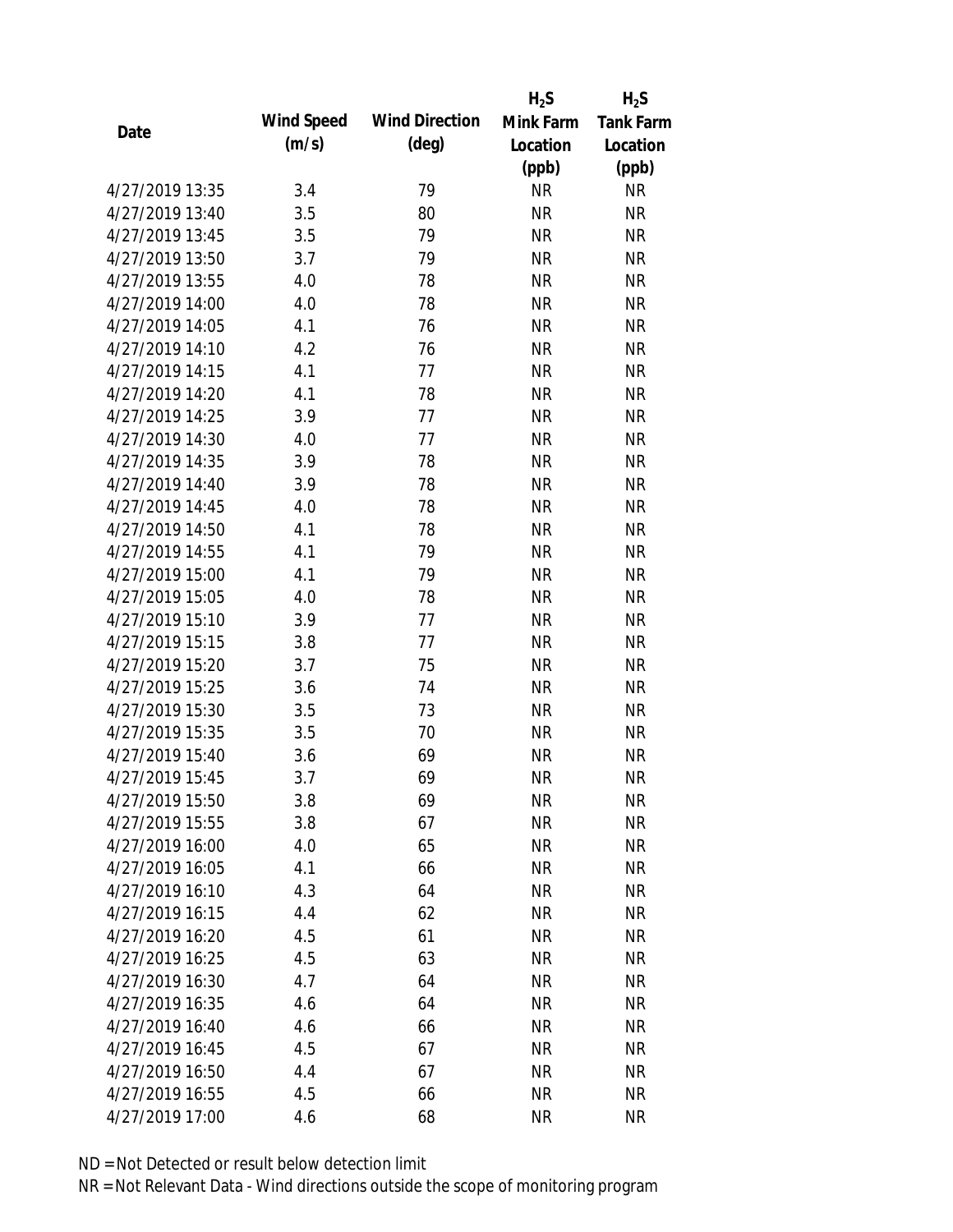|                 |            |                       | $H_2S$         | $H_2S$           |
|-----------------|------------|-----------------------|----------------|------------------|
| Date            | Wind Speed | <b>Wind Direction</b> | Mink Farm      | <b>Tank Farm</b> |
|                 | (m/s)      | $(\text{deg})$        | Location       | Location         |
|                 |            |                       | (ppb)          | (ppb)            |
| 4/27/2019 17:05 | 4.7        | 66                    | <b>NR</b>      | <b>NR</b>        |
| 4/27/2019 17:10 | 5.0        | 61                    | <b>NR</b>      | <b>NR</b>        |
| 4/27/2019 17:15 | 5.0        | 59                    | <b>NR</b>      | <b>NR</b>        |
| 4/27/2019 17:20 | 5.3        | 55                    | <b>NR</b>      | <b>NR</b>        |
| 4/27/2019 17:25 | 5.4        | 51                    | <b>NR</b>      | <b>NR</b>        |
| 4/27/2019 17:30 | 5.4        | 48                    | <b>NR</b>      | <b>NR</b>        |
| 4/27/2019 17:35 | 5.4        | 47                    | <b>NR</b>      | <b>NR</b>        |
| 4/27/2019 17:40 | 5.4        | 47                    | <b>NR</b>      | <b>NR</b>        |
| 4/27/2019 17:45 | 5.4        | 47                    | <b>NR</b>      | <b>NR</b>        |
| 4/27/2019 17:50 | 5.4        | 47                    | <b>NR</b>      | <b>NR</b>        |
| 4/27/2019 17:55 | 5.5        | 46                    | <b>NR</b>      | <b>NR</b>        |
| 4/27/2019 18:00 | 5.6        | 44                    | <b>NR</b>      | <b>NR</b>        |
| 4/27/2019 18:05 | 5.7        | 43                    | <b>NR</b>      | <b>NR</b>        |
| 4/27/2019 18:10 | 5.9        | 42                    | <b>NR</b>      | <b>NR</b>        |
| 4/27/2019 18:15 | 6.2        | 43                    | <b>NR</b>      | <b>NR</b>        |
| 4/27/2019 18:20 | 6.4        | 41                    | <b>NR</b>      | <b>NR</b>        |
| 4/27/2019 18:25 | 6.5        | 39                    | 1              | <b>NR</b>        |
| 4/27/2019 18:30 | 6.6        | 39                    | $\overline{2}$ | <b>NR</b>        |
| 4/27/2019 18:35 | 6.7        | 39                    | $\overline{2}$ | <b>NR</b>        |
| 4/27/2019 18:40 | 6.7        | 39                    | $\overline{2}$ | <b>NR</b>        |
| 4/27/2019 18:45 | 6.6        | 37                    | $\overline{2}$ | <b>NR</b>        |
| 4/27/2019 18:50 | 6.6        | 38                    | $\overline{2}$ | <b>NR</b>        |
| 4/27/2019 18:55 | 6.6        | 39                    | $\overline{2}$ | <b>NR</b>        |
| 4/27/2019 19:00 | 6.4        | 40                    | $\overline{2}$ | <b>NR</b>        |
| 4/27/2019 19:05 | 6.2        | 40                    | $\overline{2}$ | <b>NR</b>        |
| 4/27/2019 19:10 | 6.1        | 40                    | $\overline{2}$ | <b>NR</b>        |
| 4/27/2019 19:15 | 6.1        | 40                    | 1              | <b>NR</b>        |
| 4/27/2019 19:20 | 6.0        | 39                    | 1              | <b>NR</b>        |
| 4/27/2019 19:25 | 6.0        | 38                    | $\overline{2}$ | <b>NR</b>        |
| 4/27/2019 19:30 | 6.2        | 37                    | $\overline{2}$ | <b>NR</b>        |
| 4/27/2019 19:35 | 6.2        | 37                    | 1              | <b>NR</b>        |
| 4/27/2019 19:40 | 6.1        | 38                    | 1              | <b>NR</b>        |
| 4/27/2019 19:45 | 6.1        | 38                    | $\overline{2}$ | <b>NR</b>        |
| 4/27/2019 19:50 | 6.3        | 39                    | $\overline{2}$ | <b>NR</b>        |
| 4/27/2019 19:55 | 6.2        | 39                    | 1              | <b>NR</b>        |
| 4/27/2019 20:00 | 6.2        | 39                    | 1              | <b>NR</b>        |
| 4/27/2019 20:05 | 6.4        | 38                    | 1              | <b>NR</b>        |
| 4/27/2019 20:10 | 6.5        | 37                    | 1              | <b>NR</b>        |
| 4/27/2019 20:15 | 6.6        | 36                    | 1              | <b>NR</b>        |
| 4/27/2019 20:20 | 6.5        | 36                    | 1              | <b>NR</b>        |
| 4/27/2019 20:25 | 6.4        | 36                    | 1              | <b>NR</b>        |
| 4/27/2019 20:30 | 6.7        | 36                    | 1              | <b>NR</b>        |
|                 |            |                       |                |                  |